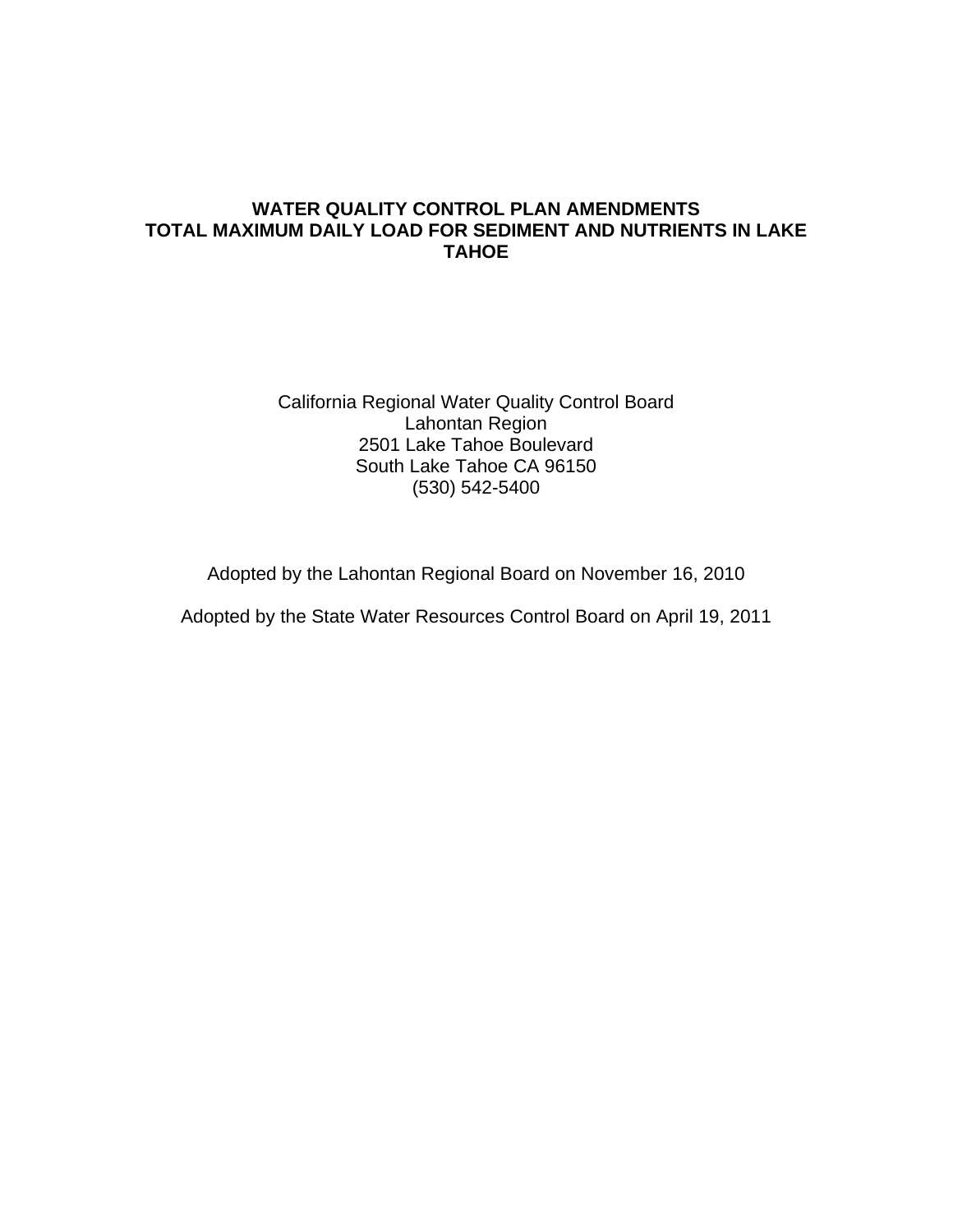# **Table of Contents Page**

| А. | Proposed new Basin Plan subsection 5.18:   |  |
|----|--------------------------------------------|--|
|    | Lake Tahoe TMDL for Sediment and Nutrients |  |
|    |                                            |  |

B. Proposed Changes to Existing Basin Plan Language 21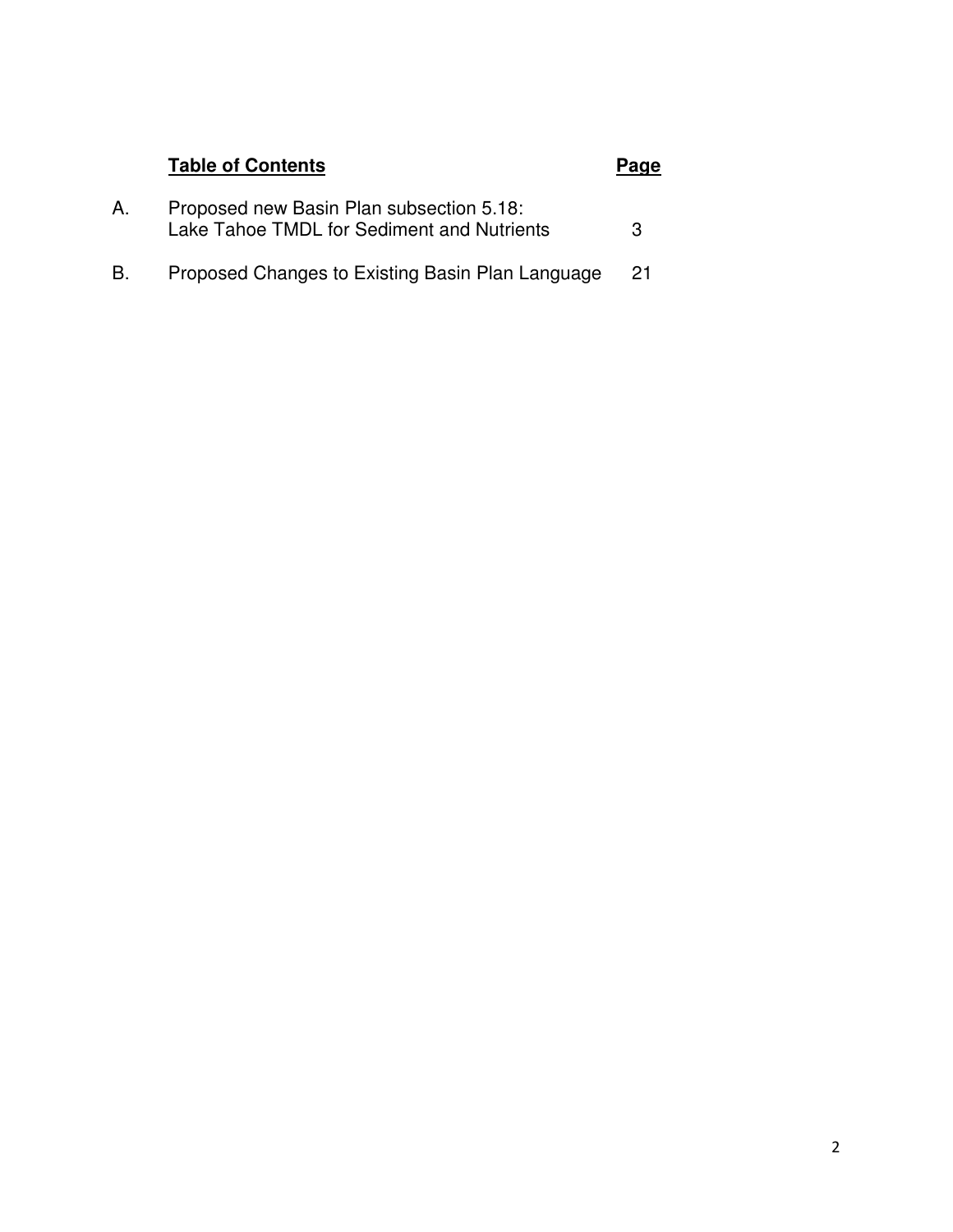The Basin Plan language below will be added to the Water Quality Control Plan for the Lahontan Region (Basin Plan), as indicated below. Final Basin Plan revisions will include appropriate changes to the "record of amendments" page and the Table of Contents, List of Figures, Index, bibliography, page numbers and headers to reflect the new material. Final locations of tables in relation to text may be changed to accommodate the Basin Plan's two-column format.

# **A. Lake Tahoe TMDL for Sediment and Nutrients**

#### **Insert the following text into Chapter 5 as section 5.18:**

#### **"Total Maximum Daily Load for Sediment and Nutrients, Lake Tahoe, El Dorado and Placer Counties**

**Introduction:** Lake Tahoe is designated an Outstanding National Resource Water by the State Water Resources Control Board and the United States Environmental Protection Agency due to its extraordinary deep water transparency. However, the lake's deep water transparency has been impaired over the past four decades by increased fine sediment particle inputs and stimulated algal growth caused by elevated nitrogen and phosphorus loading.

The Regional Water Quality Control Board, Lahontan Region (Regional Board) and the Nevada Division of Environmental Protection (NDEP) developed the bi-state Lake Tahoe Total Maximum Daily Load (TMDL) to identify the pollutants responsible for deep water transparency decline, quantify the major pollutant sources, assess the lake's assimilative capacity, and develop a plan to reduce pollutant loads and restore Lake Tahoe's deep water transparency to meet the established standard.

The NDEP is responsible for implementing the TMDL on the Nevada side of the Lake Tahoe basin. Because the Regional Board's authority lies with the state of California, there will be no further mention of Nevada's role in TMDL development and implementation in this chapter. Refer to the Lake Tahoe TMDL Report and associated documentation for additional details regarding the state of Nevada's role in the Lake Tahoe TMDL effort.

**Problem Statement:** Continuous, long term, deep water transparency monitoring at Lake Tahoe has documented a decline of approximately 30 feet from 1968 to 2000. The deep water transparency standard of approximately 100 feet has not been achieved since the standard was adopted in 1975. Lake Tahoe TMDL research indicates light scattering by an increase in the number of fine sediment particles in suspension and light adsorption by increased algae production has caused the deep water transparency decline.

Lake Clarity Model results show that approximately two thirds of the deep water transparency condition is driven by the number of inorganic fine sediment particles less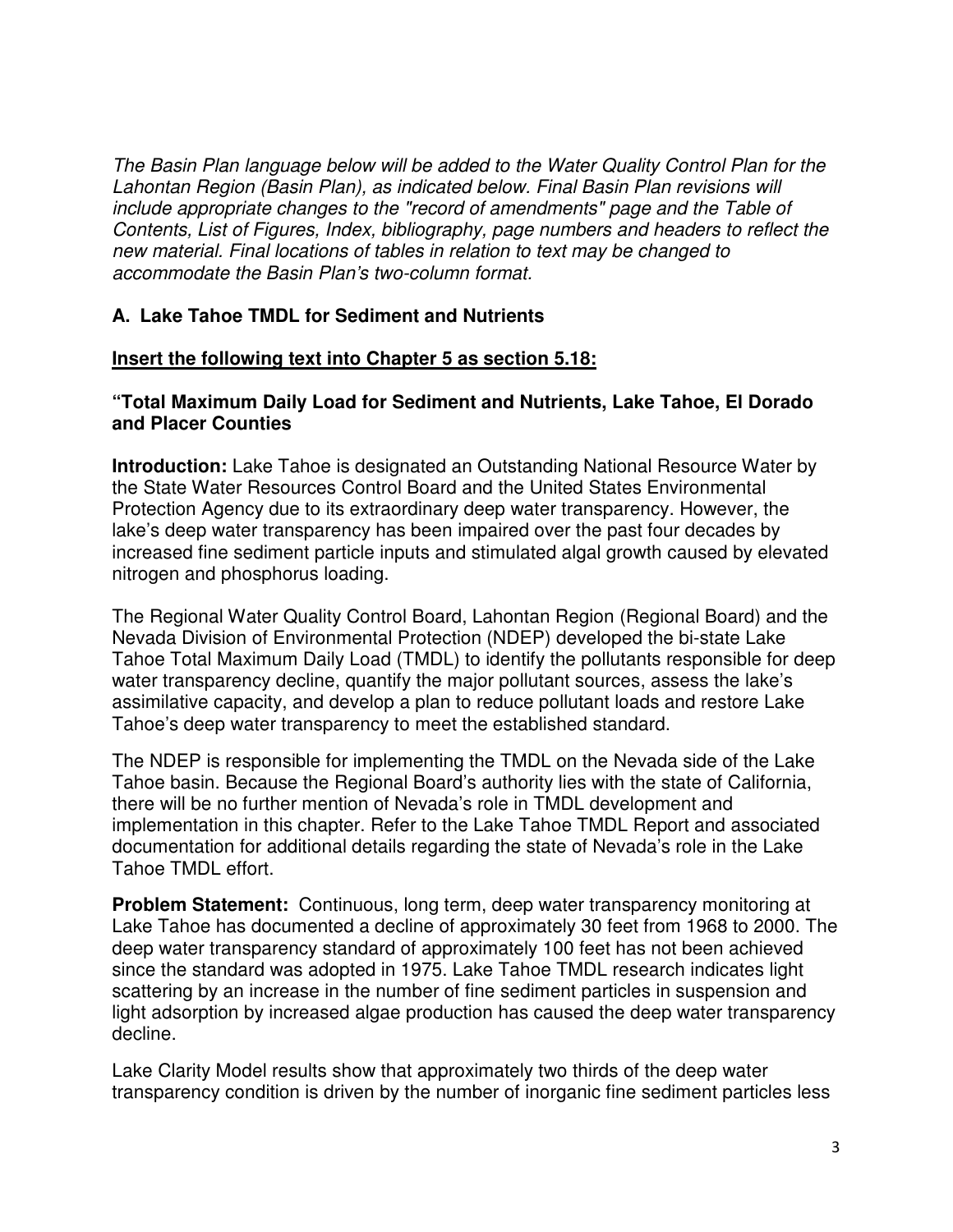than 16 micrometers in diameter. Consequently, the Lake Tahoe TMDL effort has focused on the number of fine sediment particles as the primary pollutant causing deep water transparency decline.

**Desired Conditions:** The desired condition for Lake Tahoe's deep water transparency is the annual average depth recorded from 1967 to 1971, which is an annual average Secchi depth measurement of 97.4 feet (29.7 meters).

**Source Assessment:** The Regional Board and NDEP conducted extensive research and numeric modeling to estimate nutrient and fine sediment particle loads to Lake Tahoe. The sources contributing the largest annual pollutant loads that affect the deep water transparency are runoff from upland areas (both urbanized and undeveloped), atmospheric deposition, and stream channel erosion. Table 5.18-1 presents the pollutant load estimates for all of the identified fine sediment particle, total nitrogen, and total phosphorus sources, including groundwater and shoreline erosion inputs. Average annual nitrogen and phosphorus loads are expressed in mass units (metric tons) while average annual fine sediment particle loads are presented as the actual number of particles less than 16 micrometers in diameter.

Upland runoff: Tetra Tech, Inc. developed the Lake Tahoe Watershed Model to simulate runoff and pollutant loads from both the developed and undeveloped upland areas. Supported by a two-year Tahoe basin storm water monitoring study and validated with the long term Lake Tahoe Interagency Monitoring Program water quality dataset, the Lake Tahoe Watershed Model provides average annual, land-use based fine sediment, total nitrogen, and total phosphorus loading values. Model outputs have been divided between urban (or developed) and forest (or undeveloped) upland areas and results indicate that approximately 72 percent of the average annual fine sediment particle load, 47 percent of the average annual total phosphorus load, and 18 percent of the average annual total nitrogen load reaching Lake Tahoe is generated in the urban landscape. Undeveloped portions of the Lake Tahoe watershed are estimated to contribute approximately 9 percent, 32 percent, and 18 percent of the average annual fine sediment particle, total phosphorus, and total nitrogen loads, respectively. Details of the Lake Tahoe Watershed Model development and model results can be found in Watershed Hydrologic Modeling and Sediment and Nutrient Loading Estimation for the Lake Tahoe Total Maximum Daily Load (Tetra Tech 2007).

Atmospheric Deposition: The California Air Resources Board (CARB) performed the Lake Tahoe Atmospheric Study to quantify the contribution of dry atmospheric deposition (i.e. non-storm event deposition) to Lake Tahoe and the UC Davis Tahoe Environmental Research Center (TERC) collected wet (i.e. storm event) and dry deposition samples. The data from these two efforts were used to estimate lake-wide atmospheric deposition of nutrients and fine sediment particles. The findings show that atmospheric deposition is the second largest source of fine sediment particles entering the lake at 16 percent of the basin-wide total load and is the dominant source of total nitrogen, contributing approximately 63 percent of the basin-wide total nitrogen load.

Stream Channel Erosion: The first estimates of stream channel erosion came from the Lake Tahoe Framework Study: Sediment Loadings and Channel Erosion (Simon et al.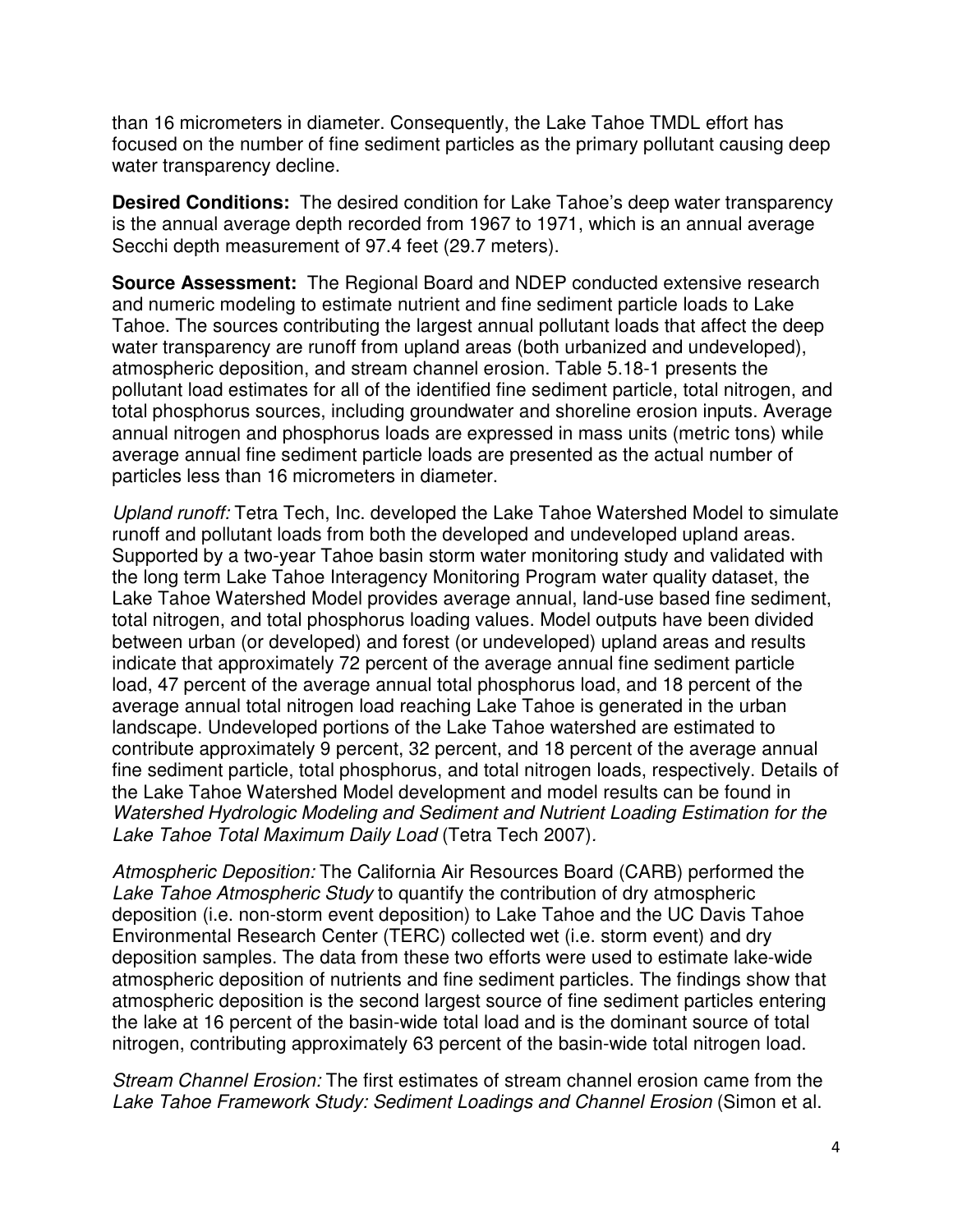2003). To better quantify the contributions of fine sediment from stream channel erosion in all 63 tributary stream systems, the USDA-National Sediment Laboratory completed additional work reported in Estimates of Fine Sediment Loading to Lake Tahoe from Channel and Watershed Sources (Simon 2006). These research efforts found that while stream channel erosion is a significant source of bulk sediment to the lake, the contribution to the fine sediment particle load is relatively small, accounting for approximately four percent of the average annual fine sediment particle load. Stream channel erosion contributes approximately two percent of the average annual total phosphorus load and less than one percent of the average annual total nitrogen load.

Groundwater: Thodal (1997) published the first basin-wide evaluation of groundwater quality and quantity from 1990-1992. The United States Army Corps of Engineers completed the Lake Tahoe Basin Framework Study Groundwater Evaluation (USACE 2003) as an independent assessment of Thodal's (1997) analysis to provide the primary source of groundwater nutrient loading estimates for the TMDL based on existing monitoring data. Because sediment is effectively filtered through the soil matrix, groundwater transport of fine sediment particles to the lake is assumed to be zero.

Shoreline Erosion: Shoreline erosion is the smallest source of pollutants entering Lake Tahoe. The Historic Shoreline Change at Lake Tahoe from 1938 to 1998: Implications for Water Clarity (Adams and Minor 2002) report estimates the volume of material eroded by wave action from aerial photographs from 1938-1994 along with grab samples to analyze the nutrient content of the lost shorezone material. The supplementary report Particle Size Distributions of Lake Tahoe Shorezone Sediment (Adams 2004) assesses the particle size distribution of collected shoreline sediment samples. These studies indicate shoreline erosion contributes less than one percent of the basin-wide fine sediment particle and total nitrogen loads and approximately four percent of the basin-wide total phosphorus load.

| <b>Source Category</b>        |                                | <b>Total</b><br><b>Nitrogen</b><br>(metric<br>tons/year) | <b>Total</b><br><b>Phosphorus</b><br>(metric<br>tons/year) | <b>Number of</b><br><b>Fine</b><br><b>Sediment</b><br><b>Particles</b><br>$(x10^{18})$ |
|-------------------------------|--------------------------------|----------------------------------------------------------|------------------------------------------------------------|----------------------------------------------------------------------------------------|
| <b>Upland Runoff</b>          | <b>Urban</b><br>(Developed)    | 63                                                       | 18                                                         | 348                                                                                    |
|                               | <b>Forest</b><br>(Undeveloped) | 62                                                       | 12                                                         | 41                                                                                     |
| <b>Atmospheric Deposition</b> | $(wet + dry)$                  | 218                                                      | 7                                                          | 75                                                                                     |
| <b>Stream Channel Erosion</b> |                                | $\overline{2}$                                           | < 1                                                        | 17                                                                                     |
| Groundwater                   |                                |                                                          |                                                            | $\Omega$                                                                               |
| <b>Shoreline Erosion</b>      |                                | $\overline{2}$                                           | $\mathcal{P}$                                              | 1                                                                                      |
| <b>TOTAL</b>                  |                                | 397                                                      | 46                                                         | 481                                                                                    |

|  | Table 5.18-1. Pollutant Loading Estimates by Pollutant Source Category. |  |  |  |
|--|-------------------------------------------------------------------------|--|--|--|
|--|-------------------------------------------------------------------------|--|--|--|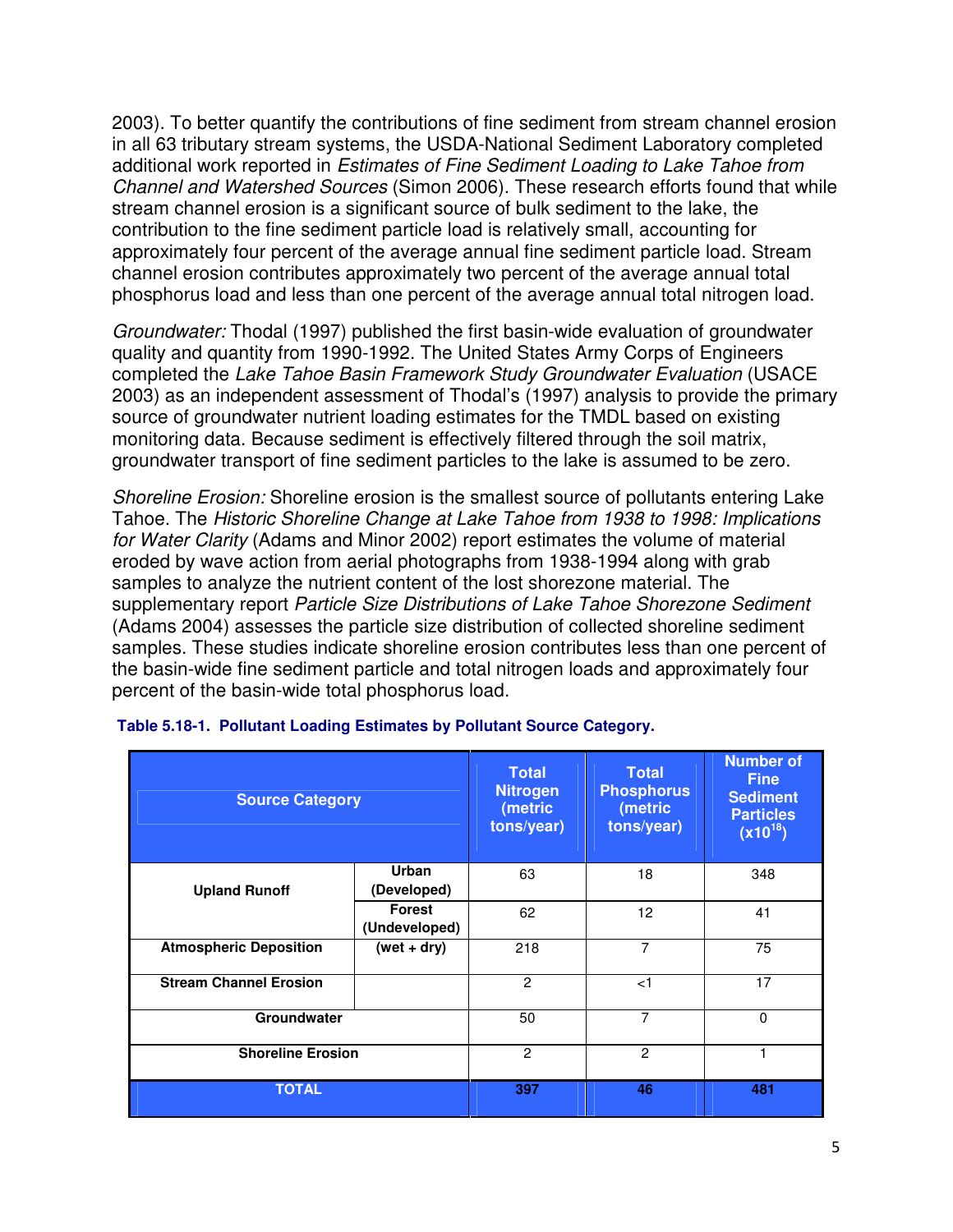**Loading Capacity:** UC Davis developed the Lake Clarity Model to predict Secchi depth changes over time in response to fine sediment particle and nutrient load changes. The model includes hydrodynamic, plankton ecology, water quality, particle dynamics, and lake optical property sub-models. As mentioned in the problem statement, Lake Clarity Model results indicate current deep water transparency measurements are primarily driven by the concentration of suspended fine sediment particles. Based on Lake Clarity Model findings, a combined load reduction from all sources, basin-wide, of 65 percent of fine sediment particles, 35 percent of phosphorus, and 10 percent of nitrogen will be needed to meet the deep water transparency water quality standard.

**TMDL and Allocations:** The TMDL is the sum of wasteload allocations for point sources, load allocations for nonpoint sources, and a margin of safety. The allowable fine sediment particle and nutrient load are allocated to the major pollutant load sources: atmospheric deposition, urban (developed) upland runoff, forest (undeveloped) upland runoff, and stream channel erosion.

The basin-wide load reduction needs were determined using the Lake Clarity Model and reflect the 1967-1971 average annual Secchi depth of 29.7 meters as the loading capacity, resulting in TMDL attainment over about 65 years. Load reduction expectations for the pollutant sources are based on the Pollutant Reduction Opportunity Analysis, the Integrated Water Quality Management Strategy Project Report, and the best professional judgment of the Regional Board.

Tables 5.18-2, 5.18-3, and 5.18-4 show the respective allowable load allocations for fine sediment particles, total nitrogen, and total phosphorus by source category, listed as a percent reduction from the established baseline load. Each milestone represents fiveyear implementation phases. Standard attainment is expected following 65 years of implementation.

Because there are no explicit load reduction requirements assigned to groundwater and shoreline erosion sources of fine sediment particles, total nitrogen and total phosphorus, the Regional Board is implicitly allowing these sources to continue at their present baseline conditions.

**Daily Load Analysis:** Throughout the TMDL analysis pollutant loads have been expressed on an average annual basis. The United States Environmental Protection Agency (US EPA) requires that allowable load allocations also be expressed as daily loads.

Following EPA guidelines described in the Options for Expressing Daily Loads in TMDLs (US EPA 2007), the Regional Board has developed daily load estimates for the Lake Tahoe TMDL as a function of total hydraulic inflow. The Lake Tahoe Watershed Model analysis provided daily output of simulated daily loads, supplying the needed daily data sets. Tables 5.18-5, 5.18-6, and 5.18-7 list ranges of total hydraulic inputs to Lake Tahoe, (expressed in liters per second) and an associated range of pollutant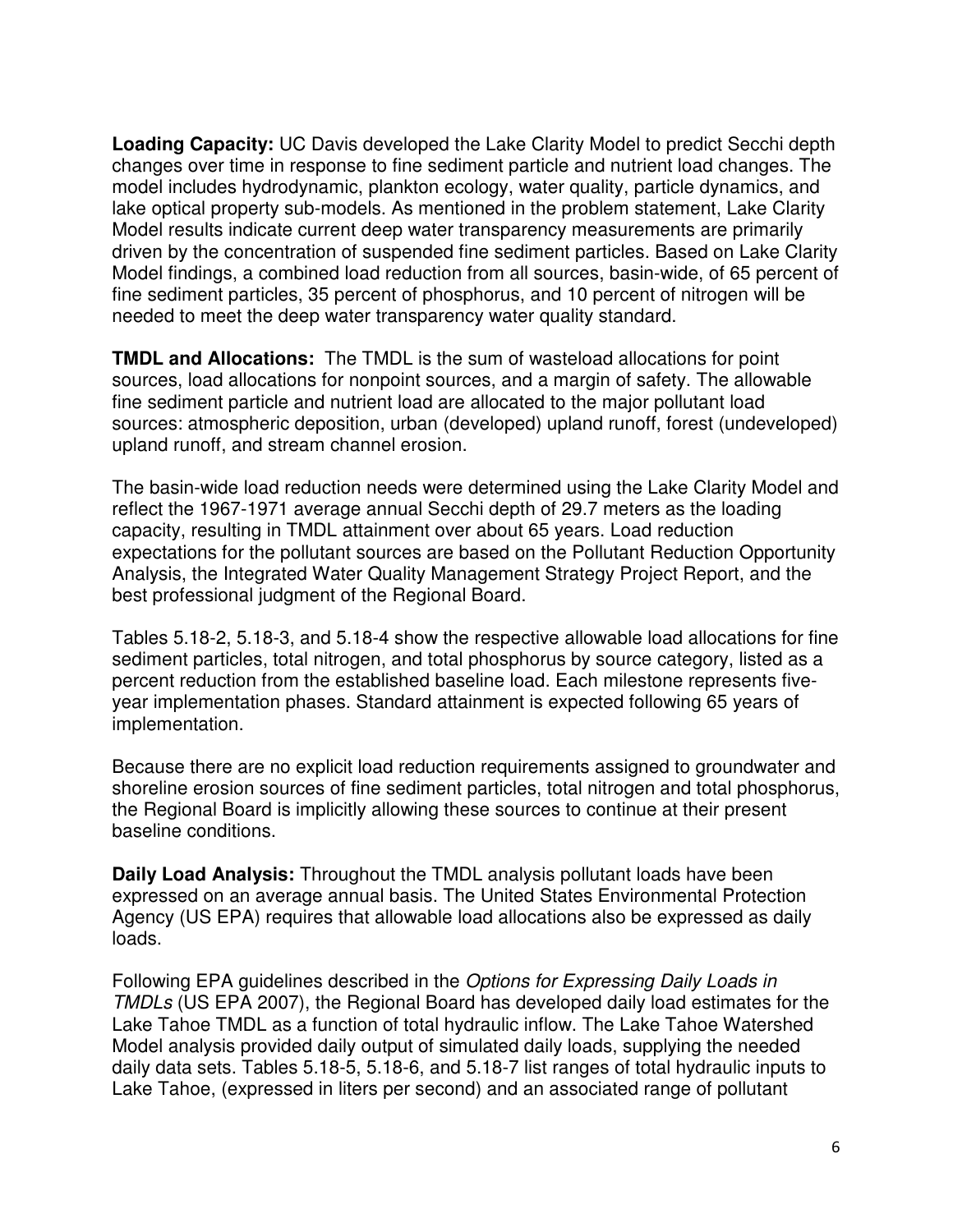concentrations. Because the majority of the pollutant loads discharged to Lake Tahoe are carried by upland runoff, the derived daily load estimates are for upland runoff and stream channel erosion sources. The daily load estimate for the atmospheric source may be estimated by dividing the average annual pollutant loading estimate by 365 days.

Although the daily load estimates for each pollutant are required by EPA, the average annual load expression remains a the basis for developing storm water permits and determining compliance for the Lake Tahoe basin. The deep water transparency standard is based on average annual conditions and the most meaningful measure of Lake Tahoe's transparency is generated by averaging the Secchi depth data collected during a given year. The modeling tools used to predict load reduction opportunity effectiveness as well as the lake's response are all driven by annual average conditions. An emphasis on average annual fine sediment particle and nutrient loads also addresses the hydrologic variability driven by inter-annual variability in precipitation amounts and types. Average annual estimates also provide a more consistent regulatory metric to assess whether urban implementation partners are meeting established load reduction goals. Finally, by emphasizing annual average conditions rather than instantaneous concentrations, implementers will have the incentive to focus action on the areas of greatest pollutant loads to cost effectively achieve required annual reduction requirements.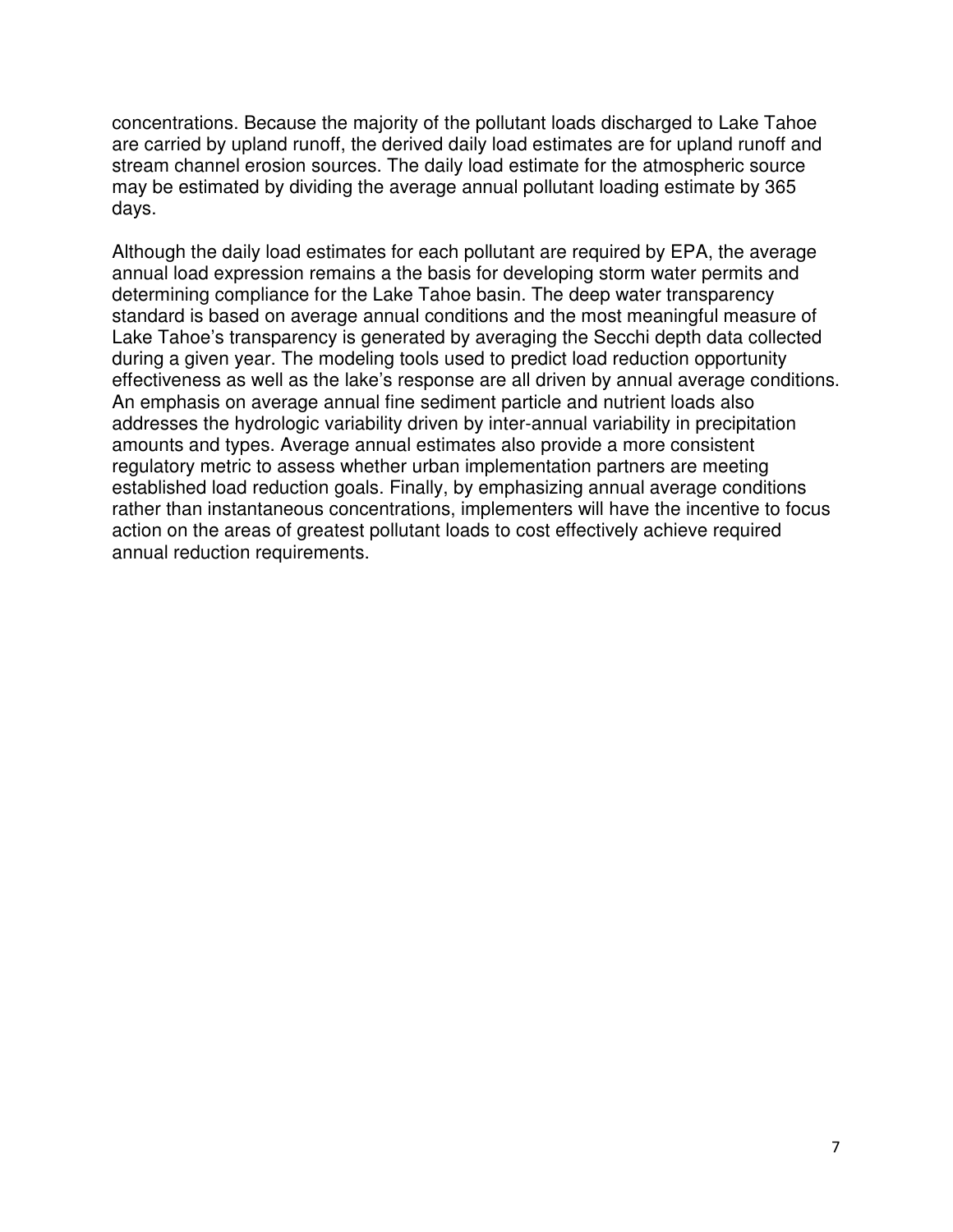|                            | <b>Baseline Load</b>                        | <b>Milestone Load Reductions</b>        |                 |                  |                  |                  |                  |                  |                  |                  |                  | <b>Standard</b><br><b>Attainment</b> |                  |           |        |
|----------------------------|---------------------------------------------|-----------------------------------------|-----------------|------------------|------------------|------------------|------------------|------------------|------------------|------------------|------------------|--------------------------------------|------------------|-----------|--------|
|                            | <b>Basin-Wide</b><br>Load<br>(Particles/yr) | $%$ of<br><b>Basin-</b><br>Wide<br>Load | 5<br><b>vrs</b> | 10<br><b>vrs</b> | 15<br><b>vrs</b> | 20<br><b>vrs</b> | 25<br><b>Vrs</b> | 30<br><b>vrs</b> | 35<br><b>vrs</b> | 40<br><b>Vrs</b> | 45<br><b>vrs</b> | 50<br><b>Vrs</b>                     | 55<br><b>vrs</b> | 60<br>yrs | 65 yrs |
| <b>Forest Upland</b>       | $4.1E+19$                                   | 9%                                      | 6%              | 9%               | 12%              | 12%              | 13%              | 14%              | 15%              | 16%              | l 7%             | 18%                                  | 19%              | 20%       | 20%    |
| Urban Upland*              | $3.5E + 20$                                 | 72%                                     | 10%             | 21%              | 34%              | 38%              | 41%              | 45%              | 48%              | 52%              | 55%              | 59%                                  | 62%              | 66%       | 71%    |
| Atmosphere                 | $7.5E+19$                                   | 16%                                     | 8%              | 15%              | $30\%$           | 32%              | 35%              | 37%              | 40%              | 42%              | 45%              | 47%                                  | 50%              | 52%       | 55%    |
| <b>Stream Channel</b>      | 1.7E+19                                     | 3%                                      | 13%             | 26%              | 53%              | 56%              | 60%              | 63%              | 67%              | 70%              | 74%              | 77%                                  | 81%              | 85%       | 89%    |
| <b>Basin Wide</b><br>Total | $4.8E + 20$                                 | 100%                                    | 10%             | 19%              | 32%              | 35%              | 38%              | 42%              | 44%              | 47%              | 51%              | 55%                                  | 58%              | 61%       | 65%    |

#### **Table 5.18-2. Fine Sediment Particle Load Allocations by Pollutant Source Category.**

#### **Table 5.18-3. Total Nitrogen Load Allocations by Pollutant Source Category.**

|                            | <b>Baseline Load</b>                          | <b>Milestone Load Reductions</b>        |           |                  |                  |                  |                  |                  |                  |                  |                  |           | <b>Standard</b><br><b>Attainment</b> |           |        |
|----------------------------|-----------------------------------------------|-----------------------------------------|-----------|------------------|------------------|------------------|------------------|------------------|------------------|------------------|------------------|-----------|--------------------------------------|-----------|--------|
|                            | <b>Basin-Wide</b><br>Nitrogen<br>Load (MT/yr) | $%$ of<br><b>Basin-</b><br>Wide<br>Load | 5.<br>vrs | 10<br><b>vrs</b> | 15<br><b>vrs</b> | 20<br><b>vrs</b> | 25<br><b>vrs</b> | 30<br><b>vrs</b> | 35<br><b>vrs</b> | 40<br><b>vrs</b> | 45<br><b>vrs</b> | 50<br>vrs | 55<br><b>Vrs</b>                     | 60<br>yrs | 65 yrs |
| <b>Forest Upland</b>       | 62                                            | 18%                                     | 0%        | 0%               | $0\%$            | $0\%$            | $0\%$            | 0%               | 0%               | 0%               | $0\%$            | $0\%$     | 0%                                   | $0\%$     | $0\%$  |
| Urban Upland*              | 63                                            | 18%                                     | 8%        | 14%              | 19%              | 22%              | 25%              | 28%              | 31%              | 34%              | 37%              | 40%       | 43%                                  | 46%       | 50%    |
| <b>Atmosphere</b>          | 218                                           | 63%                                     | 0%        | $0\%$            | 1%               | 1%               | $1\%$            | 1%               | 1%               | 1%               | $1\%$            | 1%        | 2%                                   | 2%        | 2%     |
| <b>Stream Channel</b>      | 2                                             | 1%                                      | $0\%$     | 0%               | $0\%$            | $0\%$            | 0%               | 0%               | 0%               | 0%               | $0\%$            | $0\%$     | $0\%$                                | $0\%$     | $0\%$  |
| <b>Basin Wide</b><br>Total | 345                                           | 100%                                    | 2%        | 3%               | 4%               | 5%               | 6%               | 6%               | 7%               | 7%               | 8%               | 8%        | 9%                                   | 9%        | 10%    |

#### **Table 5.18-4. Total Phosphorus Load Allocations by Pollutant Source Category.**

|                            | <b>Baseline Load</b>                                   | <b>Milestone Load Reductions</b>        |                 |                  |                  |                  |           |                  |                  |                  |           | <b>Standard</b><br><b>Attainment</b> |                  |           |        |
|----------------------------|--------------------------------------------------------|-----------------------------------------|-----------------|------------------|------------------|------------------|-----------|------------------|------------------|------------------|-----------|--------------------------------------|------------------|-----------|--------|
|                            | <b>Basin-Wide</b><br><b>Phosphorus</b><br>Load (MT/yr) | $%$ of<br><b>Basin-</b><br>Wide<br>Load | 5<br><b>vrs</b> | 10<br><b>vrs</b> | 15<br><b>Vrs</b> | 20<br><b>vrs</b> | 25<br>vrs | 30<br><b>vrs</b> | 35<br><b>vrs</b> | 40<br><b>vrs</b> | 45<br>vrs | 50<br><b>vrs</b>                     | 55<br><b>vrs</b> | 60<br>yrs | 65 yrs |
| <b>Forest Upland</b>       | 12 <sup>°</sup>                                        | 32%                                     | 1%              | $1\%$            | $1\%$            | $1\%$            | $1\%$     | $1\%$            | 2%               | 2%               | 2%        | 2%                                   | 2%               | 3%        | 3%     |
| Urban Upland*              | 18                                                     | 47%                                     | 7%              | 14%              | 21%              | 23%              | 26%       | 28%              | 31%              | 33%              | 36%       | 38%                                  | 41%              | 44%       | 46%    |
| <b>Atmosphere</b>          |                                                        | 18%                                     | 9%              | 17%              | 33%              | 36%              | 39%       | 42%              | 45%              | 48%              | 51%       | 53%                                  | 56%              | 58%       | 61%    |
| <b>Stream Channel</b>      |                                                        | 3%                                      | 8%              | 15%              | 30%              | 32%              | 34%       | 36%              | 38%              | 40%              | 42%       | 44%                                  | 46%              | 48%       | 51%    |
| <b>Basin Wide</b><br>Total | 38                                                     | 100%                                    | 5%              | 10%              | 17%              | 19%              | 22%       | 24%              | 26%              | 28%              | 30%       | 32%                                  | 33%              | 34%       | 35%    |

 \* Urban upland load reduction requirements constitute waste load allocations for the City of South Lake Tahoe, El Dorado County, Placer County, and the California Department of Transportation.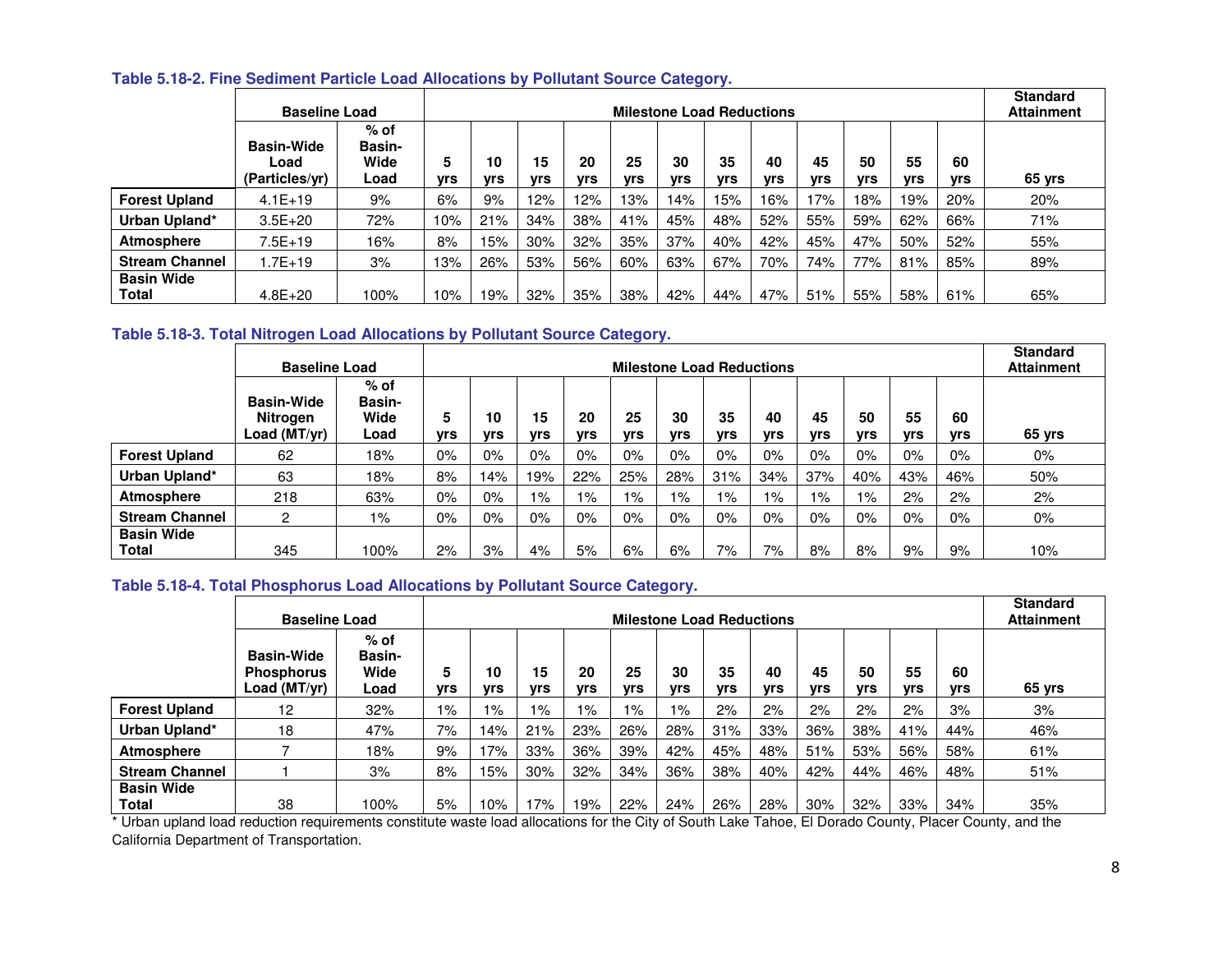| <b>Flow Range</b> |             | <b>Associated Flow</b><br>(Liters/Second) |            | <b>Pollutant Concentration</b><br>(Number of Particles/L) |             |              |  |  |
|-------------------|-------------|-------------------------------------------|------------|-----------------------------------------------------------|-------------|--------------|--|--|
| <b>Percentile</b> | <b>Mean</b> | <b>Min</b>                                | <b>Max</b> | <b>Mean</b>                                               | Min         | <b>Max</b>   |  |  |
| $0 - 10$          | 1375.7      | 1011.6                                    | 1588.1     | $6.6E + 07$                                               | $2.1E+07$   | $5.8E + 0.8$ |  |  |
| 10-20             | 1763.1      | 1588.7                                    | 1950.2     | $1.0E + 08$                                               | $1.7E + 07$ | $9.4E + 08$  |  |  |
| $20 - 30$         | 2211.6      | 1950.5                                    | 2522.4     | $2.1E + 08$                                               | $1.9E + 07$ | $1.1E + 0.9$ |  |  |
| $30 - 40$         | 2858.7      | 2523.8                                    | 3245.2     | $3.1E + 08$                                               | $3.1E + 07$ | 1.5E+09      |  |  |
| 40-50             | 3853.9      | 3246.4                                    | 4585.4     | $3.8E + 0.8$                                              | $3.1E + 07$ | 1.9E+09      |  |  |
| 50-60             | 5541.2      | 4591.3                                    | 6688.8     | $4.7E + 08$                                               | $4.2E + 07$ | $2.7E + 0.9$ |  |  |
| 60-70             | 8640.3      | 6696.0                                    | 11006.6    | $5.7E + 08$                                               | $5.3E+07$   | $4.6E + 09$  |  |  |
| 70-80             | 14260.5     | 11022.9                                   | 18204.7    | $6.0E + 08$                                               | $7.2E + 07$ | $2.6E + 09$  |  |  |
| 80-90             | 24350.5     | 18209.9                                   | 34290.9    | $5.9E + 08$                                               | $1.2E + 08$ | $2.6E + 09$  |  |  |
| 90-100            | 60418.5     | 34368.2                                   | 165776.2   | $7.9E + 08$                                               | $2.7E + 08$ | $3.5E + 09$  |  |  |

#### **Table 5.18-5. Fine Sediment Particle Daily Loading Estimate**

# **Table 5.18-6. Total Phosphorus Daily Loading Estimate**

| <b>Flow Range</b> |         | <b>Associated Flow</b><br>(Liters/Second) |            | <b>Pollutant Concentration (mg/L)</b> |            |            |  |  |
|-------------------|---------|-------------------------------------------|------------|---------------------------------------|------------|------------|--|--|
| <b>Percentile</b> | Mean    | Min                                       | <b>Max</b> | <b>Mean</b>                           | <b>Min</b> | <b>Max</b> |  |  |
| $0 - 10$          | 1375.7  | 1011.6                                    | 1588.1     | 0.041                                 | 0.031      | 0.097      |  |  |
| 10-20             | 1763.1  | 1588.7                                    | 1950.2     | 0.044                                 | 0.027      | 0.133      |  |  |
| 20-30             | 2211.6  | 1950.5                                    | 2522.4     | 0.055                                 | 0.019      | 0.170      |  |  |
| $30-40$           | 2858.7  | 2523.8                                    | 3245.2     | 0.064                                 | 0.023      | 0.214      |  |  |
| 40-50             | 3853.9  | 3246.4                                    | 4585.4     | 0.069                                 | 0.022      | 0.224      |  |  |
| 50-60             | 5541.2  | 4591.3                                    | 6688.8     | 0.075                                 | 0.025      | 0.229      |  |  |
| 60-70             | 8640.3  | 6696.0                                    | 11006.6    | 0.078                                 | 0.029      | 0.320      |  |  |
| 70-80             | 14260.5 | 11022.9                                   | 18204.7    | 0.073                                 | 0.034      | 0.202      |  |  |
| 80-90             | 24350.5 | 18209.9                                   | 34290.9    | 0.067                                 | 0.035      | 0.208      |  |  |
| $90-100$          | 60418.5 | 34368.2                                   | 165776.2   | 0.062                                 | 0.036      | 0.185      |  |  |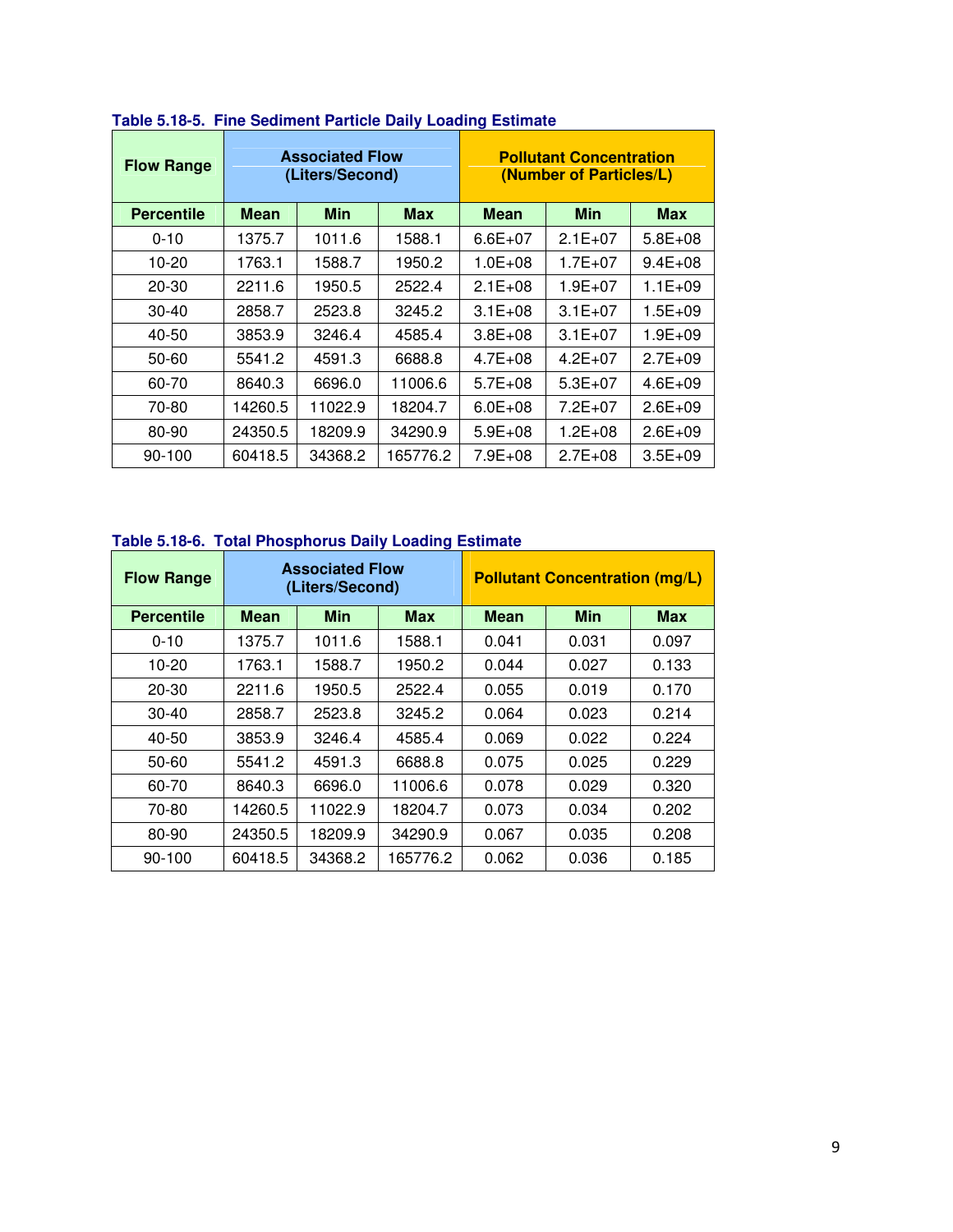| <b>Flow Range</b> |             | <b>Associated Flow</b><br>(Liters/second) |            | <b>Pollutant Concentration (mg/L)</b> |            |            |  |  |
|-------------------|-------------|-------------------------------------------|------------|---------------------------------------|------------|------------|--|--|
| <b>Percentile</b> | <b>Mean</b> | <b>Min</b>                                | <b>Max</b> | Mean                                  | <b>Min</b> | <b>Max</b> |  |  |
| $0 - 10$          | 1375.7      | 1011.6                                    | 1588.1     | 0.10                                  | 0.06       | 0.70       |  |  |
| 10-20             | 1763.1      | 1588.7                                    | 1950.2     | 0.13                                  | 0.05       | 1.06       |  |  |
| 20-30             | 2211.6      | 1950.5                                    | 2522.4     | 0.23                                  | 0.05       | 1.36       |  |  |
| 30-40             | 2858.7      | 2523.8                                    | 3245.2     | 0.32                                  | 0.05       | 1.58       |  |  |
| 40-50             | 3853.9      | 3246.4                                    | 4585.4     | 0.38                                  | 0.06       | 1.64       |  |  |
| 50-60             | 5541.2      | 4591.3                                    | 6688.8     | 0.44                                  | 0.07       | 1.80       |  |  |
| 60-70             | 8640.3      | 6696.0                                    | 11006.6    | 0.43                                  | 0.07       | 1.81       |  |  |
| 70-80             | 14260.5     | 11022.9                                   | 18204.7    | 0.36                                  | 0.08       | 1.85       |  |  |
| 80-90             | 24350.5     | 18209.9                                   | 34290.9    | 0.28                                  | 0.08       | 1.81       |  |  |
| $90-100$          | 60418.5     | 34368.2                                   | 165776.2   | 0.23                                  | 0.09       | 1.55       |  |  |

**Margin of Safety:** A Margin of Safety is included in a TMDL to account for any lack of knowledge and uncertainties inherent to the TMDL development process. Uncertainty is an expression commonly used to evaluate the confidence associated with sets of data, approaches for data analysis, and resulting interpretations. Determining uncertainty is notably difficult in studies of complex ecosystems when data are extrapolated to larger scales or when project specific data do not exist and best professional judgment, based on findings from other systems, must be employed. The Regional Board addressed uncertainty within the Lake Tahoe TMDL by using:

- 1. A comprehensive science program and science-based analysis developed to (a) enhance monitoring to fill key knowledge gaps and (b) develop pollutant loading and lake response modeling tools specifically for Lake Tahoe to help reduce estimate uncertainty.
- 2. More than 150 conservative, implicit assumptions in the loading, load reduction, lake response, and load allocation analyses when necessary to address modeling uncertainty or limited input data.

**Future Growth Potential:** The potential for future growth in the Tahoe basin remains limited. As of 2009, a total of 4,841 parcels in the Tahoe basin were undeveloped and may become eligible for future development. Assuming that the 4,841 undeveloped lots have an average size of 0.25 acres and that each lot will be developed, these parcels would comprise 1210 total acres of additional developed land. Coverage on the highest capability land is limited to 30 percent (TRPA 1987, Section 20.3.A). This means that a maximum of 373 acres would be made impervious. Active conservation efforts, such as the California Tahoe Conservancy urban lot program and the Forest Service Burton-Santini acquisition program are expected to prevent a number of the lots in question from being developed by converting the private lots to public open space. Retiring these lots from development potential reduces the potential total new coverage.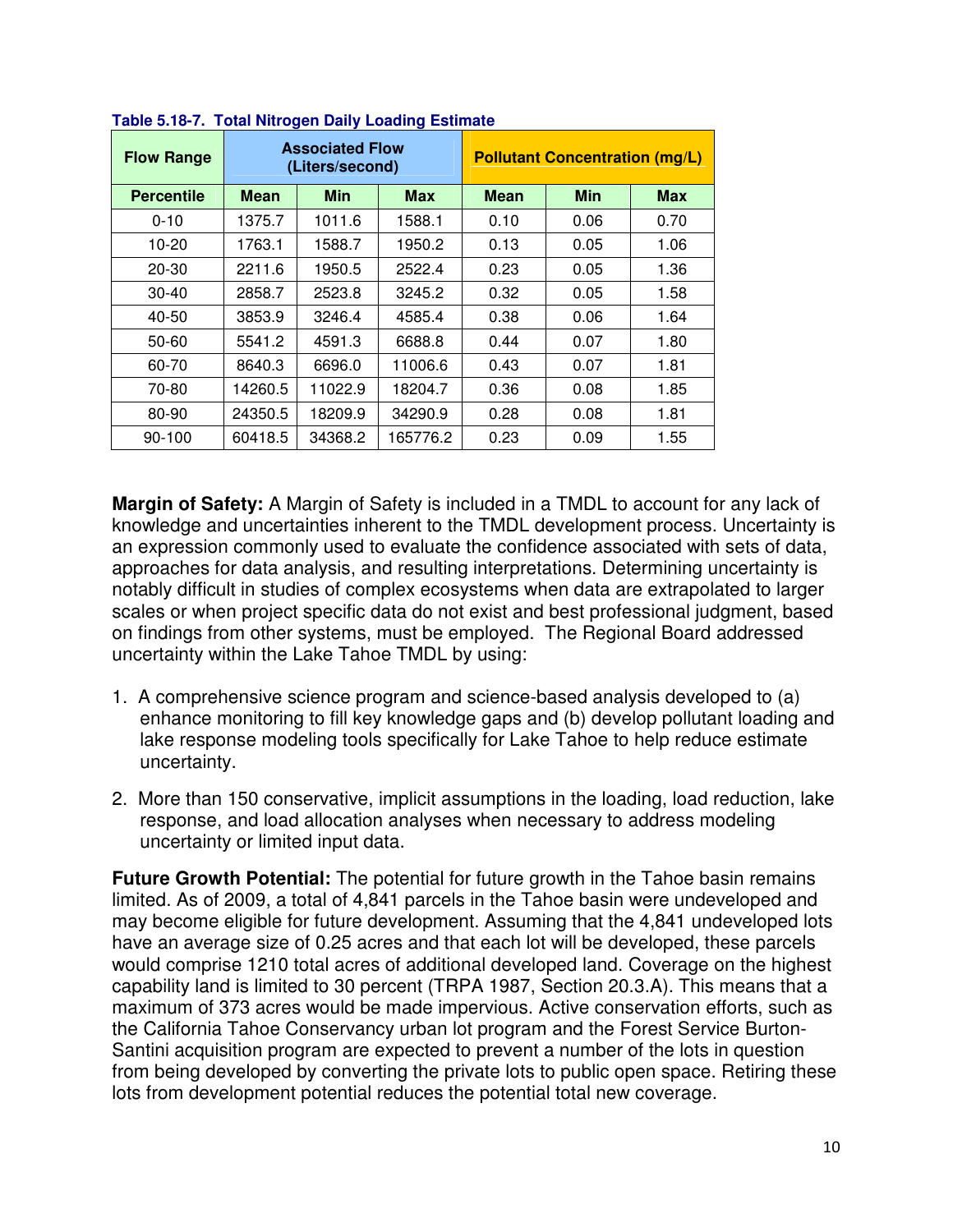Analysis conducted during Lake Tahoe TMDL development indicates that a complete, worst-case build-out scenario of remaining parcels could potentially increase fine sediment particle loading by up to two percent. Given the inherent uncertainty in the watershed modeling analysis and the conservative assumptions of the worst-case build out scenario, the potential pollutant load increase associated with future development will likely be less than the worst-case estimate.

Any activity, such as new development, re-development, or other land disturbing management actions, has the potential to increase localized (i.e. on a parcel scale) pollutant loading. To ensure that future growth does not increase pollutant loads, the City of South Lake Tahoe, El Dorado County, and Placer County must reduce fine sediment particle, total nitrogen, and total phosphorus loads as described in Tables 5.18-2, 5.18-3, and 5.18-4 from the established baseline condition. A municipality must annually demonstrate on a catchment (i.e. sub-watershed) basis that no increased loading in fine sediment particle, total nitrogen, and total phosphorus will result from any land disturbing activity permitted in the catchment. Efforts to eliminate the increased loads from these land disturbing activities will not be counted towards the annual load reduction requirements.

# **Implementation Plan**

The Lake Tahoe TMDL Implementation Plan is a summary of programs the various funding, regulatory, and implementing agencies may take to reduce fine sediment particle, phosphorus, and nitrogen loads to Lake Tahoe to meet established load reduction milestones.

The Regional Board evaluated load reduction opportunities for all pollutant sources as part of the Pollutant Reduction Opportunity Report (Lahontan and NDEP 2008a) and found that the most cost effective and efficient load reduction options for the forested upland, stream channel erosion, and atmospheric deposition sources are consistent with existing programs. The Pollutant Reduction Opportunity Report concluded that continued implementation of measures to address disturbances in undeveloped areas, control eroding stream banks, and reduce atmospheric deposition are critical to meeting required load reductions. Therefore, a regulatory policy that maintains the current implementation approaches for these source categories is appropriate to meet TMDL load allocations.

The most significant and currently quantifiable load reduction opportunities are within the urban uplands source. Because urbanized areas discharge the overwhelming bulk of the average annual fine sediment particle load reaching Lake Tahoe, much of the load reductions must be accomplished from this source. Even if it were feasible to completely eliminate the fine sediment particle load from the other three sources, the transparency standard would never be met.

Consequently, the Lake Tahoe TMDL implementation plan emphasizes actions to reduce fine sediment particle and associated nutrient loading from urban stormwater runoff. Due to the magnitude of both the pollutant source and related control opportunities, the Regional Board has devoted time and resources to develop detailed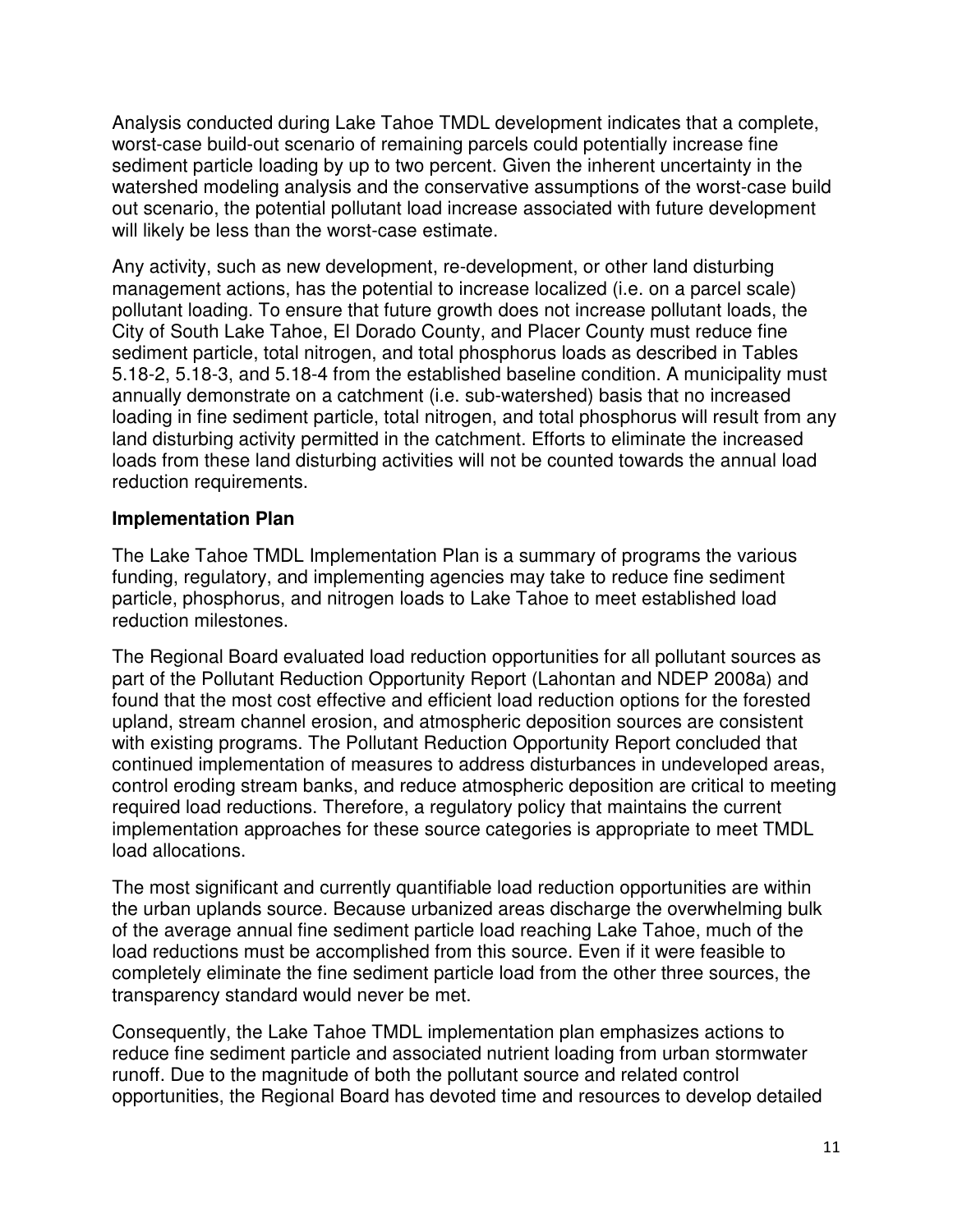tools and protocols to quantify, track, and account for pollutant loads associated with urban runoff.

The following sections briefly describe the implementation approaches for each of the four major pollutant source categories. Due to the relative magnitude of the pollutant source and the importance of reducing loads from the developed upland area, the most detailed policy and regulatory changes are for managing urban stormwater.

The tools for estimating the expected average annual fine sediment particle load reduction associated with actions to address stream channel erosion, atmospheric deposition, and forest upland sources are less advanced than the methods to estimate urban upland control measure effectiveness. Acknowledging the science that indicates that stream channel erosion, atmospheric deposition, and forest upland sources contribute less fine sediments and phosphorus overall to Lake Tahoe, coupled with the high cost of developing estimation and tracking tools, the Regional Board has not developed detailed load reduction estimation, accounting, and tracking procedures for these sources. The Regional Board will, however, require responsible entities to report on load reduction activities to ensure ongoing implementation of forest, stream channel, and atmospheric load reduction efforts.

Urban Runoff: Through stormwater NPDES permits that regulate runoff discharges from the City of South Lake Tahoe, El Dorado and Placer Counties, and the California Department of Transportation, the Regional Board will specify waste load allocations and track compliance with required load reduction milestones.

The Lake Tahoe TMDL expresses waste load allocations for the urban upland source as percent reductions from a basin-wide baseline load. The baseline basin-wide pollutant loads for the TMDL reflect conditions as of water year 2003/2004 (October 1, 2003 – September 30, 2004). To translate basin-wide urban runoff waste load allocations into jurisdiction-specific waste load allocations for municipalities and state highway departments, the Regional Board will require those agencies to conduct a jurisdiction-scale baseline load analysis as the first step in the implementation process. For each five year milestone, jurisdiction-specific waste load reduction requirements will be calculated by multiplying the urban uplands basin-wide load reduction percentage by each jurisdiction's individual baseline load.

To ensure comparability between the basin-wide baseline waste load estimates and the jurisdiction-scale baseline waste load estimates for urban runoff, municipalities and the state highway department must use a set of standardized baseline condition values that are consistent with those used to estimate the 2003/2004 basin-wide pollutant loads. Specifically, baseline load estimate calculations must reflect infrastructure, land development conditions, and operations and maintenance practices representative of those implemented in October 2004.

The Lake Clarity Crediting Program provides a system of tools and methods to allow urban jurisdictions to link projects, programs, and operations and maintenance activities to estimated pollutant load reductions. In addition to providing a consistent method to track compliance with stormwater regulatory measures, the Lake Clarity Crediting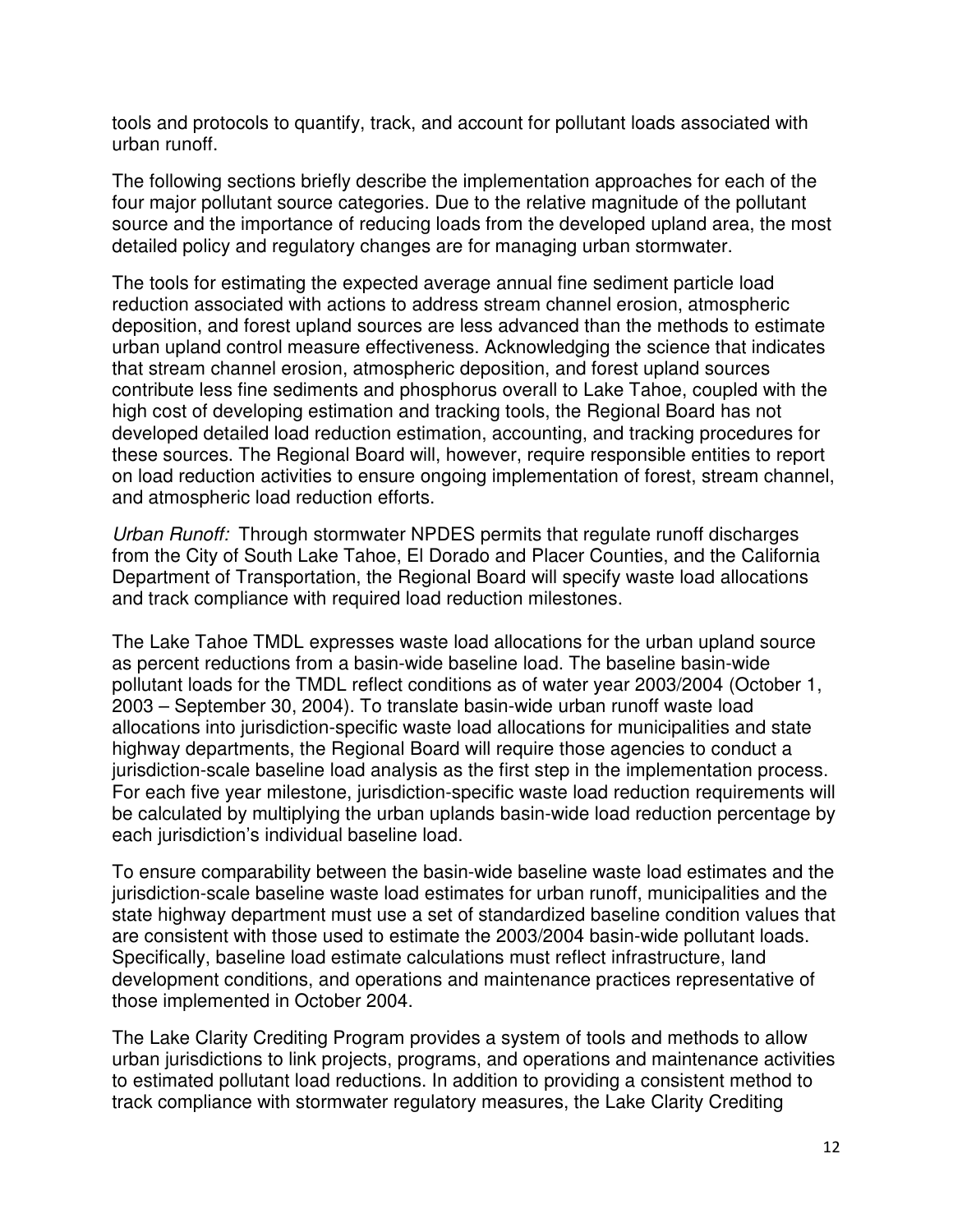Program provides specific technical guidance for calculating jurisdiction-scale baseline load estimates.

Forest Uplands: Forest uplands comprise approximately 80 percent of the land area within the Lake Tahoe basin. Fine sediment particles from this source category most often originate from discrete disturbed areas such as unpaved roads, ski runs, and recreation areas in forested uplands.

The United States Forest Service Lake Tahoe Basin Management Unit (LTBMU), California Department of Parks and Recreation, California Tahoe Conservancy (CTC), and other public land managers implement watershed management programs on their lands. As part of these watershed management programs, land managers maintain existing facilities (including unpaved roads and trails), restore disturbed lands, implement and maintain stormwater treatment facilities for all paved/impervious surfaces, prevent pollutant loading from fuels management work, and take other actions to reduce fine sediment particle, total nitrogen, and total phosphorus loads. These agencies are responsible for implementing forest fuels reduction projects to reduce the threat of wildfire in the Lake Tahoe basin. These projects must include best management practices and appropriate monitoring to ensure fuels reduction efforts do not cause this source to exceed its load allocation for fine sediment particle and nutrient loads and must comply with any applicable state or federal permits regulating stormwater discharges from roads created for silvicultural activities.

The California Department of Forestry and Fire Protection is responsible for regulating forest practices on private forest lands and works directly with Regional Board staff to minimize the water quality impacts associated with vegetation management. The Emergency California-Nevada Tahoe Basin Fire Commission Report (May 2008) provides guidance to the Regional Board and the Tahoe Regional Planning Agency to facilitate projects that address Lake Tahoe's wildfire vulnerability.

The Ninth Circuit federal Court of Appeals has found that "stormwater runoff from logging roads associated with silviculture that is collected in a system of ditches, culverts, and channels and is then discharged into streams and rivers" is not exempt from the National Pollutant Discharge Elimination System permitting process because it is considered a point source discharge of stormwater "associated with industrial activity" (Northwest Environmental Defense Center v. Brown, 2010 WL 3222105 (2010)). If, in conformance with this decision, the Water Board reclassifies a portion of the forest load allocation as a waste load allocation, such a regulatory shift would not change the implementation approach.

The forest upland load reductions are expected to be accomplished through continued implementation of existing watershed management programs described above. The Regional Board will require forest management agencies to track and report load increases and load reduction activities to assess whether required basin-wide forest load reductions are occurring. Some activities, including fuels reduction and associated administrative road construction, have the potential to increase pollutant loading at a project scale. Forest management agencies responsible for these actions must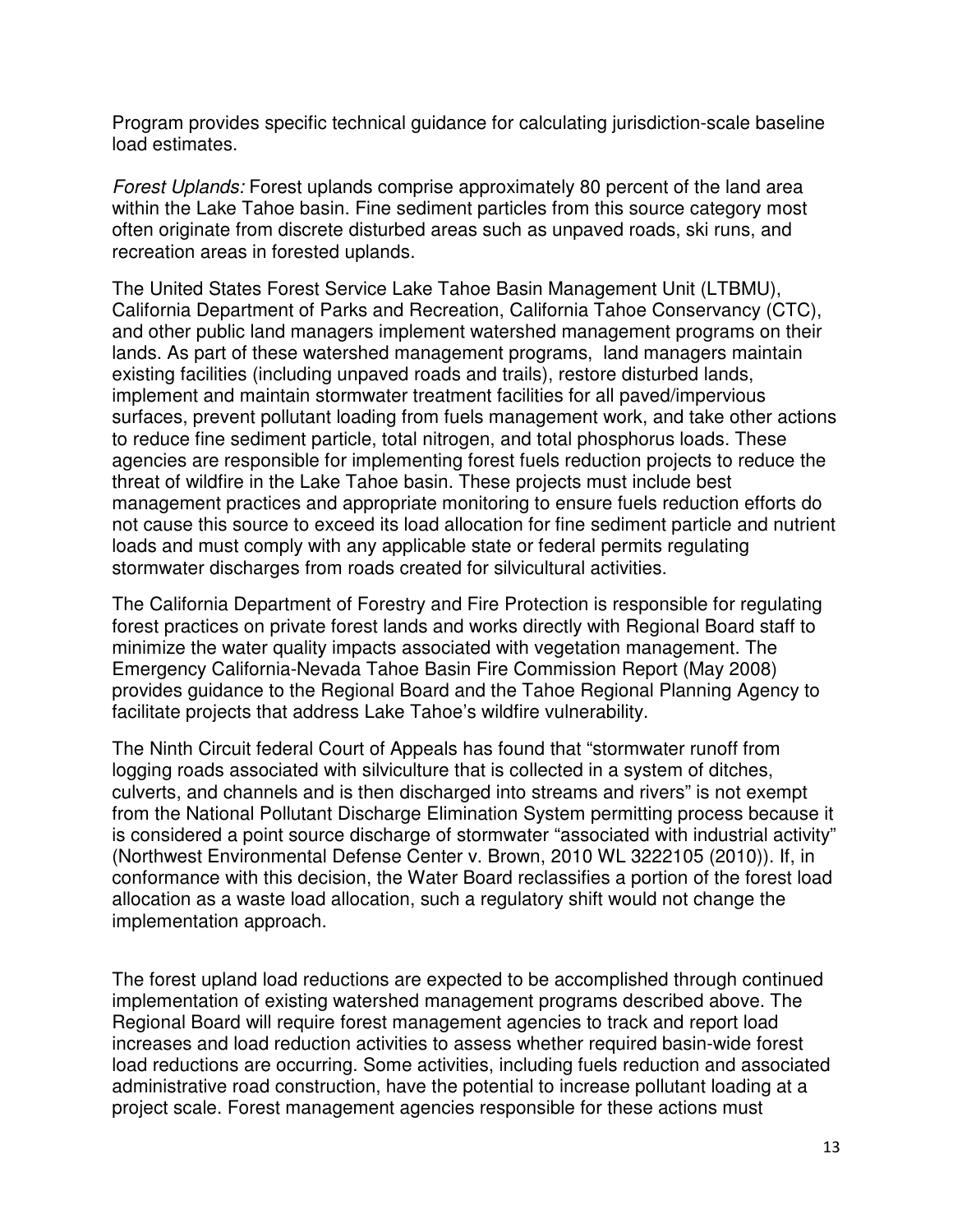demonstrate that other project activities, including restoration efforts and temporary and/or permanent best management practices, will be implemented to compensate for any anticipated project-scale loading increase. These agencies must ensure that no increased loading occurs on a sub-watershed or catchment scale and that the basinwide fine sediment particle, total nitrogen, and total phosphorus load from the forest uplands is reduced as required by Tables 5.18-2, 5.18-3, and 5.18-4.

Stream Channel Erosion: Fine sediment from stream channel erosion represents four percent of the total fine sediment loading to Lake Tahoe. Less than three percent of the annual total nitrogen and total phosphorus loading to the lake comes from stream channel erosion. The Upper Truckee River, Blackwood Creek, and Ward Creek contribute 96 percent of the basin-wide total for fine sediment from stream channel erosion. The LTBMU and CTC are implementing stream environment zone (SEZ) restoration projects on Blackwood Creek and Ward Creek. The CTC, City of South Lake Tahoe, CA State Parks, and the LTBMU have plans to restore reaches of the Upper Truckee River. Pollutant control opportunities for these waterways include site-specific stream bank stabilization and ecosystem restoration to prevent pollutant loading to Lake Tahoe from stream channels. These projects are expected to achieve the needed pollutant load reductions from this source category.

Atmospheric Deposition: Atmospheric deposition contributes the majority of the nitrogen and approximately 16 percent of the fine sediment particle load that reaches the lake. The TMDL implementation plan emphasizes reducing atmospheric deposition of fine sediment particles and associated phosphorus by addressing dust sources from paved and unpaved roadways and other unpaved areas within the developed and undeveloped landscape. TRPA programs for reducing emissions from residential wood burning are also expected to provide some particle reduction from this source.

Control measures for reducing dust in developed areas (such as street sweeping, and construction site good housekeeping practices) are the same as measures taken to reduce fine sediment particles in urban stormwater runoff. Similarly, some actions taken to control runoff from unpaved roadways (such as armoring unpaved roads with gravel or asphalt) within the forested uplands may reduce dust from these areas. Although allocations for atmospheric pollutant loads are independent of forest and urban upland allocations, load reduction actions taken to control surface runoff pollutants are expected to achieve the required atmospheric fine sediment particle and phosphorus load reductions. Other than supporting research to confirm that actions taken to reduce fine sediment particles in runoff effectively reduce atmospheric pollutant loads, the Regional Board does not expect to track and account for atmospheric load reductions on a jurisdiction scale.

The atmospheric deposition of total nitrogen must be reduced by two percent over 65 years to achieve the deep water transparency standard. Mobile sources (vehicle emissions) are the main source of the atmospheric nitrogen load. The Tahoe Regional Planning Agency's air quality and regional transportation plans, which contain requirements to reduce vehicle emissions and comply with health-based air quality standards, are being relied on and are expected to attain the needed two percent nitrogen reduction within 65 years.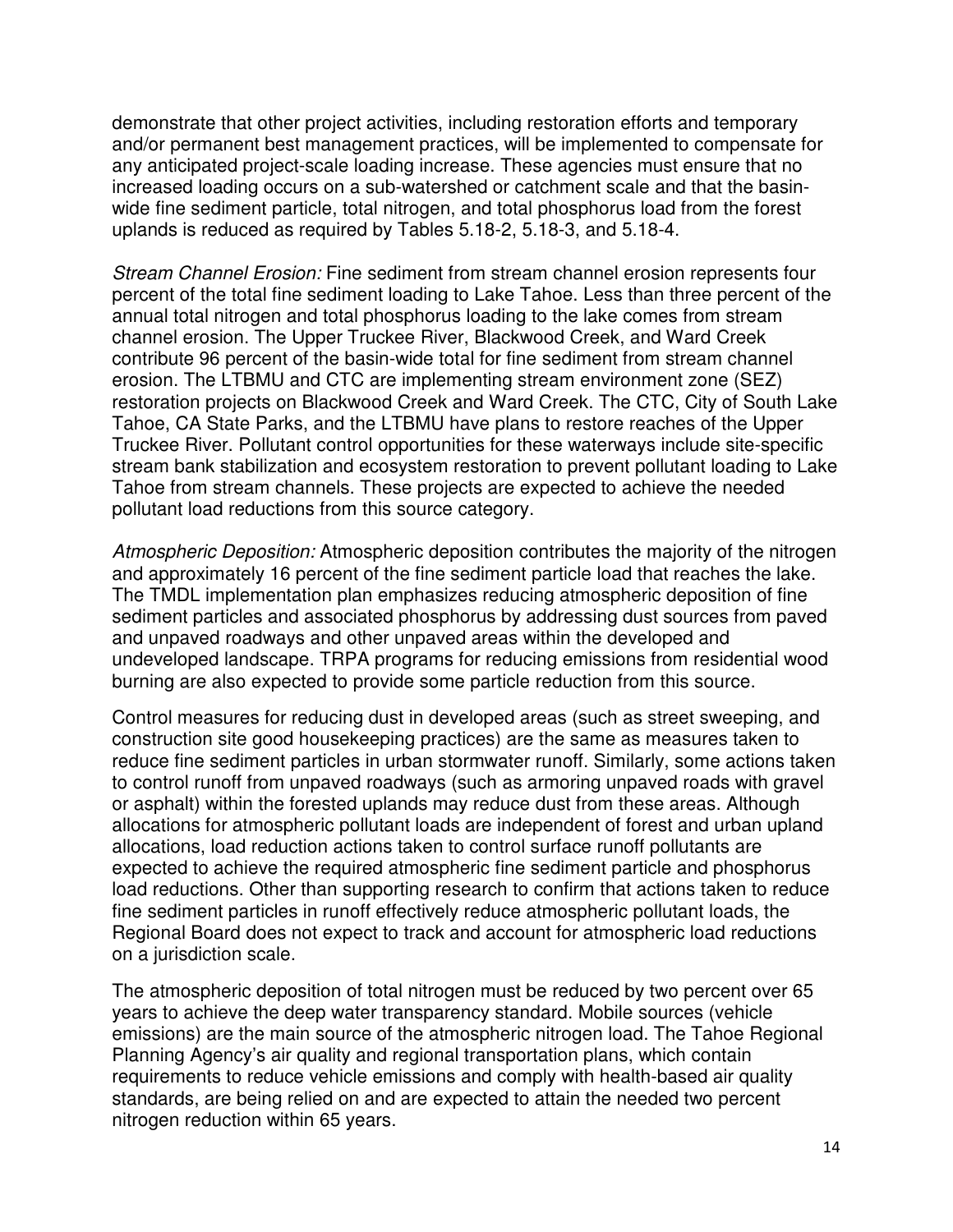Future Needs: Research and monitoring efforts are underway to improve scientific understanding of pollutant loading and load reduction options. Specific projects include an effort to better quantify water quality benefits beyond reducing bed and channel erosion associated with stream restoration, a project to provide more quantitative information on the effects of various forest management actions and association mitigation measures, and ongoing atmospheric deposition monitoring. These projects and others will help determine whether more specific load and load reduction estimation efforts will be needed in the future to better quantify the benefits of air quality, stream channel, and forest management programs.

**Schedule of TMDL Attainment, Data Review, and Revision:** The estimated timeframe to achieve the TMDL required load reductions and meet the numeric target and is 65 years. The Lake Clarity Model showed that basin-wide loads of fine sediment particles, nitrogen, and phosphorus must be reduced by 65 percent, 10 percent, and 35 percent, respectively, to attain the numeric target of 97.4 feet average annual Secchi depth. Since the greatest reductions must occur in fine sediment particle loads, an implementation plan that achieves, on average over the entire implementation plan time frame, a one percent load reduction of fine sediment particles per year is reasonable. Though the first 20-year implementation phase is expected to achieve roughly one-half of the needed 65 percent total load reduction in fine sediment particle load, this load reduction would only improve the transparency by about ten feet, which is about onethird of the progress to the numeric target. Each successive 20-year implementation phase is expected to achieve roughly ten more feet of transparency improvement towards the numeric target, adding up to about 65 years for complete implementation to achieve the numeric target. The 65-year schedule also assumes that the rate of achieving load reductions is expected to decrease over time after the first 20-year phase as load reduction opportunities become increasingly scarce and likely more difficult to attain.

The TMDL attainment estimate considers the temporal disparities between pollutant release, sediment and nutrient delivery, and the time needed for the target indicators to respond to decreased source loading. Funding constraints may affect the pace of certain implementation actions. The Regional Board expects all implementing agencies to pursue both self-funded and external funding sources. Should funding and implementation constraints impact the ability to meet load reduction milestones the Regional Board will consider amending the implementation and load reduction schedules.

Progress toward meeting the targets will be evaluated by the Regional Board in periodic milestone reports. The implementation schedule for the Lake Tahoe TMDL to make needed changes in urban stormwater policy and implementation actions is shown in Table 5.18-8.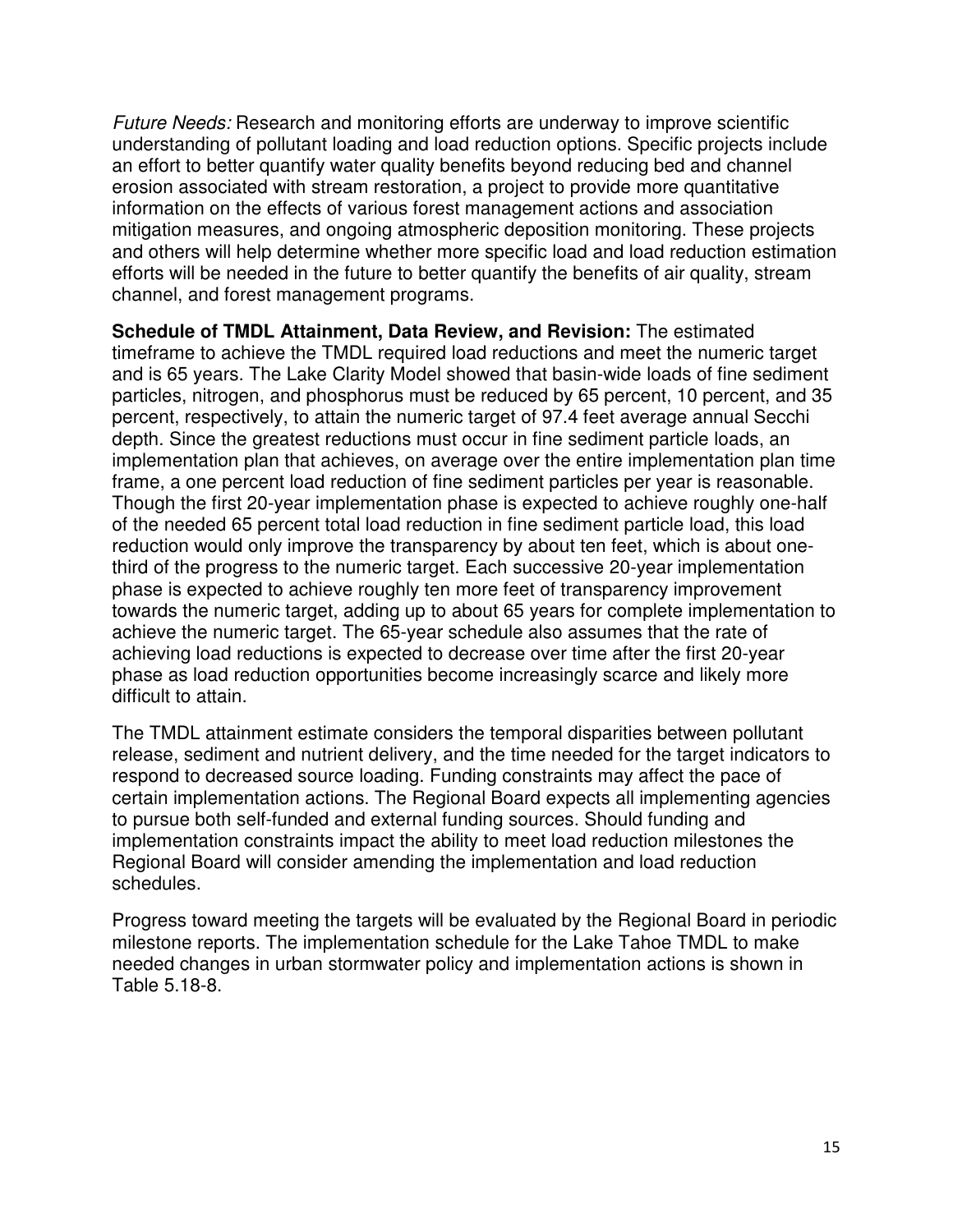#### **Table 5.18-8. Lake Tahoe TMDL Urban Upland Implementation/Reporting Schedule**

| <b>Action</b>                                                                                                                                                           | Schedule***                                                                                                                                                                                                                                  | <b>Responsible Party</b>                                                  |
|-------------------------------------------------------------------------------------------------------------------------------------------------------------------------|----------------------------------------------------------------------------------------------------------------------------------------------------------------------------------------------------------------------------------------------|---------------------------------------------------------------------------|
| <b>Submit Pollutant Load Reduction</b><br>Plans or equivalent to Regional<br>Board describing how 5-year load<br>reduction requirements will be met                     | The first plan must be<br>submitted no later than<br>two years after TMDL<br>approval*. Future plans<br>must be submitted no<br>less than six months<br>prior to the expiration<br>of the applicable<br>municipal NPDES<br>stormwater permit | El Dorado County<br><b>Placer County</b>                                  |
| Submit jurisdiction-specific 2004<br>baseline load estimates for fine<br>sediment particles, phosphorus,<br>and nitrogen to the Regional<br>Board for review/approval** | No later than two years<br>after TMDL approval*                                                                                                                                                                                              | California Department<br>of Transportation<br>City of South Lake<br>Tahoe |
| Reduce and maintain pollutant<br>loads of fine sediment particles,<br>total phosphorus, and total<br>nitrogen as specified in Tables<br>5.18-2, 5.18-3, and 5.18-4      | Achieve the percent<br>reduction specified no<br>later than each<br>respective 5-year<br>milestone following<br>TMDL approval*                                                                                                               |                                                                           |

\*TMDL approval is the date the USEPA approves the Lake Tahoe TMDL.

\*\*The baseline load estimates must be calculated using either the Pollutant Load Reduction Model, or an equivalent method acceptable to the Regional Board that uses a continuous hydrologic simulation process (or other modeling method that demonstrably produces similar results), incorporates stormwater discharge characteristics from established land uses, includes the effectiveness of stormwater treatment best management practices, and accounts for the changes in roadway and stormwater treatment facility condition.

\*\*\*These due dates are not imposed by virtue of the Basin Plan. The due dates will be established in Regional Board orders consistent with the schedule noted herein**.**

The Regional Board will annually track actions taken to reduce loads from the major pollutant sources: urban uplands, forest uplands, atmospheric deposition, and stream channel erosion. If agencies responsible for implementing programs to reduce pollutant loads from the atmospheric, forest, and stream channel erosion sources fail to take needed actions to reduce loads from those three sources in accordance with the load allocation schedule, then the Regional Board will evaluate the need for more targeted regulatory action.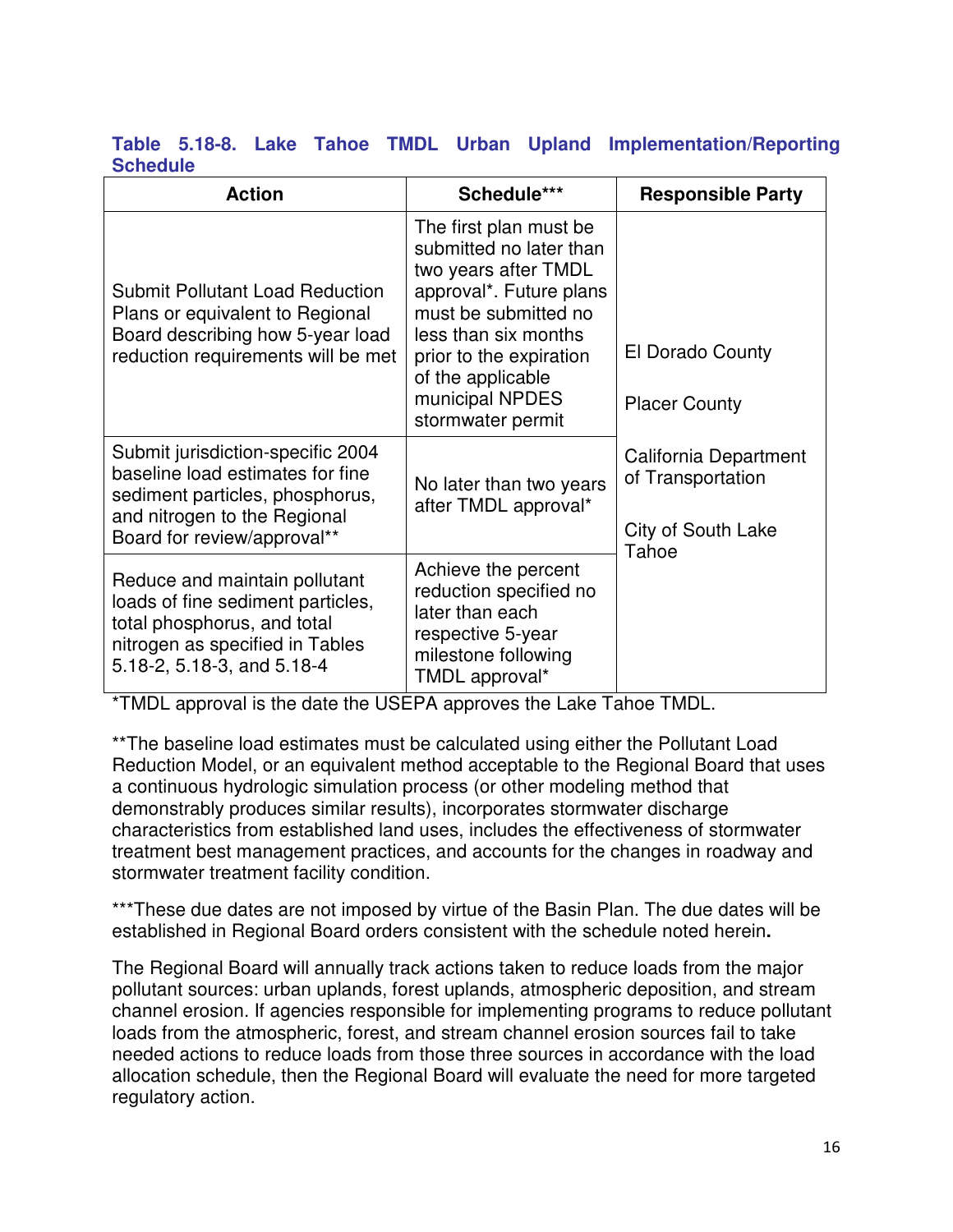**Adaptive Management**: The Regional Board is committed to operating a TMDL Management System throughout the implementation timeframe of the TMDL. Through the Management System process, the Regional Board may evaluate information such as the relative accuracy of baseline load estimates, the efficacy of load reduction actions, and will compare the anticipated transparency response to average annual Secchi depth measurements. The Management System framework will also support regular assessments of relevant research and monitoring findings. Based on Management System findings, the Regional Board may consider reopening the TMDL to adjust load reduction milestones and/or the TMDL implementation approach if needed. Following the first fifteen year implementation period of this TMDL, the Regional Board will evaluate the status and trend of the lake's deep water transparency relative to the load reductions achieved. The Regional Board, in partnership with implementation, funding, and regulatory stakeholders, anticipates conducting this adaptive management process as needed to ensure the deep water transparency standard will be met by year 65.

The Regional Board evaluated the anticipated changes in temperature and precipitation associated with global climate change. An extensive review of available literature and climate change model results concluded that by the year 2050, Lake Tahoe basin temperatures may increase by up to two degrees Celsius and average annual precipitation may decrease by approximately ten percent. This shift may influence local stormwater hydrology and stormwater dischargers may need to adjust future stormwater practices to ensure management measures are sufficient to meet the load reduction requirements described in Tables 5.18-2, 5.18-3, and 5.18-4.

**Monitoring Plan:** The Regional Board expects funding, implementing, and regulatory agencies to assist in developing a comprehensive TMDL monitoring plan within the first two years following TMDL adoption by USEPA. Once developed, the monitoring program will assess progress of TMDL implementation and provide a basis for reviewing, evaluating, and revising TMDL implementation actions as needed. The following sections describe both ongoing and anticipated monitoring activities for each of the major pollutant sources and tributary and in-lake monitoring efforts.

#### Urban Upland

In 2007 the Tahoe Science Consortium began planning a Lake Tahoe Regional Stormwater Monitoring Program (RSWMP) to better understand local urban runoff conditions, evaluate the impact of erosion control and stormwater treatment efforts, and coordinate and consolidate an urban stormwater monitoring work. The RSWMP has been organized in three phases. The first phase, completed in 2008, focused on collaboratively framing the elements of a comprehensive stormwater monitoring program. The framework includes relevant agency, implementer and science considerations, an outline of the required elements for a monitoring program, the design for structural (administrative) elements, and goals and objectives for a sustainable program. Identified monitoring goals include (1) monitoring to quantify load reduction progress at a subwatershed scale; (2) data collection to support improvements in best management practice design, operation, and maintenance; and (3) efforts to identify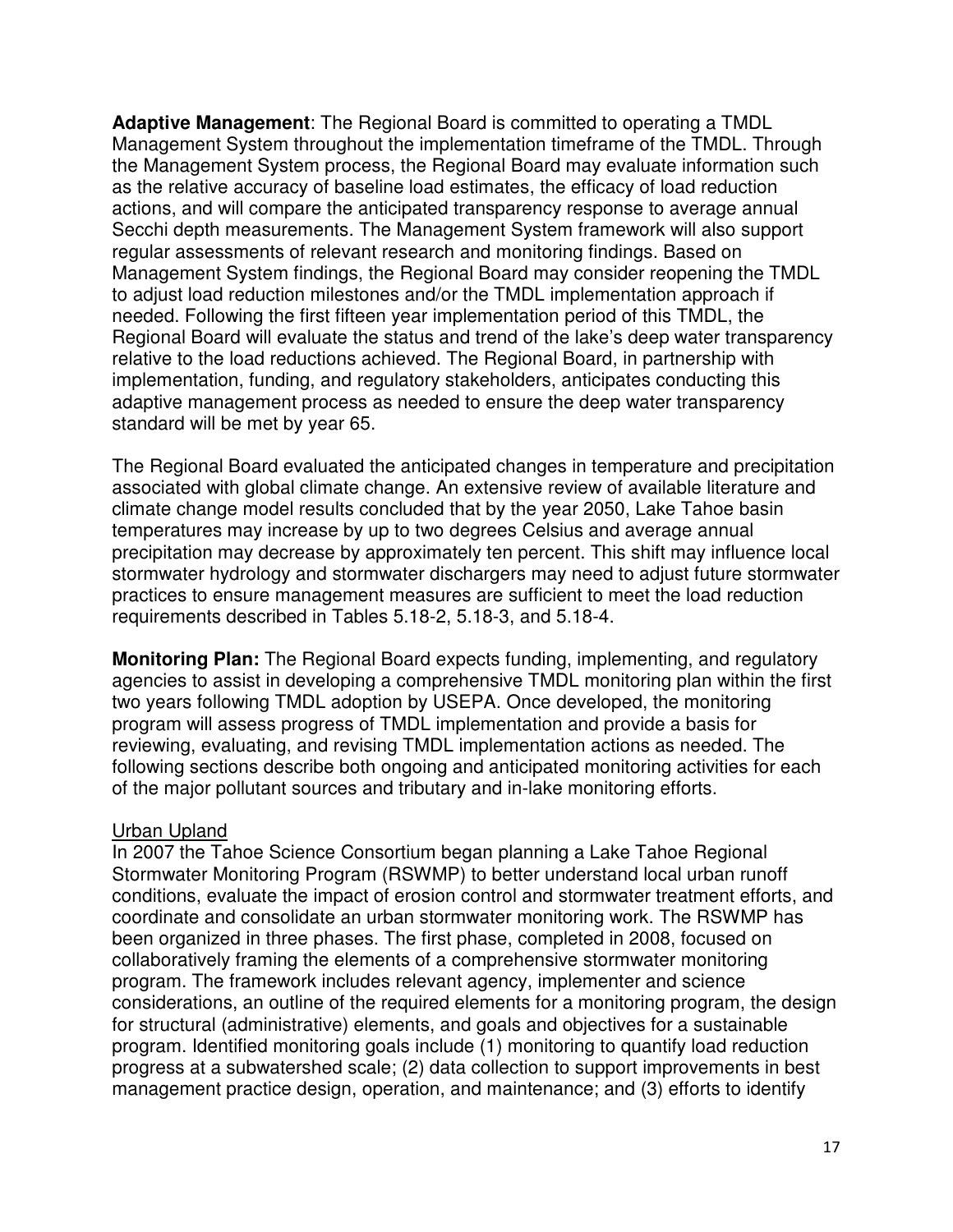and quantify specific sources of urban stormwater pollutants to refine load reduction model input parameters.

The second phase of RSWMP will build on the conceptual framework by designing a specific monitoring program that will include: a quality assurance project plan; specific monitoring goals and data quality objectives; monitoring design specifications; detailed sampling and analysis plan; stormwater database development, data management and analysis details; organizational structure of RSWMP; operational costs; funding arrangements; agency roles and responsibilities; and internal and external peer-review processes.

The last RSWMP phase will be the funding and implementation of the actual stormwater monitoring program. This phase includes selecting monitoring sites and equipment, and developing the detailed processes and protocols for reporting monitoring results. Since the RSWMP will largely provide information for the local municipal jurisdictions and state transportation agencies to meet regulatory or other monitoring needs, RSWMP participation or implementation of an equivalent monitoring program is expected to be a condition of NPDES municipal stormwater permits.

# Atmospheric Deposition

UC Davis scientists regularly measure atmospheric deposition of nitrogen (nitrate, ammonium and total Kjeldahl nitrogen) and phosphorus (soluble reactive phosphorus, total dissolved phosphorus and total phosphorus). The atmospheric deposition monitoring is expected to continue and several research studies, focused on fine sediment particles, are anticipated to be completed by 2011. The results from these studies will fill knowledge and data gaps in fine sediment particle deposition on Lake Tahoe, including better estimates of loading from atmospheric deposition. To assess project effectiveness for reduction of fine sediment particles by individual atmospheric source, targeted air quality control monitoring should be conducted in association with selected project implementation.

#### Forest Upland

The stream monitoring network will play a key role in evaluating load reduction from these land-uses, while management practice effectiveness will be assessed on a project basis. Monitoring is needed to ensure forest management actions, including fuels reduction efforts, are evaluated at either the project and/or sub-basin level to determine whether the measures are reducing fine sediment particle and nutrient loading.

Responsible parties will be required to document and report previous year activities that may have increased or reduced pollutant loads and describe how the reported loading assessment was determined. Forest management agencies will also be required to annually submit plans for next year's management activities that are expected to influence fine sediment particle, total nitrogen, and total phosphorus loading rates. The anticipated activities are expected to include, but not be limited to; fuel reduction projects, BMPs on unpaved roads and trails, ski area revegetation, routine BMP maintenance, and effective road decommissioning.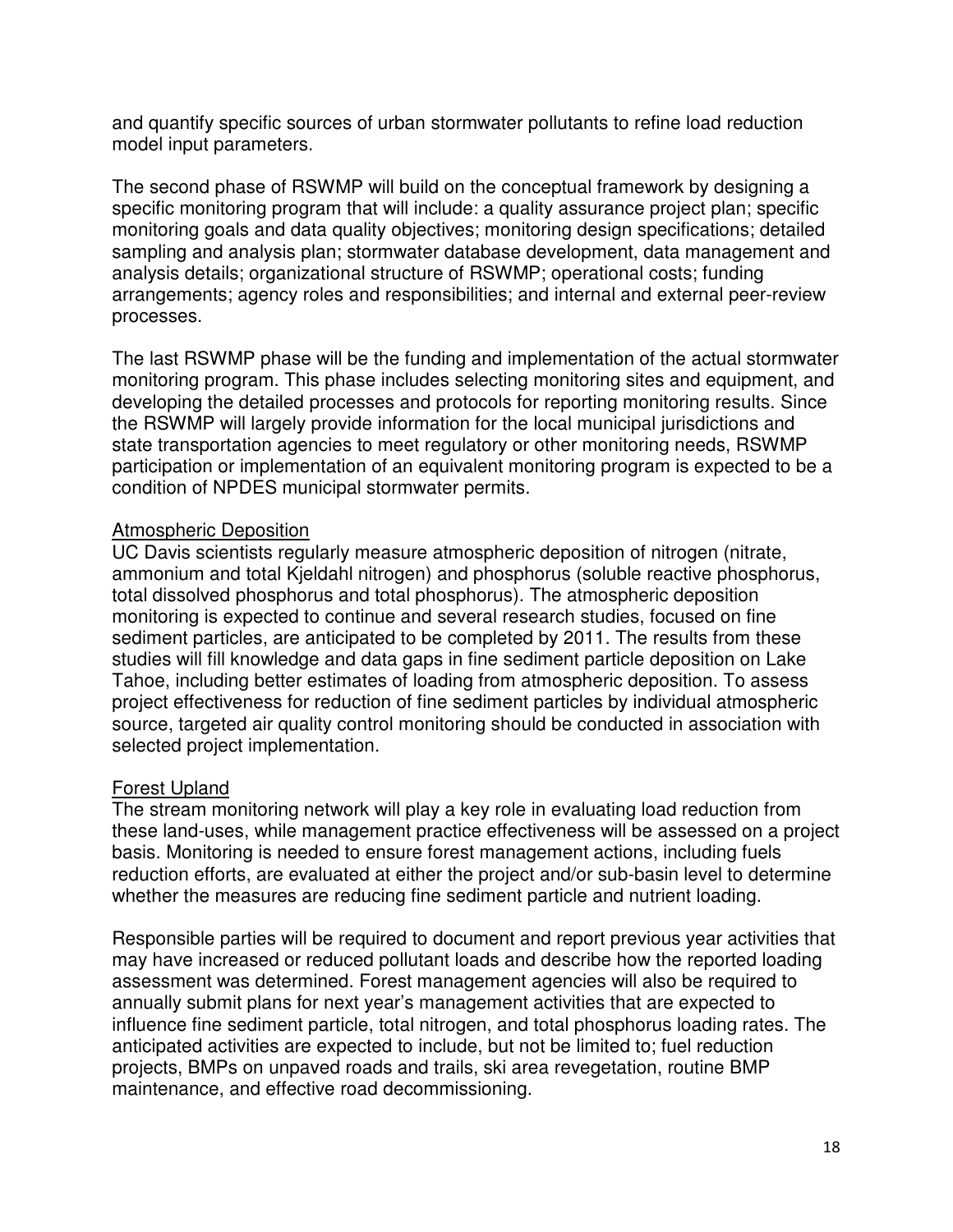#### **Stream Channel Erosion**

Similar to the forest upland monitoring approach, the relative impact of restoration activities will be evaluated on a project basis. Responsible agencies are encouraged to use permanent survey markers and monitor changes in stream cross-sections in relation to erosion or aggregation of sediment for stream reaches of interest.

Research projects have been funded to assess the benefits stream restoration project components that reconnect the stream to its natural floodplain in reducing fine sediment particles and nutrients. The Water Board anticipates that these efforts will provide consistent protocols useful for quantifying the load reductions from certain streams under specified flow conditions.

#### Tributary Monitoring

Stream water quality monitoring and suspended sediment load calculations are regularly done as part of the Lake Tahoe Interagency Monitoring Program (LTIMP). LTIMP is a cooperative program including both state and federal partners and is operationally managed by the United States Geological Survey, UC Davis – Tahoe Environmental Research Center, and the Tahoe Regional Planning Agency. LTIMP was formed in 1978 and one of its primary objectives is to monitor discharge, nutrient load, and sediment loads from representative streams that flow into Lake Tahoe. Cumulative flow from these monitored streams comprises about 50 percent of the total discharge from all tributaries. Each stream is monitored on 30 - 40 dates each year and sampling is largely based on hydrologic events. Nitrogen and phosphorus loading calculations are performed using the LTIMP flow and nutrient concentration database. This data is stored on the USGS website at http://wdr.water.usgs.gov/.

#### Lake Monitoring:

Lake sampling is done routinely at two permanent stations. At the Index Station (location of the Lake Tahoe Profile or LTP), samples are collected between 0 - 105 meters in the water column at 13 discrete depths. This station is the basis of the  $> 40$ year continuous data set and monitoring is done on a schedule of 25-30 times per year. The Mid-Lake Station has been operational since 1980 and has been valuable for comparison with the Index Station. At this location, samples are taken down a vertical profile to the bottom of the lake (0 - 450 meters) at 11 discrete depths on the order of once per month. Sampling along the complete vertical depth profile allows for the analysis of whole-lake changes. In addition, the lake monitoring program also includes phytoplankton and zooplankton taxonomy and enumeration, algal growth bioassays (using natural populations), and periphyton (attached) algae. Much of this monitoring is summarized in a report entitled, Tahoe: State of the Lake Report published by UC Davis (UC Davis - TERC 2009).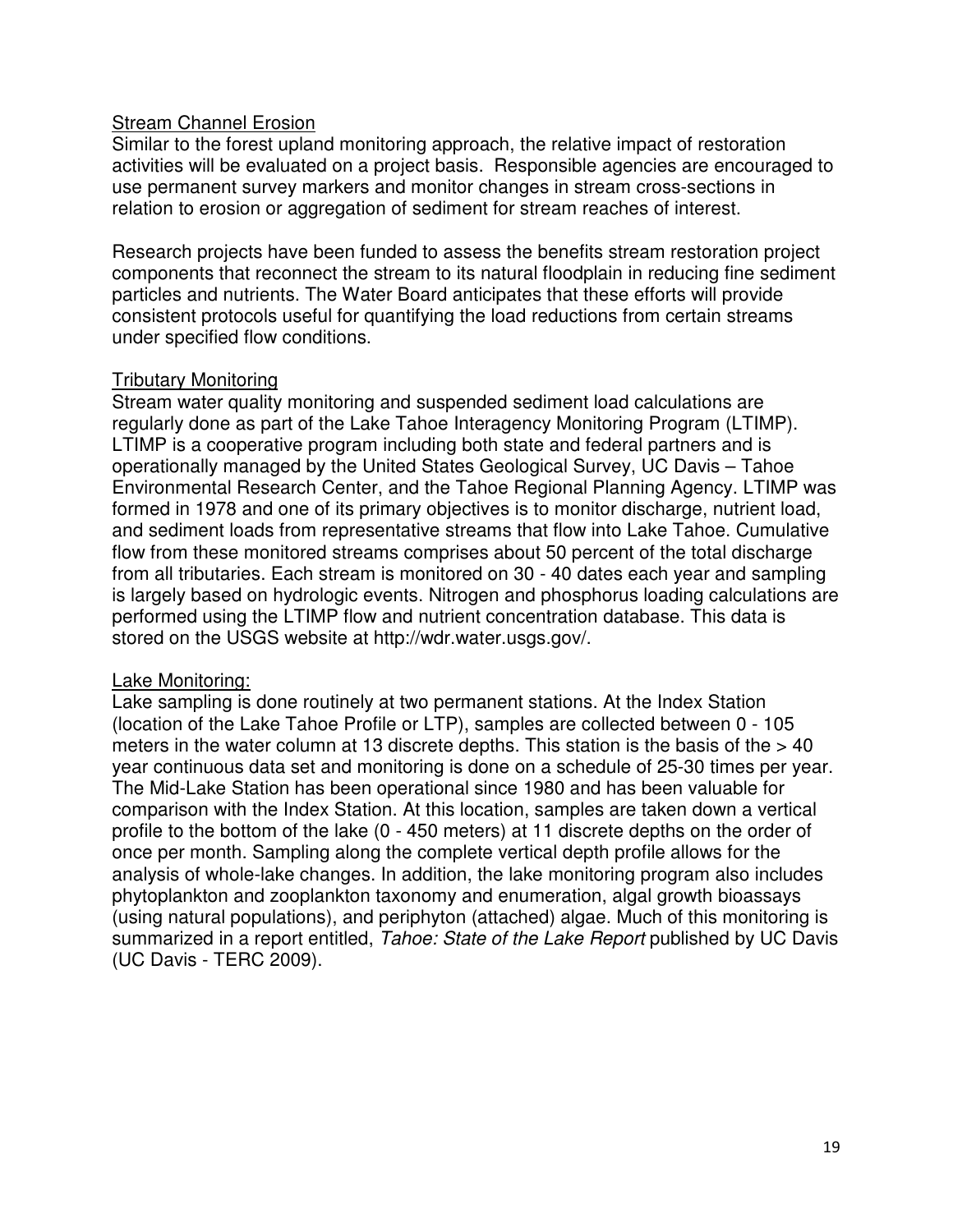#### References

Adams, K.D. 2004. Shorezone erosion at Lake Tahoe: Historical aspects, processes, and stochastic modeling. Final report for the U.S. Bureau of Reclamation and the Tahoe Regional Planning Agency. Desert Research Institute, Reno, NV.

Adams, K.D., and T.B. Minor. 2002. Historic shoreline change at Lake Tahoe from1938 to 1998: implications for sediment and nutrient delivery. Journal of Costal Research, 18(4), 637-651.

Lahontan Regional Water Quality Control Board and Nevada Division of Environmental Protection. Lead authors Reuter, J.E. and David Roberts. Lake Tahoe Total Maximum Daily Load Technical Report. February 2009.

Lahontan Regional Water Quality Control Board and Nevada Division of Environmental Protection. Lake Tahoe Total Maximum Daily Load Report. June 2010.

Lahontan Regional Water Quality Control Board and Nevada Division of Environmental Protection. Lake Tahoe TMDL Pollution Reduction Opportunity Report version 2. March 2008.

Lahontan Regional Water Quality Control Board and Nevada Division of Environmental Protection. Integrated Water Quality Management Strategy Project Report. March 2008.

Simon, A. 2006. Estimates of Fine-Sediment Loadings to Lake Tahoe from Channel and Watershed Sources. USDA-Agricultural Research Service, National Sedimentation Laboratory. Oxford, MS.

Simon, A., E.J. Langendoen, R.L. Bingner, R. Wells, A. Heins, N. Jokay and I. Jaramillo. 2003. Lake Tahoe Basin Framework Implementation Study: Sediment Loadings and Channel Erosion. USDA-ARS National Sedimentation Laboratory Research Report. No. 39. 377 p.

Thodal, C.E. 1997. Hydrogeology of Lake Tahoe Basin, California and Nevada, and Results of a Ground-Water Quality Monitoring network, Water Years 1990-92: U.S. Geological Survey Water-Resources Investigations Report 97-4072, 53 p."

US EPA, 2007. Options for Expressing Daily Loads in TMDLs. United States Environmental Protection Agency Office Wetlands, Oceans, and Watersheds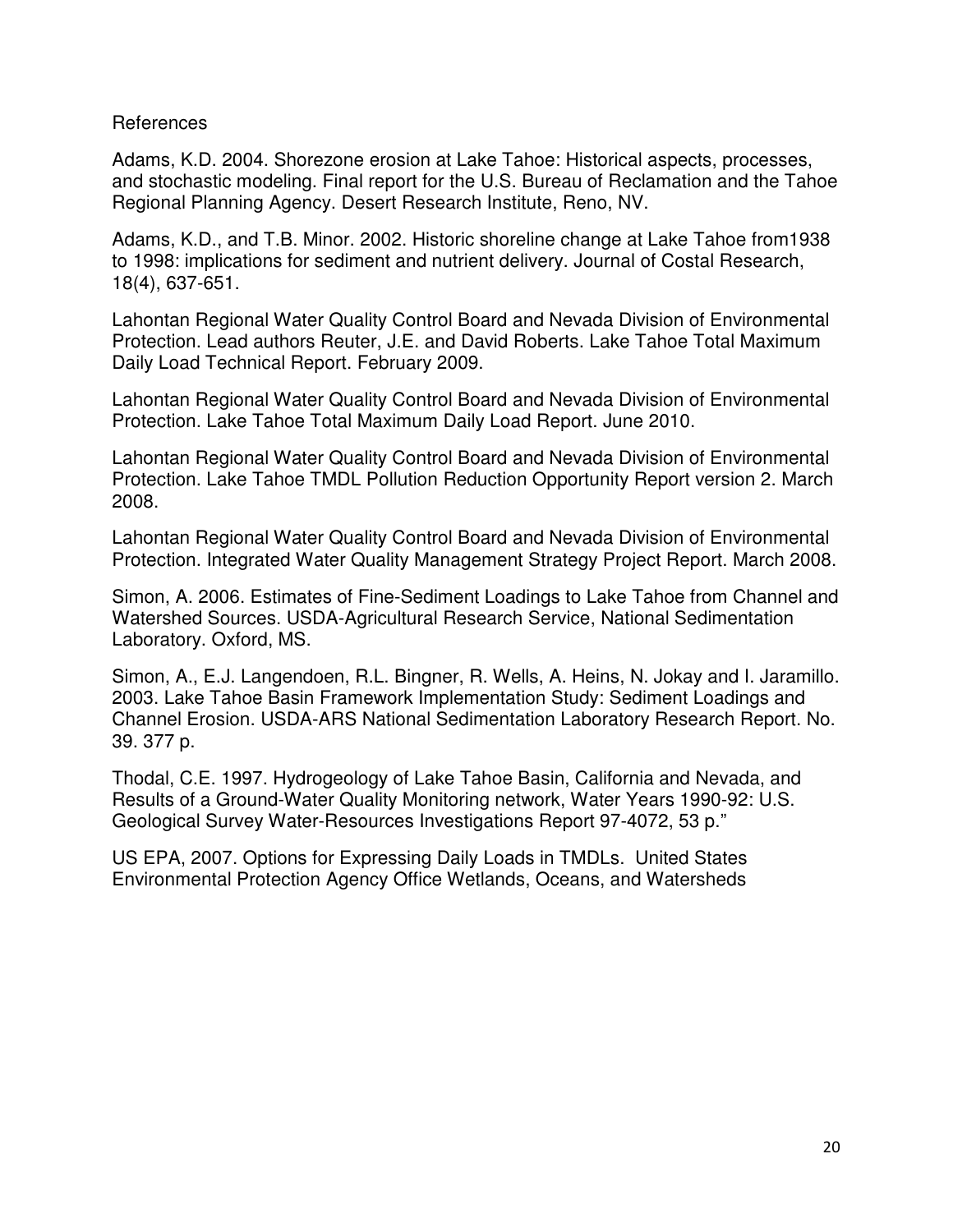# **B. Proposed Changes to Existing Basin Plan Language**

# **The following changes are to be made in to the sections designated in the "Location" column. Deletions are shown in strikethrough, additions underlined.**

| Location                           | <b>Text</b>                                                                                                                                                                                                                                                                                                                                                                                                                                                                                                                                                                                                                                                                                                                                                                        |
|------------------------------------|------------------------------------------------------------------------------------------------------------------------------------------------------------------------------------------------------------------------------------------------------------------------------------------------------------------------------------------------------------------------------------------------------------------------------------------------------------------------------------------------------------------------------------------------------------------------------------------------------------------------------------------------------------------------------------------------------------------------------------------------------------------------------------|
| pg. 3-9,<br>column 1,<br>pgph.1    | Transparency: For Lake Tahoe, the annual average deep water transparency as<br>measured by the Secchi seechi disk transparency shall not be decreased below 29.7<br>meters, the levels recorded in 1967-71 by the University of California, Davis. based on<br>a statistical comparison of seasonal and annual mean values. The "1967-71 levels" are<br>reported in the annual summary reports of the "California-Nevada-Federal Joint Water<br>Quality Investigation of Lake Tahoe" published by the California Department of Water<br>Resources.                                                                                                                                                                                                                                 |
| pg. 4-4,<br>column 1,<br>pgph. 3   | Some of the water quality control programs for the Lahontan Region do have specific<br>compliance deadlines, which are discussed later in this Basin Plan. For example, the<br>control measures for the Lake Tahoe Basin which are discussed in Chapter 5 are to be<br>implemented over a 20-year period (through 2007) to ensure attainment of objectives.<br>For example, the Lake Tahoe TMDL includes 5-year load reduction requirements for<br>the four major pollutant source categories.                                                                                                                                                                                                                                                                                     |
| pg. 4.3-1,<br>column 2,<br>pgph. 3 | Nutrients and fine sediment particles from stormwater are considered a major source<br>of pollution to Lake Tahoe. Fine sediment particles are defined as inorganic particles<br>less than 16 micrometers in diameter. The Lake Tahoe TMDL has identified urban<br>stormwater runoff as the largest source of these pollutants and the TMDL<br>implementation plan emphasizes urban runoff treatment. Deicing compounds are of<br>special concern in the Lake Tahoe/Truckee region because the death of roadside<br>vegetation due to salt impacts can increase erosion, and thus sediment and nutrient<br>loading, to sensitive surface waters. Few quantitative data are available on<br>concentrations of heavy metals and other toxic pollutants in stormwater in these areas. |
| pg. 4.3-3,<br>column 1,<br>pgph. 4 | "Areawide treatment systems" for municipal stormwater which involve combinations of<br>infiltration, retention and detention basins, and natural and artificial wetlands, are being<br>proposed in the Lake Tahoe Basin (see Chapter 5). Their ability to meet effluent<br>limitations has not yet been demonstrated. In some states, wastewater treatment<br>plants similar to those used for domestic wastewater have been constructed to treat<br>stormwater.                                                                                                                                                                                                                                                                                                                   |
| pg. 4.3-3,<br>column 1,            | <b>Use of Wetlands for Stormwater Treatment</b><br>Natural and artificial wetlands are employed elsewhere in the U.S. for treatment of                                                                                                                                                                                                                                                                                                                                                                                                                                                                                                                                                                                                                                             |
| pgph. 5                            | municipal wastewater and acid mine drainage. Large scale wetland treatment systems<br>for urban runoff are in service in coastal areas of California. The use of "Stream"<br>Environment Zones" for removal of fine sediment particles and nutrients from<br>stormwater in the Lake Tahoe Basin is an important part of that area's water quality<br>program (see Chapter 5). In general, wetlands slow the flow of stormwater, allowing<br>time for settling out of fine sediment particles, adsorption of dissolved constituents onto<br>soils, and uptake of nutrients by soil microorganisms and rooted vegetation (see<br>"Wetlands Protection" in Section 4.9 of this Chapter for a more detailed discussion of                                                              |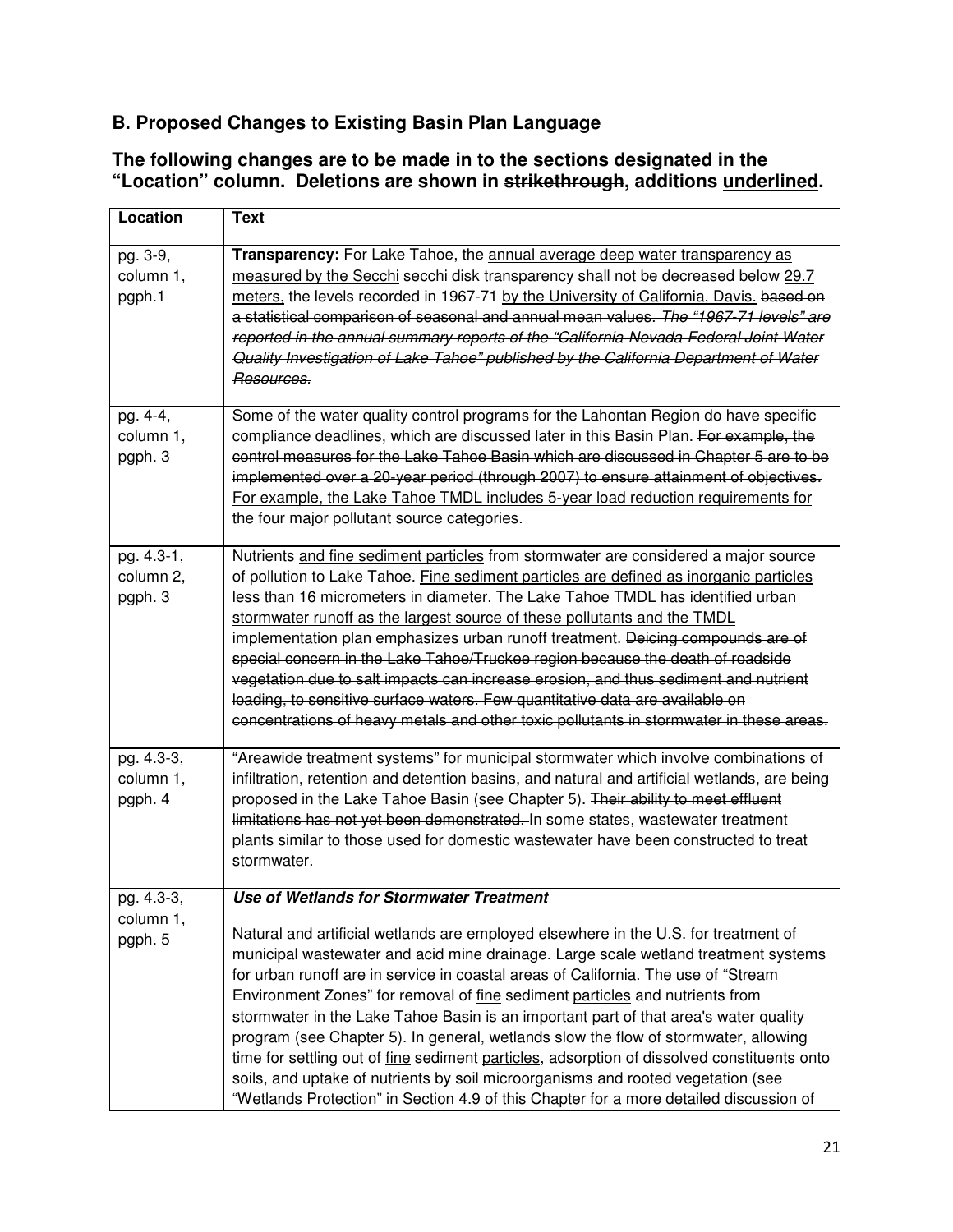|                                      | wetland functions)                                                                                                                                                                                                                                                                                                                                                                                                                                                                                                                                                                                                                                                                                                                                                                                                                                                                                      |
|--------------------------------------|---------------------------------------------------------------------------------------------------------------------------------------------------------------------------------------------------------------------------------------------------------------------------------------------------------------------------------------------------------------------------------------------------------------------------------------------------------------------------------------------------------------------------------------------------------------------------------------------------------------------------------------------------------------------------------------------------------------------------------------------------------------------------------------------------------------------------------------------------------------------------------------------------------|
| pg. 4.3-4,<br>column 2,<br>pgph. 1   | Because of the extraordinary resource values of Lake Tahoe, and the threat to its<br>water quality posed by stormwater discharges containing sediment and nutrients, the<br>State Board determined in 1980 that municipal stormwater was a significant source of<br>pollutants and directed that stormwater NPDES permits should be issued to local<br>governments. Municipal stormwater NPDES permits have been issued to the portions<br>of Placer and El Dorado Counties within the Lake Tahoe Basin, and to the City of<br>South Lake Tahoe, even though their populations are less than 100,000. A special set<br>of surface runoff effluent limitations applies to stormwater discharges in the Lake<br>Tahoe Basin (see Chapter 5).                                                                                                                                                              |
| pg. 4.3-7,<br>column1,<br>pgph. 5    | Only one set of general stormwater effluent limitations has been adopted in the<br>Lahontan Region: the "Tahoe Regional Runoff Guidelines" (see Chapter 5). As more<br>information becomes available about surface runoff quality in different areas, the<br>Regional Board should consider adopting other effluent limitations for specific areas or<br>types of stormwater discharges.                                                                                                                                                                                                                                                                                                                                                                                                                                                                                                                |
| pg. 4.3-11,<br>column1,<br>pgph.2    | The Tahoe Regional Planning Agency has recognized the importance of windblown<br>sediment airborne fine sediment particulates in nutrient loading to Lake Tahoe, and<br>has called for increases in the rate of BMP retrofit, and additional controls on offroad<br>vehicle use, to reduce wind erosion and aerial deposition from disturbed areas.                                                                                                                                                                                                                                                                                                                                                                                                                                                                                                                                                     |
| pg. 4.8-4,<br>column 1,<br>pgph. 2   | At least three alternate deicers have been explored: calcium magnesium acetate,<br>potassium acetate, and magnesium chloride with corrosion inhibitors. These products<br>have shown some promise, but further study is required. The cost to switch to an<br>alternate deicer will be significant. The road departments are unwilling to make the<br>switch unless an alternate deicer is demonstrably better environmentally, will not<br>require too much adjustment on the part of the maintenance crews and equipment,<br>and will actually do an effective and predictable job when applied.                                                                                                                                                                                                                                                                                                      |
| $pg. 4.8-4,$<br>column 2,<br>pgph. 3 | In the Lake Tahoe Basin, all governmental agencies assigned to maintain roads are<br>required to bring all roads in the Lake Tahoe Basin into compliance with current "208"<br>standards. within a specified time schedule. That is, all existing Existing facilities must<br>should be retrofitted to treat handle the stormwater runoff from the 20-year, 1-hour<br>storm, and to restabilize all eroding slopes in a manner consistent with the pollutant<br>load reduction requirements described by the Lake Tahoe TMDL. The twenty-year time<br>frame for this compliance process ends in 2008.                                                                                                                                                                                                                                                                                                   |
| pg. 4.9-27,<br>column 1,<br>pgph. 1  | Examples of both of these categories of restoration are found in the Lahontan Region.<br>To prevent pollutant loading into Lake Tahoe, waste discharge prohibitions have been<br>implemented and many millions of dollars have been spent on slope stabilization,<br>revegetation and other remedial erosion control measures (see "Stormwater Runoff,<br>Erosion, and Sedimentation" section in this Chapter). The clarity, nutrient levels and<br>both phytoplankton and periphyton productivity in Lake Tahoe are carefully monitored.<br>Transport of fine sediment particles to the lake, identified by the Lake Tahoe TMDL as<br>a primary cause of deep water transparency decline, has been monitored since 2005<br>and will continue to be assessed. To prevent nutrient loading into Eagle Lake (Lassen<br>County), waste discharge prohibitions are also implemented. The prolific growth of |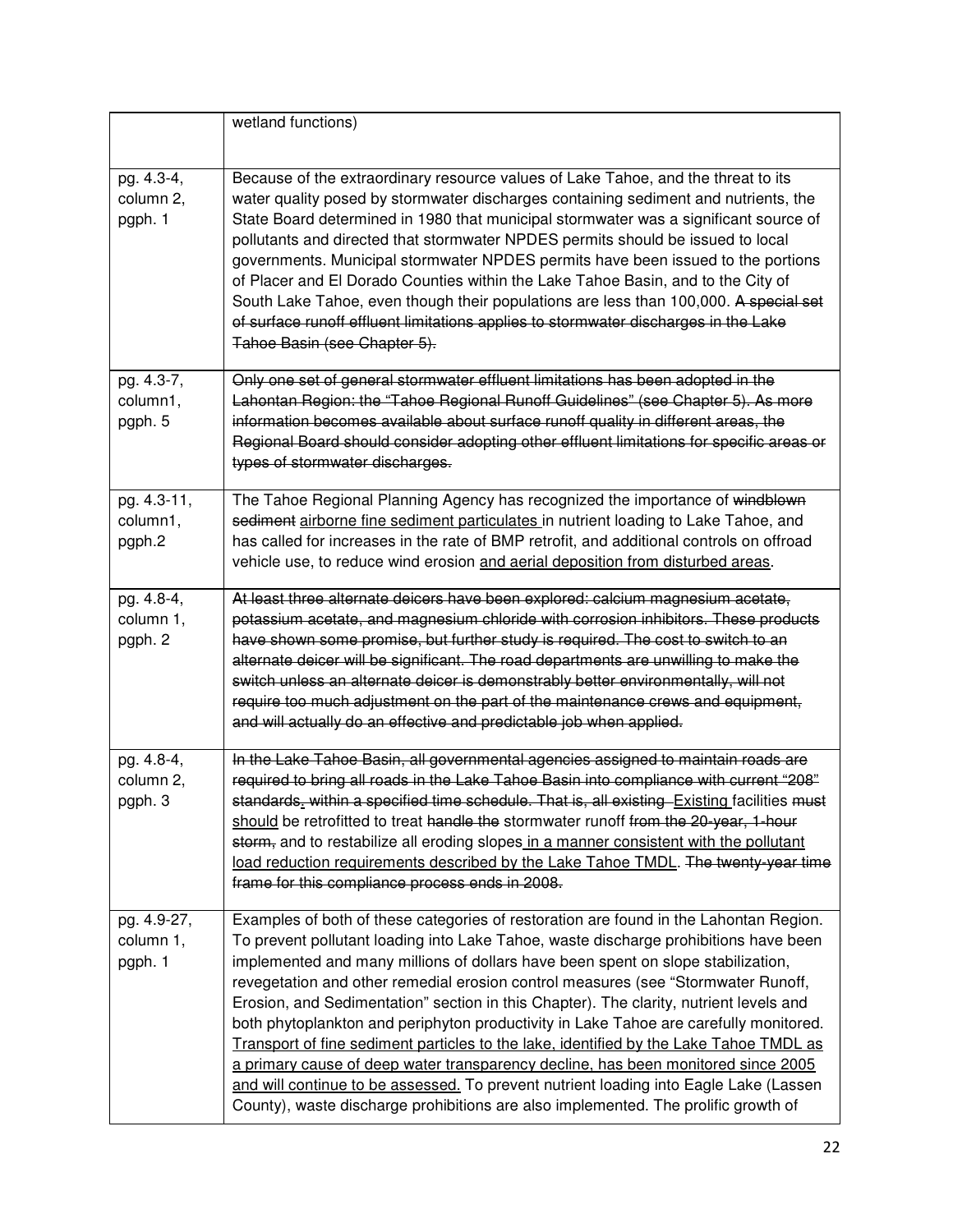|                                     | aquatic weeds in Twin Lakes of the Mammoth Lakes Basin often results in a weed<br>harvest.                                                                                                                                                                                                                                                                                                                                                                                                                                                                                                                                                                                                                                                                                                                                                                                                                                                                                                                                                                                                                                                                                                                                                                                                                                                                                                          |
|-------------------------------------|-----------------------------------------------------------------------------------------------------------------------------------------------------------------------------------------------------------------------------------------------------------------------------------------------------------------------------------------------------------------------------------------------------------------------------------------------------------------------------------------------------------------------------------------------------------------------------------------------------------------------------------------------------------------------------------------------------------------------------------------------------------------------------------------------------------------------------------------------------------------------------------------------------------------------------------------------------------------------------------------------------------------------------------------------------------------------------------------------------------------------------------------------------------------------------------------------------------------------------------------------------------------------------------------------------------------------------------------------------------------------------------------------------|
| pg. 4.9-32,<br>column 1,<br>pgph. 4 | Atmospheric deposition is considered a significant part of the nitrogen budget of Lake<br>Tahoe. Precipitation chemistry in the Lake Tahoe Basin has been monitored on an<br>ongoing basis since the early 1980s. Direct wet and dry deposition on the Lake has<br>have also been studied by the University of California Tahoe Environmental Research<br>Center and the California Air Resources Board (CARB). Studies by these groups, as<br>reported in the Lake Tahoe TMDL Technical Report, indicate that 69 percent of<br>nitrogen deposition on Lake Tahoe originates locally, with the remaining 31 percent<br>coming from regional sources. Combined, these sources annually contribute an<br>estimated 218 metric tons of total nitrogen to Lake Tahoe. Research Group. The<br>relative importance of long distance transportation of nitrogen oxides from outside of<br>the Lake Tahoe Basin and of nitrogen oxide from vehicle and space heater emissions<br>within the Basin has not been conclusively established.<br>Atmospheric deposition is also a key source of fine sediment particle deposition to the<br>lake. The Lake Tahoe TMDL estimates that approximately 16 percent of Lake Tahoe's<br>total fine sediment particle load is from atmospheric deposition. Over 70 percent of<br>this atmospheric particulate load is from in-basin sources. The primary in-basin source |
|                                     | of fine sediment particles is dust from paved and unpaved roads and construction<br>sites, and other disturbed land.                                                                                                                                                                                                                                                                                                                                                                                                                                                                                                                                                                                                                                                                                                                                                                                                                                                                                                                                                                                                                                                                                                                                                                                                                                                                                |
| pg. 4.9-33,<br>column1,<br>pgph. 1  | In order to reduce transport of airborne nutrients from upwind areas, the 208 Plan<br>commits TRPA to work with California legislators "to encourage additional research<br>into the generation and transport of nitrogen compounds, to require regular reports on<br>the subject from the CARB, and to provide incentives or disincentives to control known<br>sources of NO <sub>x</sub> -emissions upwind from the Tahoe Region. TRPA shall actively<br>participate in the review and comment on draft air quality control plans from upwind<br>areas to encourage additional $NOx$ control measures." TRPA is also committed to<br>further monitoring of the nature and extent of transport of airborne nutrients into the<br>Lake Tahoe region.                                                                                                                                                                                                                                                                                                                                                                                                                                                                                                                                                                                                                                                |
| pg. 4.11-5,<br>column 1,<br>pgph. 3 | In the Lake Tahoe Basin, Regional Board staff may apply the local stormwater effluent<br>limitations to nutrient discharges from dredged material dewatering and settling areas<br>(see "Stormwater" section of this Chapter; see also Chapter 5). In other watersheds,<br>effluent limitations for such operations should reflect the characteristics of the slurry,<br>and receiving water standards. In all cases, the Regional Board may require additional<br>site-specific analysis of the material proposed to be dredged (e.g., analysis of the<br>proportion of colloidal material or silt to sand) and may require additional mitigation as<br>necessary.                                                                                                                                                                                                                                                                                                                                                                                                                                                                                                                                                                                                                                                                                                                                 |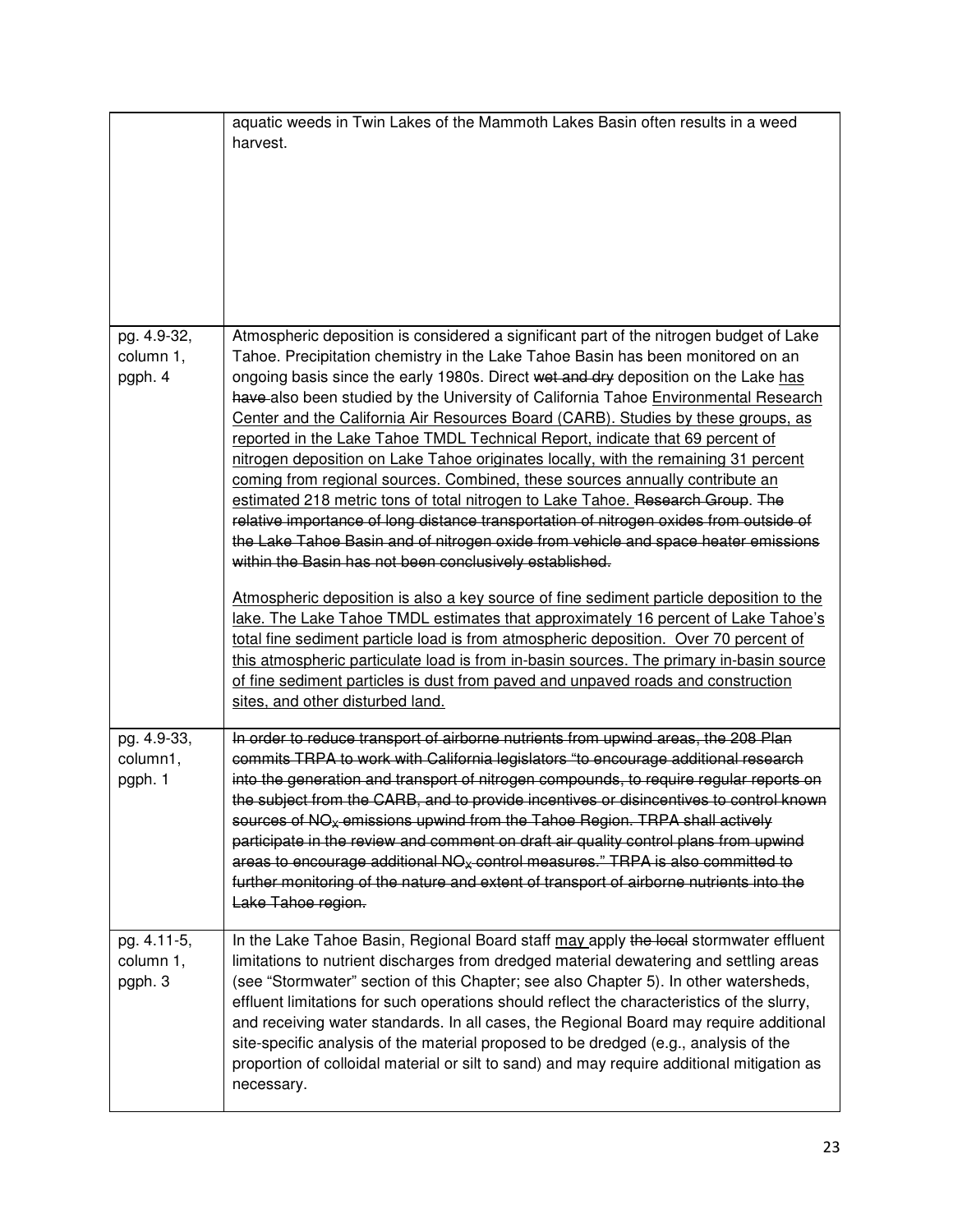| pg. 5-1,<br>column 1,<br>pgph. 1 | Since the 1960s, Lake Tahoe has become impaired by declining deep water<br>transparency and increasing phytoplankton productivity due to increased fine sediment<br>particles and nutrient loading attributable to human activities (Figures 5-1 and 5-2).<br>Fine sediment particles are defined as sediment particles less than 16 microns in<br>diameter. Further increases in algal growth could change the clear blue color of the<br>Lake. Algal growth is fed by nitrogen and phosphorus. Phosphorus sorbed to fine<br>sediment particles is responsible for the majority of Lake Tahoe's phosphorus load.<br>Under federal and state antidegradation regulations and guidelines, no further<br>degradation of Lake Tahoe can be permitted. Degradation of Lake Tahoe is controlled<br>by federal and state antidegradation regulations and guidelines. Attainment of elarity<br>deep water transparency and productivity standards requires control of nutrient and<br>fine sediment particle loading, which in turn requires (1) export of domestic wastewater<br>and solid waste from the Lake Tahoe watershed, (2) restrictions on new development<br>and land disturbance, and (3) remediation of a variety of point and nonpoint source<br>problems related to past human activities in the Tahoe Basin. This Chapter<br>summarizes a variety of control measures for the protection and enhancement of Lake<br>Tahoe which in many cases are more stringent than those applicable elsewhere in the<br>Lahontan Region.                                                                                                                                                                                     |
|----------------------------------|--------------------------------------------------------------------------------------------------------------------------------------------------------------------------------------------------------------------------------------------------------------------------------------------------------------------------------------------------------------------------------------------------------------------------------------------------------------------------------------------------------------------------------------------------------------------------------------------------------------------------------------------------------------------------------------------------------------------------------------------------------------------------------------------------------------------------------------------------------------------------------------------------------------------------------------------------------------------------------------------------------------------------------------------------------------------------------------------------------------------------------------------------------------------------------------------------------------------------------------------------------------------------------------------------------------------------------------------------------------------------------------------------------------------------------------------------------------------------------------------------------------------------------------------------------------------------------------------------------------------------------------------------------------------------------------------------------------------------|
| pg. 5-2,<br>column 1,<br>pgph. 1 | Development practices and ongoing soil disturbing land uses that which-may have little<br>impact elsewhere can cause severe erosion in the Tahoe Basin, increasing fine<br>sediment particle, nitrogen and phosphorus and nutrient loads to Lake Tahoe.<br>Relatively small nutrient loadings can seriously affect Lake Tahoe's water quality. The<br>level of algal growth in the lake is limited by the availability of nutrients; the<br>concentration of nutrients in the lake at present is extremely low. The primary source of<br>additional nutrients phosphorus is erosion resulting from land development and<br>ongoing soil disturbance associated with land management practices. Lake Tahoe has<br>historically been considered nitrogen limited. Recent bioassays indicate that<br>phosphorus is also becoming limiting in some situations. It is important to control all<br>controllable sources of both nitrogen and phosphorus. Development and ongoing soil<br>disturbances damage vegetation and soils, and creates impervious surface coverage<br>which interferes with natural nutrient and fine sediment particle removal mechanisms.<br>Other sources of nutrients include fertilizers, sewer exfiltration and sewage spills, and<br>leachate from abandoned septic systems, and atmospheric deposition.<br>Fine sediment particles are independently responsible for approximately two thirds of<br>the lake's deep water transparency loss. The mechanism for transparency loss from<br>fine sediment particles is the scattering of light in the water column. This contrasts with<br>deep water transparency loss due to light absorption caused by enhanced<br>phytoplankton productivity. |
| pg. 5-2,<br>column 1,<br>pgph. 2 | Phytoplankton productivity in Lake Tahoe increased more than 200-420 percent, and<br>deep water transparency elarity decreased by 22-31 percent, between 1968 and 1991<br>2007. (Water quality standards for clarity and phytoplankton productivity are based on<br>1968-1971 levels.) Increased growth of attached algae in nearshore waters has been<br>may be linked to the level of onshore development. The Regional Board will address<br>Lake Tahoe's nearshore water quality through collaborative investigation and<br>regulatory actions. Pollutant load reduction actions taken to implement the Lake Tahoe<br><b>TMDL</b> are anticipated to improve the nearshore environment by decreasing pollutant<br>loads entering the lake. Additional analysis, however, is needed to determine whether                                                                                                                                                                                                                                                                                                                                                                                                                                                                                                                                                                                                                                                                                                                                                                                                                                                                                                              |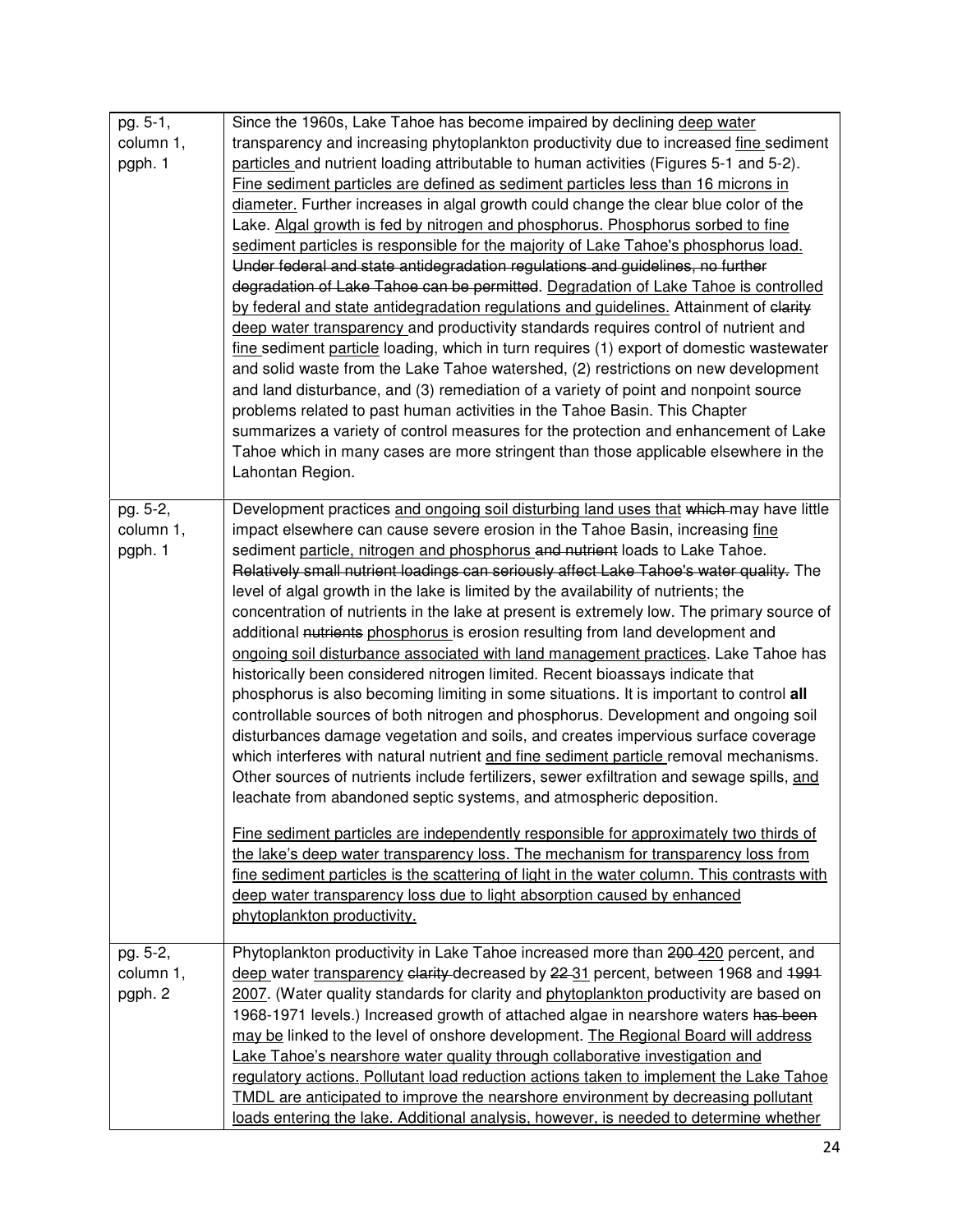|           | different resource management actions are needed to address the nearshore                                                                                                      |
|-----------|--------------------------------------------------------------------------------------------------------------------------------------------------------------------------------|
|           | condition. While targeted load reduction actions may or may not immediately address                                                                                            |
|           | localized pollutant discharges to the nearshore, long term, basin-wide pollutant load                                                                                          |
|           | reduction efforts are expected to improve the nearshore condition. The Regional Board                                                                                          |
|           | will evaluate results of ongoing research related to nearshore conditions and take                                                                                             |
|           | appropriate actions if necessary to improve nearshore conditions.                                                                                                              |
| pg. 5-2,  | Although recent changes in the water quality of Lake Tahoe are drastic, they do not                                                                                            |
| column 2, | reflect the full impact of the increases in erosion rates caused by recent development.                                                                                        |
| pgph. 1   | There is a long lag time between disturbances in the Basin and the complete                                                                                                    |
|           | expression of their impacts on Lake Tahoe. Increased nutrient loading rates exert their                                                                                        |
|           | full effect through a gradual buildup of nutrient concentrations over many years. Thus,                                                                                        |
|           | preventing future increases in crosion rates will not be enough to protect the water                                                                                           |
|           | quality of Lake Tahoe. A major reduction in the quantities of nutrients reaching Lake                                                                                          |
|           | Tahoe is required.                                                                                                                                                             |
|           |                                                                                                                                                                                |
| pg. 5-2,  | The water quality control program for the Lake Tahoe Basin treats erosion and surface                                                                                          |
| column 2, | runoff (stormwater) as different facets of the same problem. Reducing nutrient and fine                                                                                        |
| pgph. 3   | sediment particle loads will require both remedial measures to correct existing                                                                                                |
|           | erosion/runoff problems and strict controls on future development. The principal control                                                                                       |
|           | measures are:                                                                                                                                                                  |
|           | Large-scale erosion remediation, stormwater treatment, remedial erosion and                                                                                                    |
|           | drainage control (Capital Improvement Program) and SEZ restoration projects.                                                                                                   |
|           |                                                                                                                                                                                |
| pg. 5-4,  | All landowners are expected to implement and maintain BMPs. ever the 20-year                                                                                                   |
| column 1, | lifetime of the 208 Plan.                                                                                                                                                      |
| pgph. 1   |                                                                                                                                                                                |
|           |                                                                                                                                                                                |
| pg. 5-5,  | Lake Tahoe is listed as a "Water Quality Limited Segment" under Section 303(d) of the<br>federal Clean Water Act. When better information becomes available on sediment and    |
| column 1, |                                                                                                                                                                                |
| pgph. 4   | nutrient budgets for Lake Tahoe, and on the efficiency of Best Management Practices,                                                                                           |
|           | the Regional Board will use this information, and estimates of expected water quality<br>improvements due to the control measures outlined in this Chapter, to establish Total |
|           | Maximum Daily Loads (TMDLs) of pollutants to Lake Tahoe. Section 303(d) requires                                                                                               |
|           | Total Maximum Daily Loads (TMDLs) to be set for Water Quality Limited Segments in                                                                                              |
|           |                                                                                                                                                                                |
|           | order to ensure the attainment of surface water quality standards. The Lake Tahoe<br><b>TMDL (Chapter 5.18) addresses Lake Tahoe's deep water transparency by identifying</b>  |
|           | the causes of transparency decline, estimating the magnitude of the major pollutant                                                                                            |
|           | sources, and assessing the Lake's assimilative capacity. The Lake Tahoe TMDL also                                                                                              |
|           | describes an implementation plan for reducing pollutant loading to Lake Tahoe and                                                                                              |
|           | provides a timeline for accomplishing needed pollutant load reductions. A TMDL must                                                                                            |
|           | be adopted as a Basin Plan amendment, and must be approved by the USEPA. (See                                                                                                  |
|           | Chapter 4 for additional information on TMDLs).                                                                                                                                |
|           |                                                                                                                                                                                |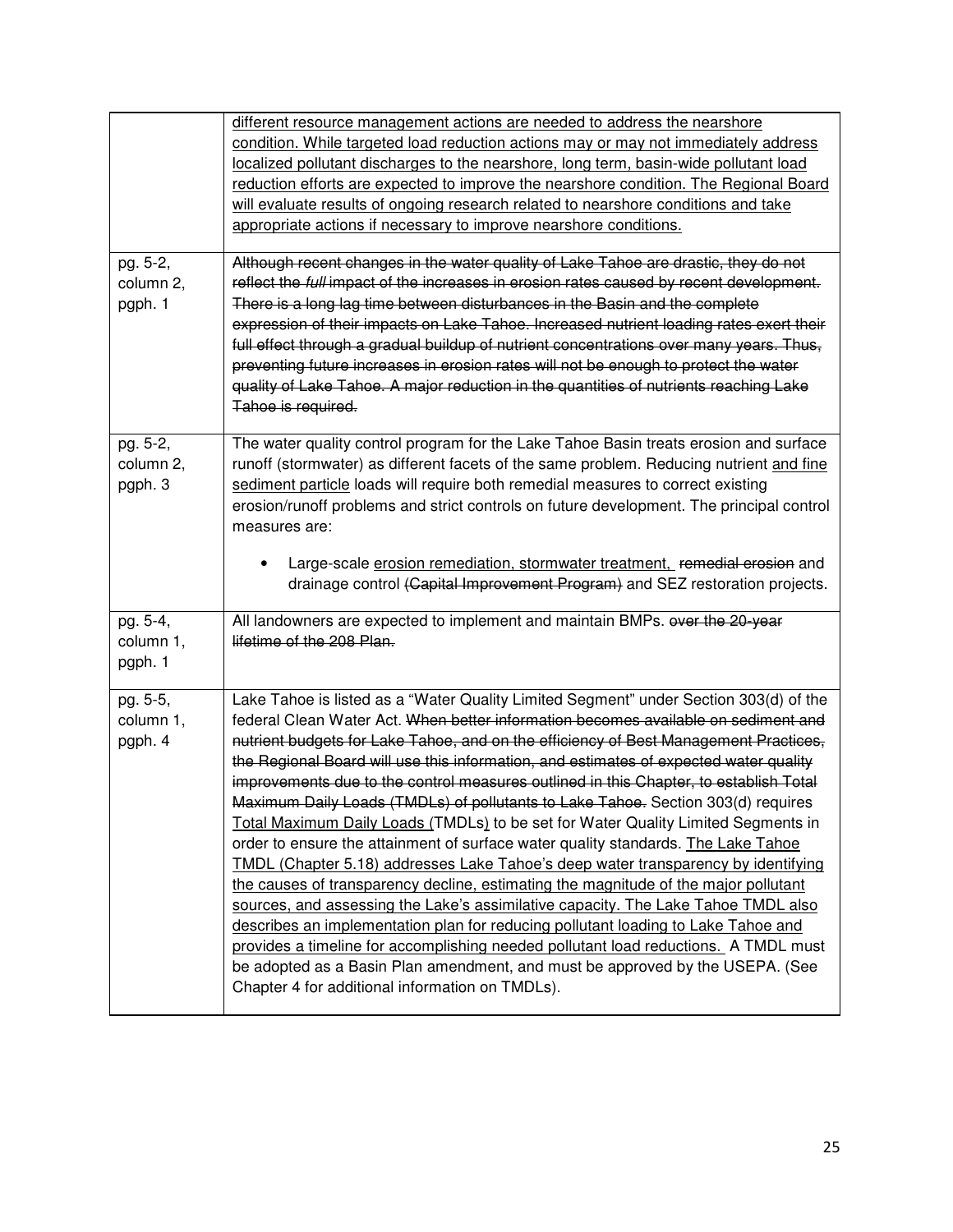| pg. 5-5,<br>column 2,<br>pgph. 2 | The water quality control programs for the Lake Tahoe Basin which are outlined below<br>(including major-remedial erosionremediation/stormwater control and SEZ restoration<br>programs) are expected to be implemented over a 20-year period ending in 2007.<br>Implementation will involves coordinated actions by state, federal, regional, and local<br>agencies, and by private landowners. TRPA projects attainment of all water quality<br>standards for Lake Tahoe and its tributaries by that date.                                                                                                                |
|----------------------------------|-----------------------------------------------------------------------------------------------------------------------------------------------------------------------------------------------------------------------------------------------------------------------------------------------------------------------------------------------------------------------------------------------------------------------------------------------------------------------------------------------------------------------------------------------------------------------------------------------------------------------------|
| pg. 5-6,<br>column 2,<br>pgph. 1 | The control measures load reduction requirements set forth in this Chapter have been<br>determined to be the minimum needed to prevent further degradation of Lake Tahoe<br>due to sediment and nutrient loading, and to ensure eventual attainment of deep water<br>transparency elarity and productivity standards. Additional controls on fine sediment<br>particles and nutrient loading may need to be developed in the future to offset the<br>impacts of unforeseen factors such as the mortality of forest trees due to drought-<br>related stresses in the late 1980s and early 1990s wildfire and climate change. |
| pg. 5-7, figure                  | Figure 5-1<br>ANNUAL AVERAGE SECCHI DISK DEPTH                                                                                                                                                                                                                                                                                                                                                                                                                                                                                                                                                                              |
| $5 - 1$<br><b>Delete</b>         | 20<br>21<br>22<br>23<br>24<br>♠<br>SERENETERS<br>DEPTH METERS<br>2 2 2 3 30<br>❸<br>◉<br><br>€<br>′ ख<br>31<br>♦<br>32<br>33<br>34<br>35<br>1968<br>1972<br>1980<br>1984 1986<br>1976<br><b>YEARS</b><br>- - → Trend<br>At the Index Station, Lake Tahoe                                                                                                                                                                                                                                                                                                                                                                    |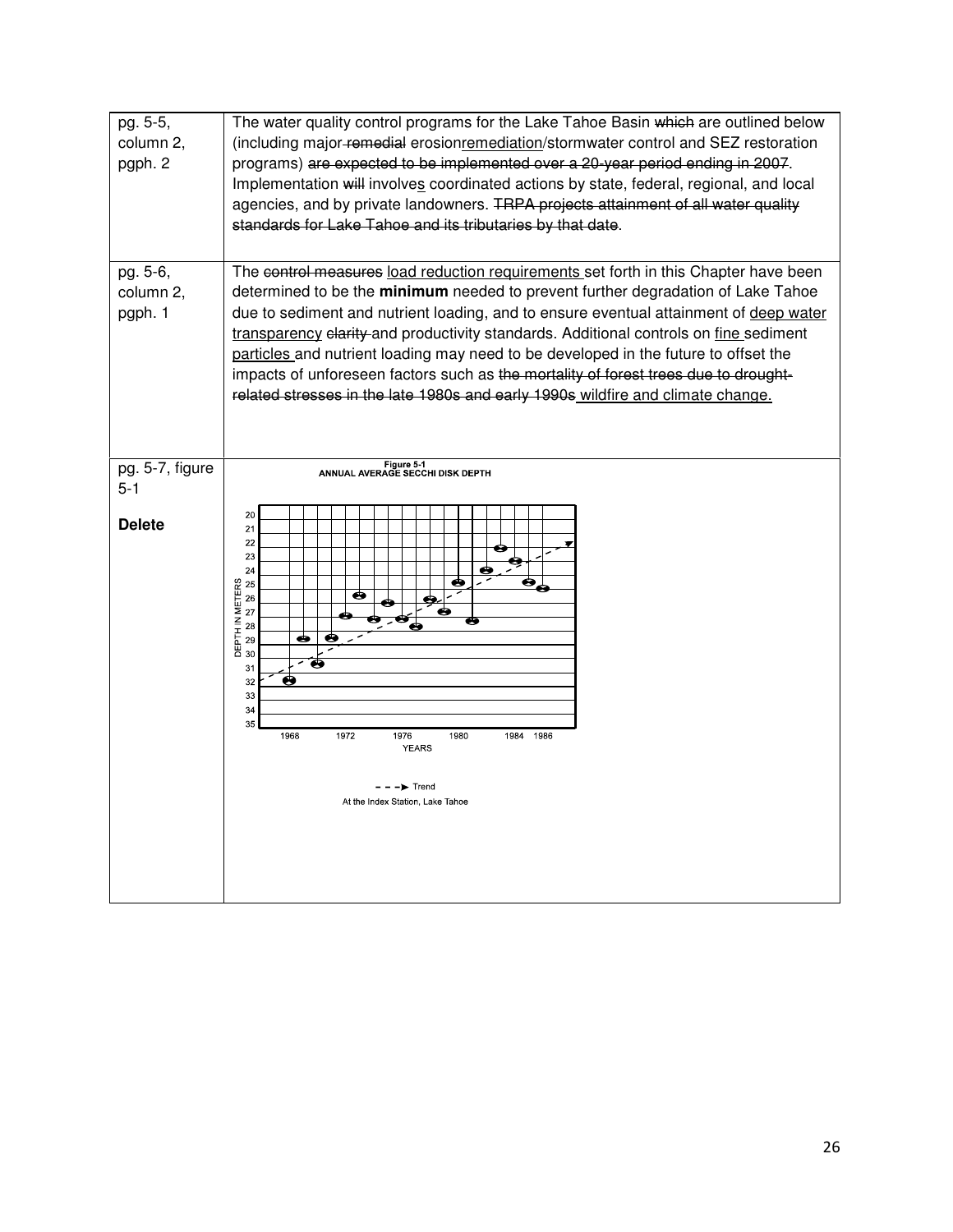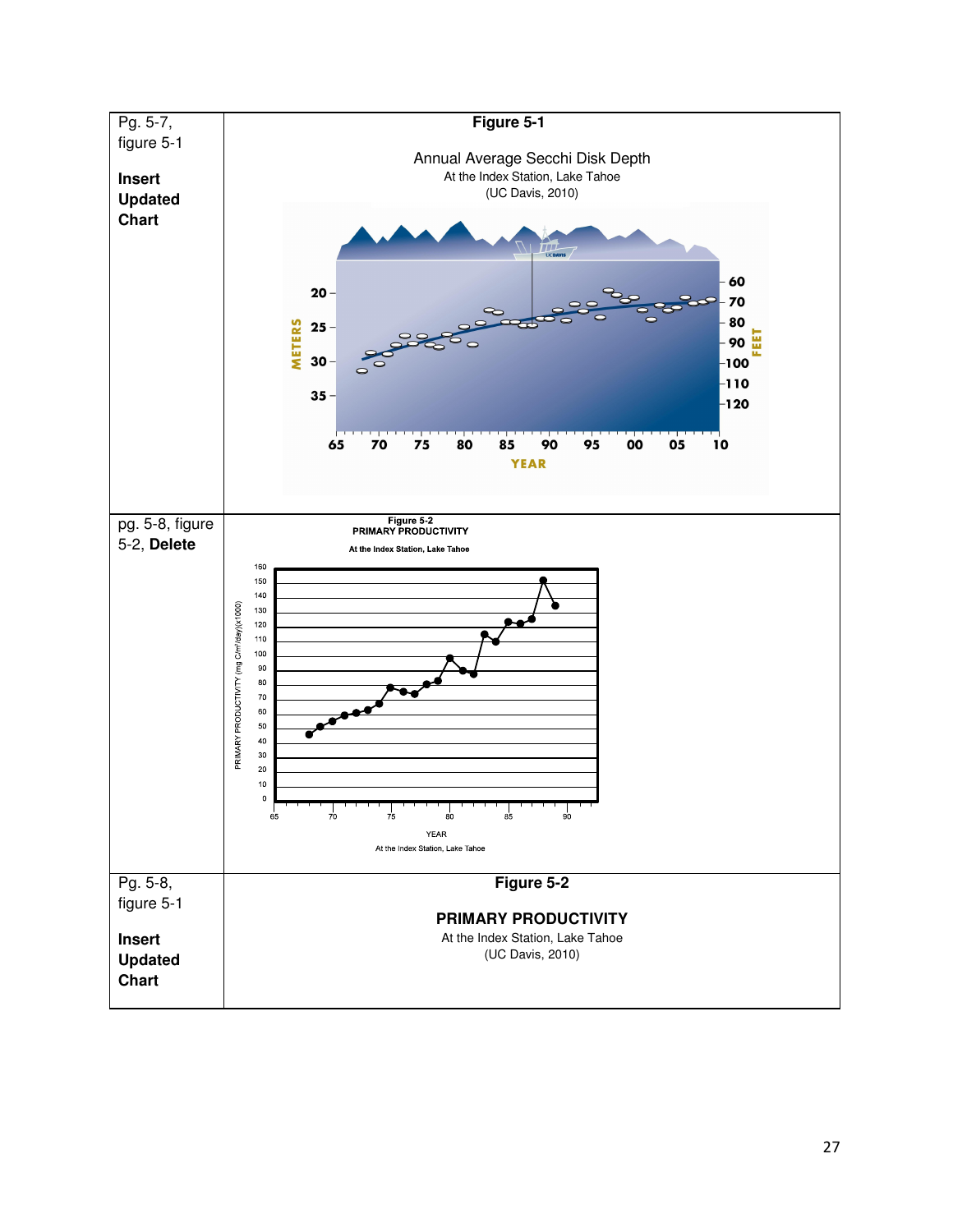|                                    | 240<br>Carbon, grams per square meter<br>200<br>160<br>120<br>80<br>40<br>0<br><b>PRO</b><br>2010<br>1970<br><b>I</b> del<br>1000<br>1960                                                                                                                                                                                                                                                                                                                                                                                                                                                                                                  |
|------------------------------------|--------------------------------------------------------------------------------------------------------------------------------------------------------------------------------------------------------------------------------------------------------------------------------------------------------------------------------------------------------------------------------------------------------------------------------------------------------------------------------------------------------------------------------------------------------------------------------------------------------------------------------------------|
| pg. 5-11,<br>Table 5-1             | Programs implemented jointly by Regional Board, TRPA, USFS, local governments,<br>other parties. Similar programs are implemented in Nevada by TRPA, USFS, and local<br>governments and Nevada Division of Environmental Protection. Regional Board and<br>TRPA programs have different jurisdictional boundaries in California. 20 year<br>implementation schedule for 208 Plan, ending in 2007. Other compliance schedules for<br>specific types of activities.                                                                                                                                                                          |
| pg. 5.1-9,<br>column 2,<br>pgph. 6 | Transparency For Lake Tahoe, the annual average secchi Secchi disk deep water<br>transparency shall not be decreased below 29.7 meters, the levels recorded in 1967-<br>71. based on a statistical comparison of seasonal and annual mean values. The "1967-<br>71 levels" are reported in the annual summary reports of the "California-Nevada-<br>Federal Joint Water Quality Investigation of Lake Tahoe" published by the California<br><b>Department of Water Resources.</b>                                                                                                                                                          |
| pg. 5.6-1,<br>column 1,<br>pgph. 1 | Surface runoff from urban areas is the principal controllable source of pollutants<br>affecting Lake Tahoe, contributing fine sediment particles and nutrients to the lake.<br>Development and continued soil disturbance associated with developed land of the<br>watershed has greatly accelerated natural erosion rates, increased stormwater runoff<br>intensity, and increased fine sediment particle and nutrient loading in stormwater.<br>Disturbance of soils and vegetation, particularly in Stream Environment Zones, has<br>reduced the natural treatment capacity for nutrients and fine sediment particles in<br>stormwater. |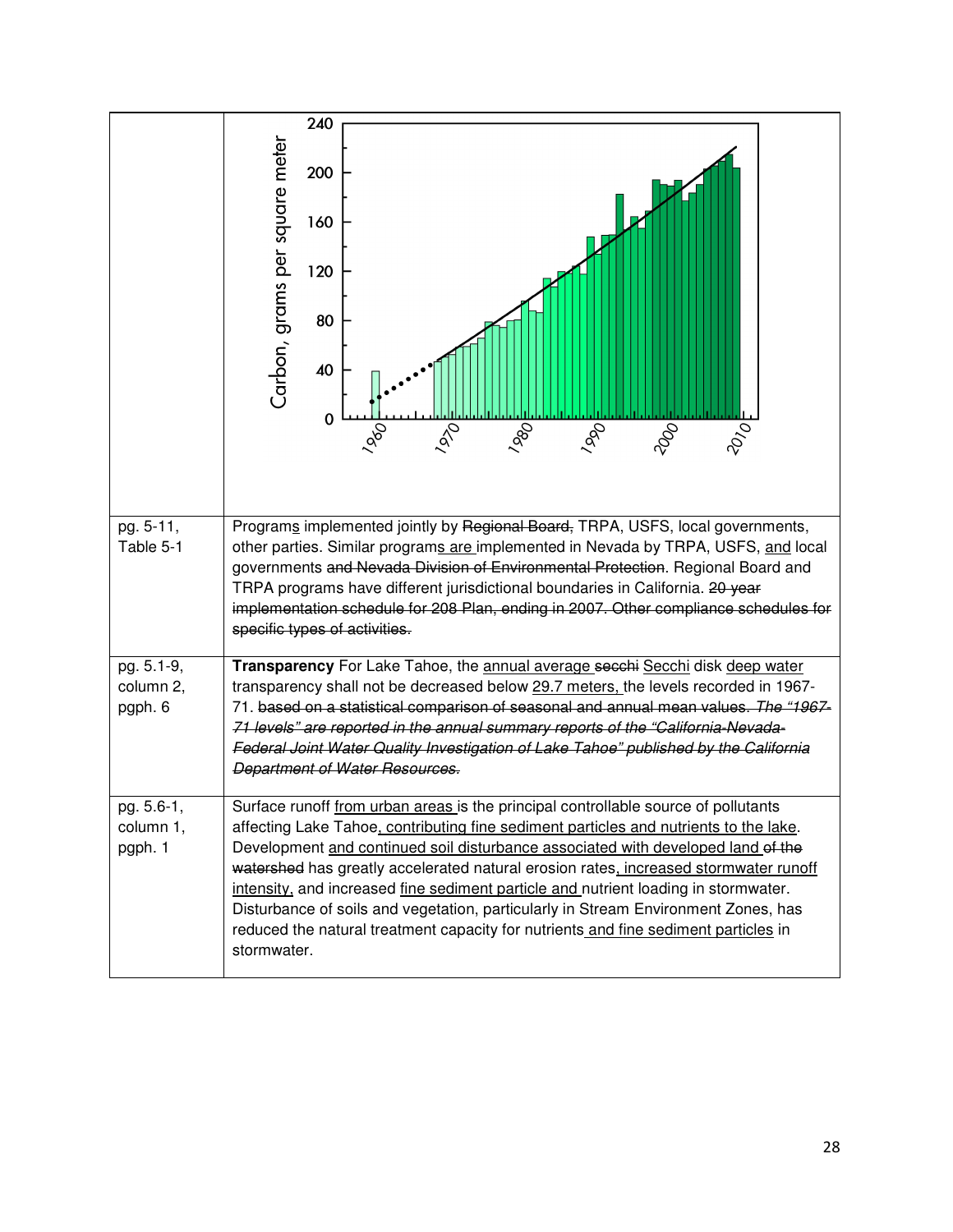| pg. 5.6-1,<br>column 1,<br>pgph.                                        | The 208 Plan (Vol. I, page 91) states that management practices to control elevated<br>levels of runoff from existing development should be geared toward treatment of runoff<br>waters through the use of natural and artificial wetlands as close to the source of the<br>problem as possible. Management practices should also infiltrate runoff to negate the<br>effects of increased impervious coverage and drainage density. Management practices<br>should ensure that snow disposal does not harm water quality, and that snow removal<br>from unpaved areas does not expose soils to runoff and further disturbance,<br>contributing to sediment and nutrient loading to receiving waters. This section focuses<br>on effluent limitations, Lake Tahoe TMDL stormwater requirements, stormwater<br>permits and areawide stormwater treatment systems.                                                                                                                                                                                                                                                    |
|-------------------------------------------------------------------------|--------------------------------------------------------------------------------------------------------------------------------------------------------------------------------------------------------------------------------------------------------------------------------------------------------------------------------------------------------------------------------------------------------------------------------------------------------------------------------------------------------------------------------------------------------------------------------------------------------------------------------------------------------------------------------------------------------------------------------------------------------------------------------------------------------------------------------------------------------------------------------------------------------------------------------------------------------------------------------------------------------------------------------------------------------------------------------------------------------------------|
| pg. 5.6-1,<br>column 1,<br>pgph. 4 to pg.<br>5.6-2 column<br>1, pgph. 2 | <b>Effluent Limitations</b> In 1980, the State Board adopted an earlier version of the<br>stormwater effluent limitations set forth in Table 5.6-1. The Regional Board uses these<br>effluent limitations in discharge permits for stormwater. Effluent limitations for<br>additional pollutants, especially for toxic substances, may be necessary to ensure<br>compliance with receiving water standards. The "design storm" for stormwater control<br>facilities in the Lake Tahoe Basin is the 20-year, 1-hour storm; however, containment<br>of a storm of this size does not necessarily ensure compliance with effluent limitations,<br>or receiving water quality standards. The 208 Plan incorporates the State Board's 1980<br>effluent limitations, and TRPA has adopted them as regional "environmental threshold<br>carrying capacity standards" for ground water, with the addition of the following provision:<br>"Where there is a direct and immediate hydraulic connection between ground and<br>surface waters, discharges to groundwater shall meet the guidelines for surface<br>discharges." |
|                                                                         | TRPA has also adopted the following environmental threshold standard related to<br>surface runoff:                                                                                                                                                                                                                                                                                                                                                                                                                                                                                                                                                                                                                                                                                                                                                                                                                                                                                                                                                                                                                 |
|                                                                         | Numerical standard                                                                                                                                                                                                                                                                                                                                                                                                                                                                                                                                                                                                                                                                                                                                                                                                                                                                                                                                                                                                                                                                                                 |
|                                                                         | Achieve a 90 percentile concentration value for dissolved inorganic nitrogen of 0.5<br>mg/l, for dissolved phosphorus of 0.1 mg/l, and for dissolved iron of 0.5 mg/l in<br>surface runoff directly discharged to a surface water body in the Basin.                                                                                                                                                                                                                                                                                                                                                                                                                                                                                                                                                                                                                                                                                                                                                                                                                                                               |
|                                                                         | Achieve a 90 percentile concentration value for suspended sediment of 250 mg/l.                                                                                                                                                                                                                                                                                                                                                                                                                                                                                                                                                                                                                                                                                                                                                                                                                                                                                                                                                                                                                                    |
|                                                                         | Management standard                                                                                                                                                                                                                                                                                                                                                                                                                                                                                                                                                                                                                                                                                                                                                                                                                                                                                                                                                                                                                                                                                                |
|                                                                         | Reduce total annual nutrient and suspended sediment loads as necessary to achieve<br>loading thresholds for tributaries and littoral and pelagic Lake Tahoe.                                                                                                                                                                                                                                                                                                                                                                                                                                                                                                                                                                                                                                                                                                                                                                                                                                                                                                                                                       |
|                                                                         | (The latter standard refers to other TRPA environmental threshold standards which<br>involve reductions in nutrient loading from all sources.)                                                                                                                                                                                                                                                                                                                                                                                                                                                                                                                                                                                                                                                                                                                                                                                                                                                                                                                                                                     |
|                                                                         | Table 5.6-1 includes revisions of the 1980 limitations. The Lahontan Regional Board<br>applies the numbers in Table 5.6-1 on a site- or project-specific basis in response to<br>identified erosion or runoff problems. Monitoring through 1988 showed that urban runoff<br>exceeds the limitations for discharge to surface waters in more than 90 percent of the<br>samples taken (208 Vol. 1 page 262).                                                                                                                                                                                                                                                                                                                                                                                                                                                                                                                                                                                                                                                                                                         |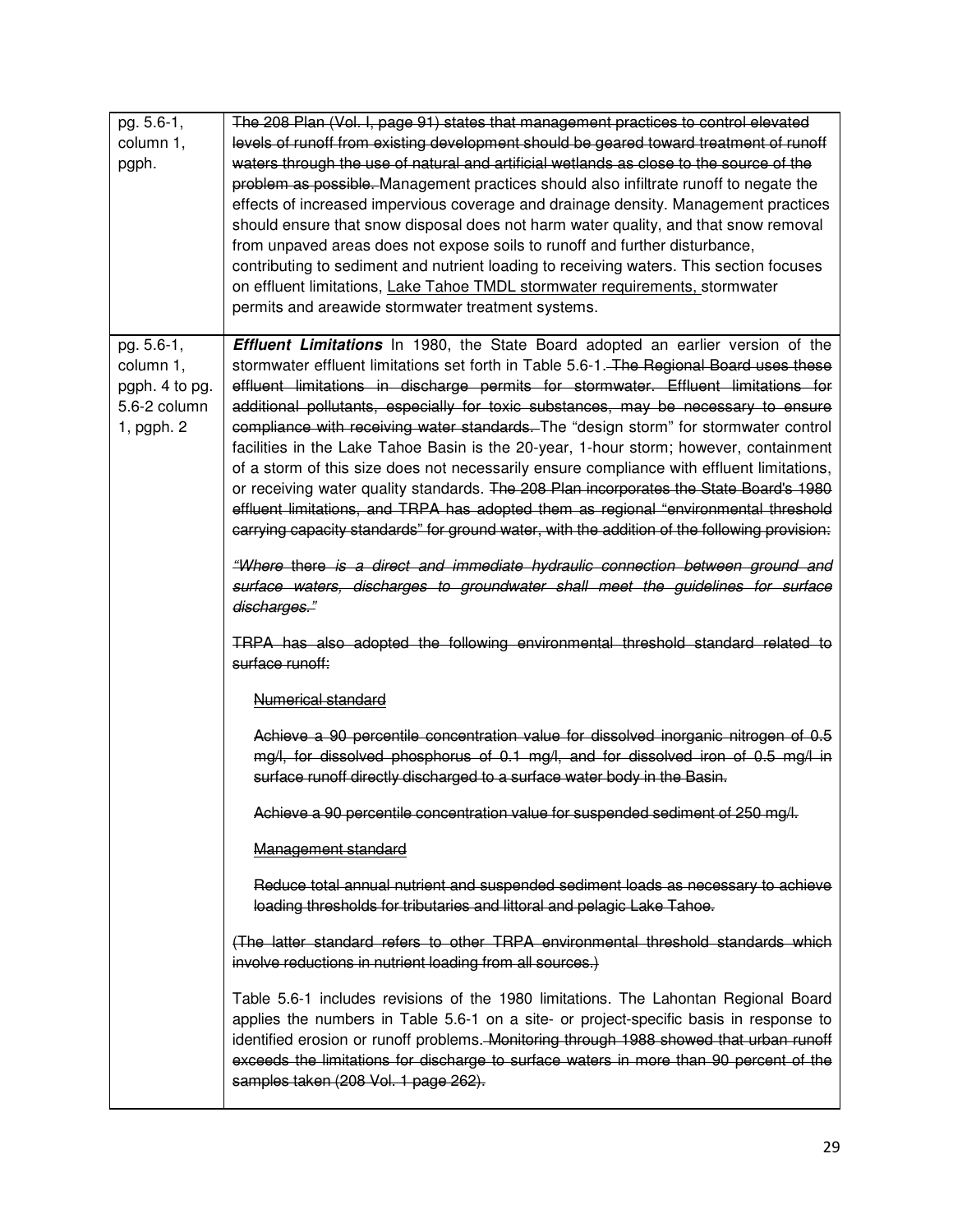| pg. 5.6-1,                                                                                                   | <b>Stormwater Management and the Lake Tahoe TMDL</b>                                                                                                                                                                                                                                                                                                                                                                                                                                                                                                                                                                                                                                                       |
|--------------------------------------------------------------------------------------------------------------|------------------------------------------------------------------------------------------------------------------------------------------------------------------------------------------------------------------------------------------------------------------------------------------------------------------------------------------------------------------------------------------------------------------------------------------------------------------------------------------------------------------------------------------------------------------------------------------------------------------------------------------------------------------------------------------------------------|
| Add new<br>sections<br>between<br>existing<br>"Effluent<br>Limits" and<br>"Stormwater<br>Permit"<br>sections | The goal of the Lake Tahoe TMDL is to protect the lake and achieve the deep water<br>transparency standard. To this end, the TMDL identifies the maximum annual average<br>amounts of fine sediment particles, nitrogen, and phosphorus that the lake can<br>assimilate and meet the deep water transparency standard. The amount of fine<br>sediment particles is quantified by particle number, while nitrogen and phosphorus are<br>quantified by mass.<br>In baseline estimates, the largest source of fine sediment particles is runoff from                                                                                                                                                          |
|                                                                                                              | developed urban lands, which contribute an estimated 72 percent of the fine sediment<br>particle load to Lake Tahoe. Consequently, the Lake Tahoe TMDL implementation<br>strategy emphasizes actions to reduce fine sediment particle loads from urban<br>stormwater runoff.                                                                                                                                                                                                                                                                                                                                                                                                                               |
|                                                                                                              | Municipal stormwater permits issued to the City of South Lake Tahoe, the Counties of<br>El Dorado and Placer, and to the California Department of Transportation will include<br>enforceable load reduction requirements linked to TMDL allocation milestones. In<br>accordance with NPDES permitting requirements, each jurisdiction will be required to<br>develop, implement, and maintain a Pollutant Load Reduction Plan (PLRP) to guide<br>stormwater activities and project implementation. The PLRP shall describe how the<br>municipality plans to achieve required pollutant load reductions for each five year<br>permit term.                                                                  |
|                                                                                                              | <b>Sustainable Development Practices</b>                                                                                                                                                                                                                                                                                                                                                                                                                                                                                                                                                                                                                                                                   |
|                                                                                                              | State Water Resources Control Board Resolution No. 2008-0030 highlights the<br>importance of implementing stormwater management techniques that maintain or<br>restore the natural hydrologic functions of a site by detaining water onsite, filtering<br>pollutants, and infiltrating runoff from impervious surfaces. Such measures have been,<br>and continue to be, the foundation of stormwater management policy in the Lake<br>Tahoe basin.                                                                                                                                                                                                                                                         |
|                                                                                                              | Infiltration is the most effective method for controlling urban stormwater runoff volumes<br>and reducing associated pollutant loads. Infiltrating stormwater through soil effectively<br>removes fine sediment particles and reduces nutrient concentrations. Additionally,<br>infiltration reduces the volume of stormwater thereby reducing its erosive effects.<br>Consequently, infiltration remains the preferred method for urban stormwater treatment<br>and all new development projects, existing development retrofit projects, and roadway<br>runoff treatment projects should first evaluate and implement all opportunities to<br>infiltrate stormwater discharges from impervious surfaces. |
|                                                                                                              | <b>Municipal and Public Roadway Stormwater Treatment Requirements</b>                                                                                                                                                                                                                                                                                                                                                                                                                                                                                                                                                                                                                                      |
|                                                                                                              | Municipal jurisdictions and state highway departments must meet load reduction<br>requirements specified by the Lake Tahoe TMDL (Tables 5.18-2, 5.18-3, and 5.18-4).<br>These agencies will likely consider a variety of different design storms, alternative<br>treatment options, and roadway operations practices, and local ordinances to reduce<br>average annual pollutant loads from selected areas to meet waste load allocation<br>requirements.                                                                                                                                                                                                                                                  |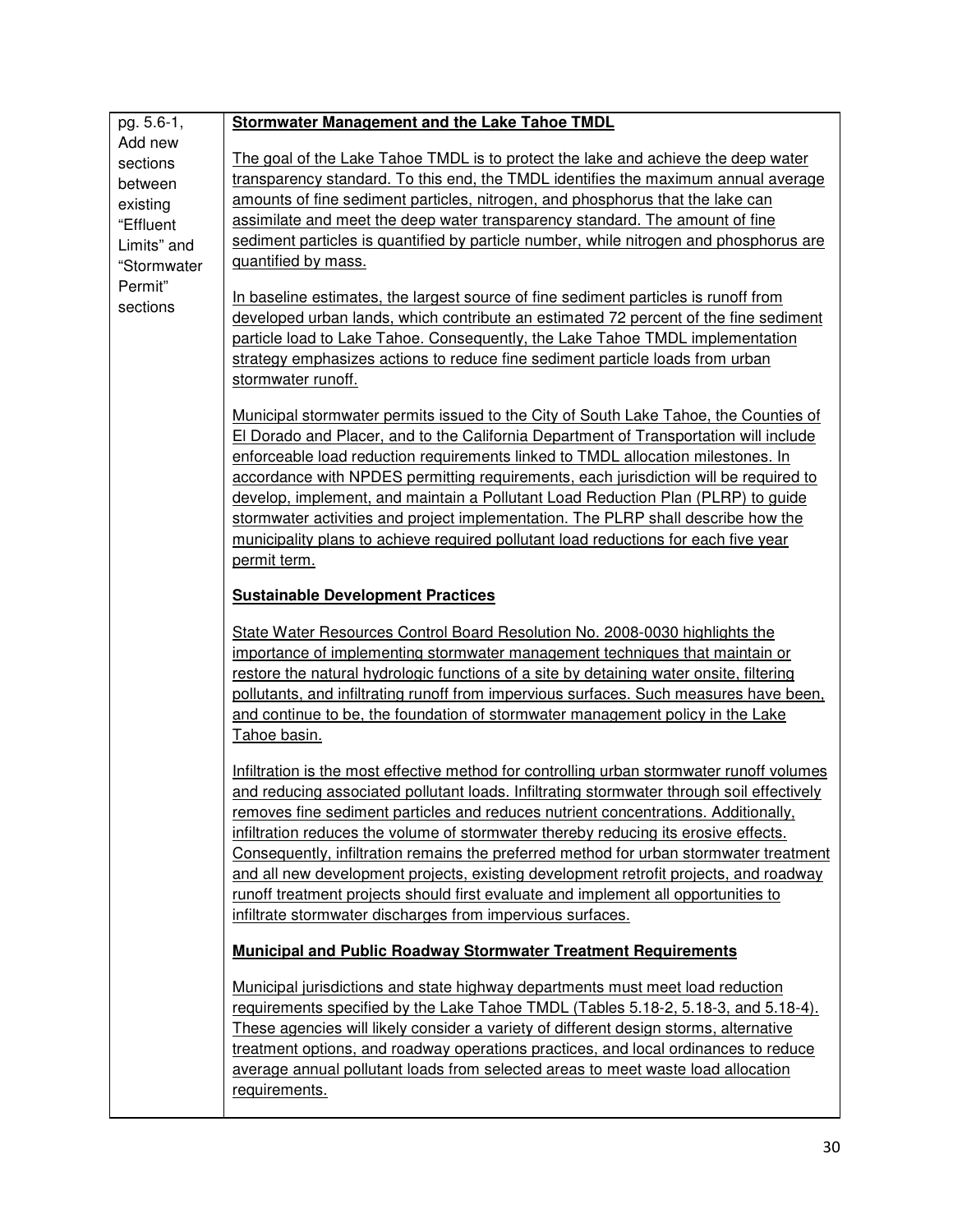|                                     | The Lake Tahoe TMDL requires Lake Tahoe basin municipalities and the California<br>Department of Transportation to develop and implement comprehensive Pollutant                                                                                                                                                                                                                                                                                                                                                                                                                                                                                                                                                                                                                                                                                                                         |
|-------------------------------------|------------------------------------------------------------------------------------------------------------------------------------------------------------------------------------------------------------------------------------------------------------------------------------------------------------------------------------------------------------------------------------------------------------------------------------------------------------------------------------------------------------------------------------------------------------------------------------------------------------------------------------------------------------------------------------------------------------------------------------------------------------------------------------------------------------------------------------------------------------------------------------------|
|                                     | Load Reduction Plans (PLRPs) describing how proposed operations and maintenance                                                                                                                                                                                                                                                                                                                                                                                                                                                                                                                                                                                                                                                                                                                                                                                                          |
|                                     | activities, capital improvements, facilities retrofit projects, ordinance enforcement, and<br>other actions will meet required pollutant load reduction requirements. PLRPs provide<br>responsible jurisdictions the opportunity to prioritize pollutant load reduction efforts and<br>target sub-watersheds that generate the highest annual average pollutant loads. The<br>Water Board developed the Lake Clarity Crediting Program to establish protocols for<br>tracking and accounting for load reductions. The Lake Clarity Crediting Program links<br>actions to improve urban stormwater quality to expected fine sediment particle and<br>nutrient loads and provides the flexibility for the discharger to maximize pollutant load<br>reduction opportunities.<br><b>New Development, Redevelopment, and Existing Development Stormwater</b><br><b>Treatment Requirements</b> |
|                                     | For new development and re-development projects and private property Best<br>Management Practice retrofit efforts, project proponents shall first consider<br>opportunities to infiltrate stormwater runoff from impervious surfaces. At a minimum,<br>permanent stormwater infiltration facilities must be designed and constructed to<br>infiltrate runoff generated by the 20 year, 1-hour storm which equates to approximately<br>one inch of runoff over all impervious surfaces during a 1-hour period.                                                                                                                                                                                                                                                                                                                                                                            |
|                                     | Where conditions permit, project proponents should consider designing infiltration<br>facilities to accommodate runoff volumes in excess of the 20 year, 1-hour storm to<br>provide additional stormwater treatment.                                                                                                                                                                                                                                                                                                                                                                                                                                                                                                                                                                                                                                                                     |
|                                     | <u>Runoff from parking lots, retail and commercial fueling stations, and other similar land</u><br>uses may contain oil, grease, and other hydrocarbon pollutants. Project proponents<br>designing treatment facilities for these areas must include pre-treatment devices to<br>remove hydrocarbon pollutants prior to infiltration or discharge and contingency plans<br>to prevent spills from polluting groundwater.                                                                                                                                                                                                                                                                                                                                                                                                                                                                 |
|                                     | Infiltrating runoff volumes generated by the 20 year, 1-hour storm may not be possible<br>in some locations due to shallow depth to seasonal groundwater levels, unfavorable<br>soil conditions, or other site constraints such as existing infrastructure or rock<br>outcroppings. For new development or redevelopment projects, site constraints do not<br>include the existing built environment.                                                                                                                                                                                                                                                                                                                                                                                                                                                                                    |
|                                     | In the event that site conditions do not provide opportunities to infiltrate the runoff<br>volume generated by a 20 year, 1-hour storm, project proponents must either (1) meet<br>the numeric effluent limits in Table 5.6-1, or (2) document coordination with the local<br>municipality or state highway department to demonstrate that shared stormwater<br>treatment facilities treating private property discharges and public right-of-way<br>stormwater are sufficient to meet the municipality's average annual fine sediment and<br>nutrient load reduction requirements.                                                                                                                                                                                                                                                                                                      |
| pg. 5.7-13,<br>column 1,<br>pgph. 1 | Ground water contributes an estimated 13 percent of the annual nutrient loading to<br>Lake Tahoe, but is assumed to contribute no fine sediment particles to the lake.<br>Although data are limited, research to date indicates that ground water nutrient loading<br>represents a substantial contribution to Lake Tahoe. Loeb (1987) found ground water                                                                                                                                                                                                                                                                                                                                                                                                                                                                                                                                |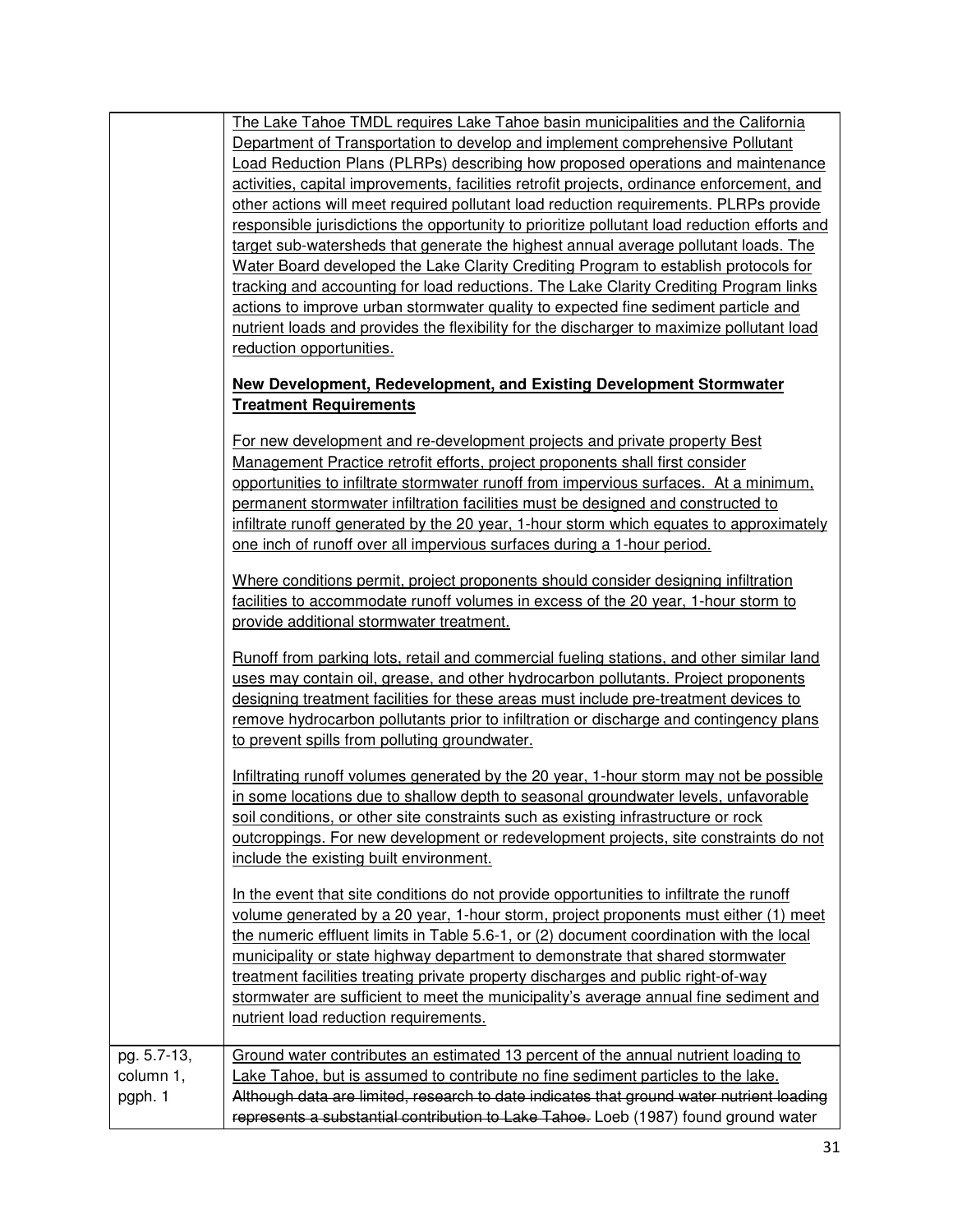|                                                          | concentrations of nitrate in three watersheds to be lowest (by a factor of two to ten) in<br>areas farthest upgradient from Lake Tahoe and to increase downgradient toward the<br>lake. This corresponds to the degree of land disturbance. The TMDL relies on findings<br>of the Army Corps of Engineers (ACOE) Groundwater Evaluation report (2003). The<br>study divided the Tahoe basin watershed into five ground water basins, and also<br>analyzed the average nutrient concentrations of land use types based on ground water<br>monitoring wells (Table 5.7-5). Findings by the ACOE study supports previously<br>asserted hypotheses that urbanization Urbanization can significantly increase nitrate<br>concentration in ground water through fertilizer addition, irrigation, sewer line<br>exfiltration, sewage spills, infiltration of urban runoff, and leachate from abandoned<br>septic systems. Future development and/or continued soil disturbance in already<br>developed areas may will increase nutrient transport in ground water by removing<br>vegetation which normally recycles nutrients in the watershed. Although ground water<br>disposal of stormwater is generally preferable to surface discharge because it provides<br>for prolonged contact with soils and vegetation which remove nutrients, infiltration of<br>urban stormwater in areas with high groundwater tables may be undesirable because<br>of possible contamination of drinking water supplies from toxic runoff constituents. |                                                                                |                                                                                              |                                                                      |                                                |                                                                  |
|----------------------------------------------------------|-----------------------------------------------------------------------------------------------------------------------------------------------------------------------------------------------------------------------------------------------------------------------------------------------------------------------------------------------------------------------------------------------------------------------------------------------------------------------------------------------------------------------------------------------------------------------------------------------------------------------------------------------------------------------------------------------------------------------------------------------------------------------------------------------------------------------------------------------------------------------------------------------------------------------------------------------------------------------------------------------------------------------------------------------------------------------------------------------------------------------------------------------------------------------------------------------------------------------------------------------------------------------------------------------------------------------------------------------------------------------------------------------------------------------------------------------------------------------------------------------------------------------------------|--------------------------------------------------------------------------------|----------------------------------------------------------------------------------------------|----------------------------------------------------------------------|------------------------------------------------|------------------------------------------------------------------|
| <b>INSERT</b><br>PAGE 5.7-21,<br>new, Table<br>$5.7 - 5$ | <b>TABLE 5.7-5</b><br>Average nutrient concentrations of groundwater wells based on land-use types<br>(USACE 2003)                                                                                                                                                                                                                                                                                                                                                                                                                                                                                                                                                                                                                                                                                                                                                                                                                                                                                                                                                                                                                                                                                                                                                                                                                                                                                                                                                                                                                |                                                                                |                                                                                              |                                                                      |                                                |                                                                  |
|                                                          | Land-use                                                                                                                                                                                                                                                                                                                                                                                                                                                                                                                                                                                                                                                                                                                                                                                                                                                                                                                                                                                                                                                                                                                                                                                                                                                                                                                                                                                                                                                                                                                          | Nitrogen<br><b>Ammoni</b><br>$a +$<br>Organic<br><b>Dissolve</b><br>$d$ (mg/L) | <b>Nitrogen</b><br><b>Nitrite</b><br>plus<br><b>Nitrate</b><br><b>Dissolve</b><br>$d$ (mg/L) | <b>Total</b><br><b>Dissolve</b><br>$\mathbf d$<br>Nitrogen<br>(mg/L) | <b>Dissolved</b><br>Orthophosp<br>horus (mg/L) | <b>Total</b><br><b>Dissolved</b><br><b>Phosphor</b><br>us (mg/L) |
|                                                          | Residential                                                                                                                                                                                                                                                                                                                                                                                                                                                                                                                                                                                                                                                                                                                                                                                                                                                                                                                                                                                                                                                                                                                                                                                                                                                                                                                                                                                                                                                                                                                       | 0.26                                                                           | 0.37                                                                                         | 0.63                                                                 | 0.081                                          | 0.11                                                             |
|                                                          | Commercial                                                                                                                                                                                                                                                                                                                                                                                                                                                                                                                                                                                                                                                                                                                                                                                                                                                                                                                                                                                                                                                                                                                                                                                                                                                                                                                                                                                                                                                                                                                        | 0.16                                                                           | 0.51                                                                                         | 0.67                                                                 | 0.092                                          | 0.12                                                             |
|                                                          | Recreational                                                                                                                                                                                                                                                                                                                                                                                                                                                                                                                                                                                                                                                                                                                                                                                                                                                                                                                                                                                                                                                                                                                                                                                                                                                                                                                                                                                                                                                                                                                      | 0.40                                                                           | 1.2                                                                                          | 1.6                                                                  | 0.073                                          | 0.10                                                             |
|                                                          | Ambient                                                                                                                                                                                                                                                                                                                                                                                                                                                                                                                                                                                                                                                                                                                                                                                                                                                                                                                                                                                                                                                                                                                                                                                                                                                                                                                                                                                                                                                                                                                           | 0.16                                                                           | 0.11                                                                                         | 0.27                                                                 | 0.040                                          | 0.049                                                            |
| pg. 5.10-1,<br>column 2,<br>pgph. 3                      | Current levels of consumptive water use in the Lake Tahoe Basin are unknown. Most<br>water use is currently not metered. State law (AB 2572) enacted in 2004 requires all<br>water suppliers to install water meters on all customer connections by January 1, 2025.<br>New residential construction has occurred since 1982, but conservation efforts (e.g.,<br>landscape watering restrictions and requirements for ultra-low flow toilets) have<br>increased due to drought conditions. TRPA predicts that there will be a 27% increase<br>in population of the Lake Tahoe Basin between 1987 and 2007, but has not estimated<br>ultimate buildout. As of 2010 there are fewer than 5000 private, undeveloped,<br>potentially buildable parcels throughout all jurisdictions in the Lake Tahoe Basin. At the<br>highest rate of residential building allowed by TRPA, 294 building allocations per year,<br>these parcels could be built in 16 years. Assuming that the Individual Parcel Evaluation<br>System will permit development of some land capability Class 1, 2, and 3 lots which                                                                                                                                                                                                                                                                                                                                                                                                                                    |                                                                                |                                                                                              |                                                                      |                                                |                                                                  |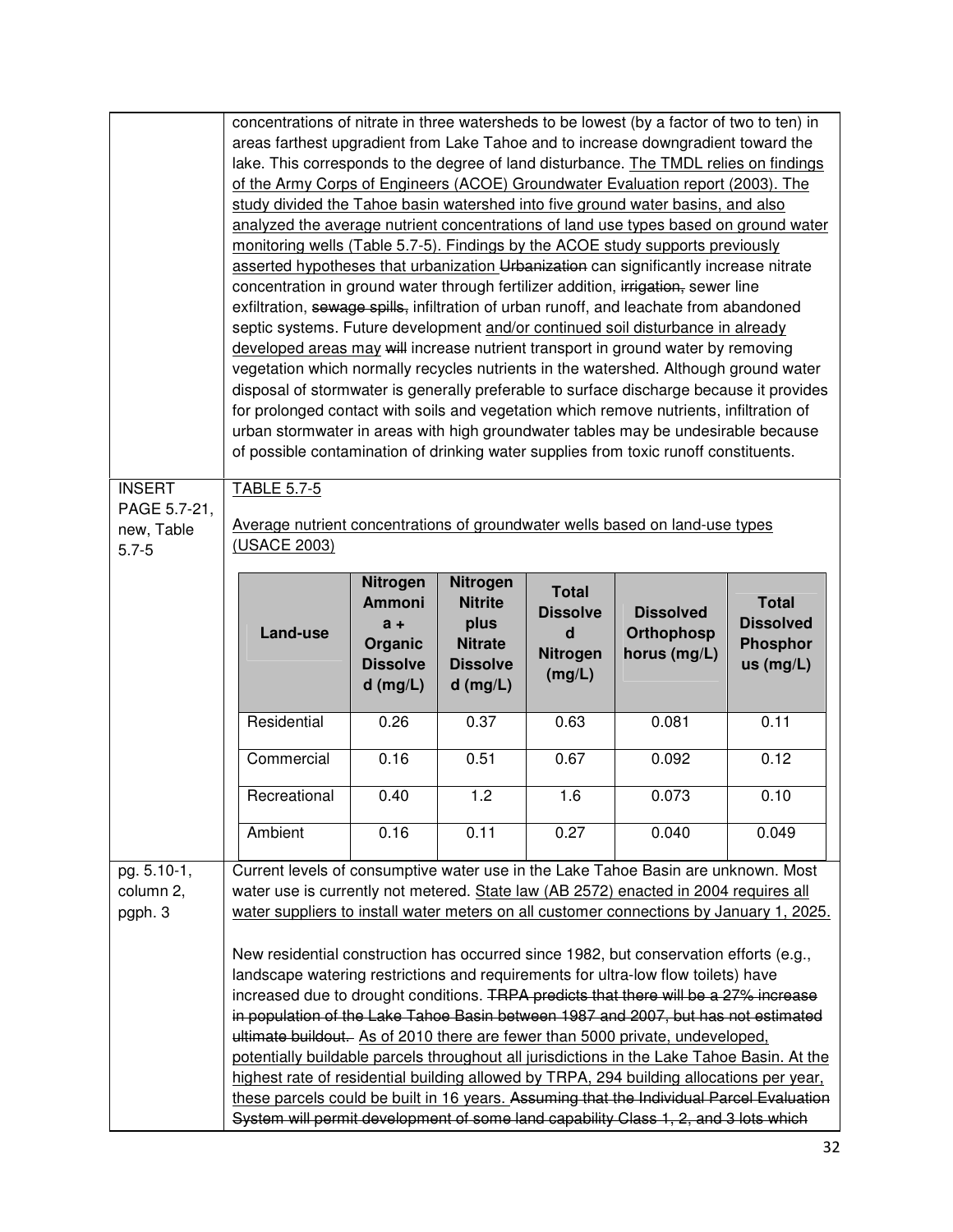| pg. 5.12-1,<br>column 1,<br>pgph. 1 | were not considered buildable under the 1980 Lake Tahoe Basin Water Quality Plan, it<br>is possible that water use at buildout could exceed the Interstate Water Compact limits.<br>The 208 Plan (Vol. I, page 307) states that the "range of ultimate demand for water<br>supply on the California side would be approximately 21,600 to 24,200 afa."<br>The 208 Plan (TRPA 1988, Vol. I, page 88) Lake Tahoe TMDL concluded that limited<br>information indicates that all roads, regardless of jurisdiction, components of the<br>highway transportation system have serious significant impacts on water quality.<br>Roads also increase impervious surface, decrease infiltration, intensify magnifying<br>surface runoff and often directing it toward surface waters. The application and<br>subsequent pulverization of traction abrasive material during the winter months can<br>also adversely affect water quality.                                                                                                                                                                                                                                                                                               |
|-------------------------------------|-------------------------------------------------------------------------------------------------------------------------------------------------------------------------------------------------------------------------------------------------------------------------------------------------------------------------------------------------------------------------------------------------------------------------------------------------------------------------------------------------------------------------------------------------------------------------------------------------------------------------------------------------------------------------------------------------------------------------------------------------------------------------------------------------------------------------------------------------------------------------------------------------------------------------------------------------------------------------------------------------------------------------------------------------------------------------------------------------------------------------------------------------------------------------------------------------------------------------------|
| pg. 5.12-2,<br>column 2,<br>pgph. 3 | <b>Effective street Street and parking lot sweeping are among the most important</b><br>maintenance control measures for onsite problems. The revised BMP for street<br>sweeping discusses the efficiency of different types of sweepers and requires<br>sweeping at least once a year. Street sweeping with high efficiency sweepers (capable<br>of removing particles 10 microns and less) removes many fine sediment particles that<br>could be potentially entrained in urban runoff and reduces the amount of material that<br>can become airborne. Sweeping following traction abrasive application can also<br>prevent abrasive material from being pulverized into finer sediment particles.<br>Fine sediment particles are the largest single contributor to impairment of lake clarity,<br>and controlling these pollutants at the source can improve the effectiveness of<br>downstream treatment facilities. The reduction in dissolved nutrients from sweeping will<br>be minor, but the reduction in particulate bound nutrients from street sweeping will be<br>comparable to the reduction in suspended sediments. Street and parking lot sweeping<br>also helps prevent clogging of infiltration facilities. |
| pg. 5.12-3,<br>column 2,<br>pgph. 3 | All governmental agencies responsible for road maintenance are required to bring all<br>roads in the Lake Tahoe Basin into compliance with 208 Plan standards within the 20-<br>year implementation schedule of that plan (by 2007). That is, all existing facilities must<br>be retrofitted to handle the stormwater runoff from the 20-year, 1-hour storm, and to<br>restabilize all eroding slopes.                                                                                                                                                                                                                                                                                                                                                                                                                                                                                                                                                                                                                                                                                                                                                                                                                        |
| pg. 5.12-4.<br>column 1,<br>pgph. 1 | Specific CIP projects are proposed in Volume IV of the revised 208 Plan. California<br>CIP projects are summarized in Tables 5.12-1 through 5.12-4. The systems proposed<br>are source controls, which incorporate the methods presented in the Handbook of Best<br>Management Practices (208 Plan, Vol. II). Detailed facilities planning will be required to<br>determine exactly what systems will be put on the ground. Completion of these<br>projects is essential if the load of sediment and nutrients causing deterioration of Lake<br>Tahoe is to be reduced. The cost of completing all erosion and urban runoff control<br>projects will be approximately \$300 million in 1988 dollars, requiring development of a<br>phased program for completion. The total cost of projects to be implemented in<br>California is estimated at \$204.7 million (1988 dollars), including \$18 million for<br>Caltrans projects, \$58.9 million for City of South Lake Tahoe projects, \$49.8 million for<br>El Dorado County projects, and \$78 million for Placer County projects. The CIP<br>incorporates the watershed restoration priorities of the USFS, Lake Tahoe Basin<br>Management Unit, by reference.             |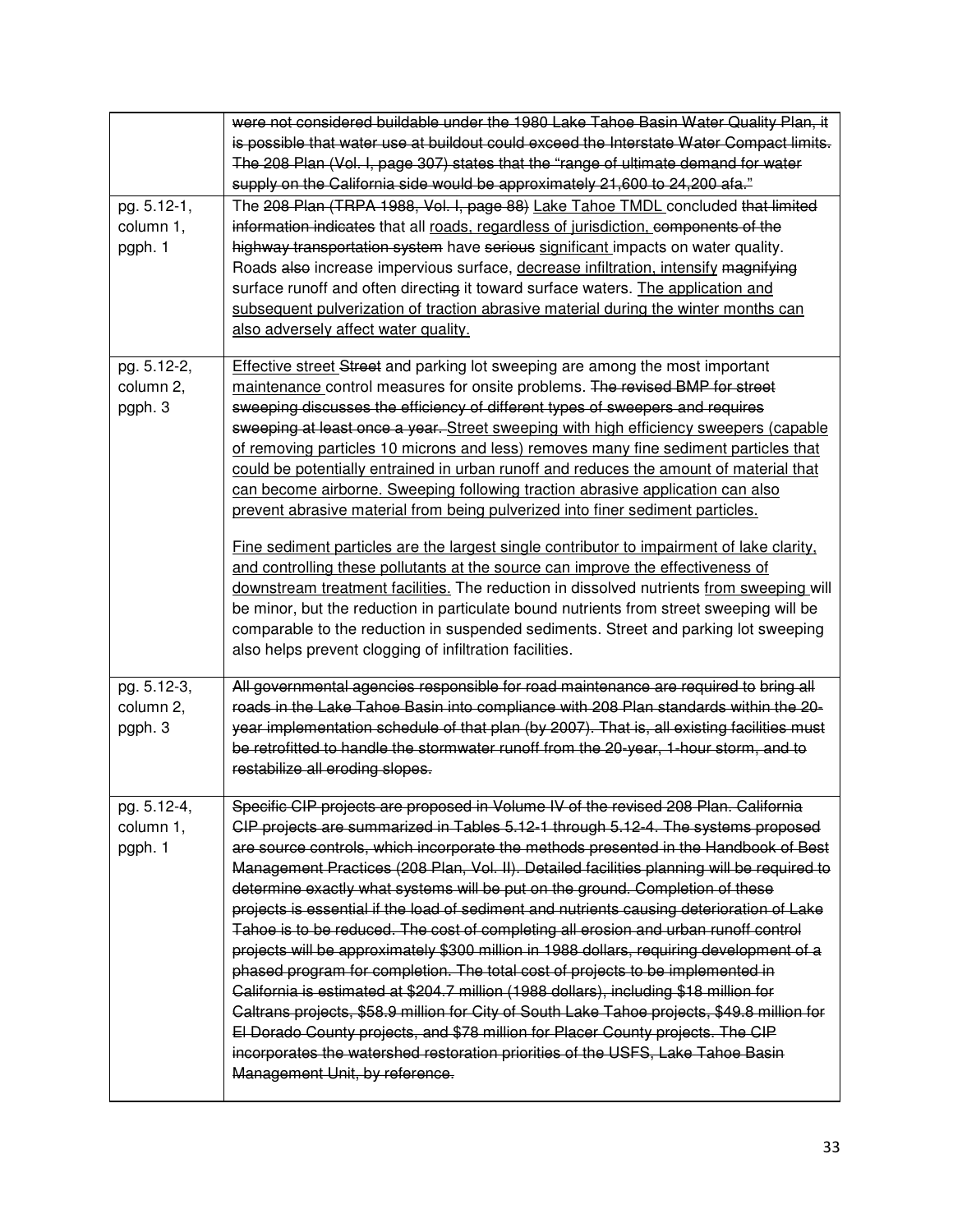| pg. 5.12-4,       | Building on the capital improvement program (CIP) established with the original                                                                                    |
|-------------------|--------------------------------------------------------------------------------------------------------------------------------------------------------------------|
| column 1,         | Regional Plan, the TRPA developed the Environmental Improvement Program (EIP) in                                                                                   |
| <b>INSERT New</b> | conjunction with the 1997 Lake Tahoe Presidential Forum. Much of the TRPA Regional                                                                                 |
| pgph              | Plan has focused on ensuring there are no environmental impacts relating to future                                                                                 |
|                   | growth. However, there remains a considerable amount of environmental degradation                                                                                  |
|                   | that is a result of historic development and land use patterns. The EIP is aimed at                                                                                |
|                   | addressing environmental degradation, attainment of the TRPA Thresholds and                                                                                        |
|                   | compliance with the Tahoe Regional Planning Compact. The EIP is a cooperative                                                                                      |
|                   | effort to preserve, restore and enhance the unique natural and human environment of                                                                                |
|                   | the Lake Tahoe Region. The EIP defines restoration needs for attaining environmental                                                                               |
|                   | goals, and through a substantial investment of resources, increases the pace at which                                                                              |
|                   | the TRPA Environmental Thresholds will be attained. The EIP also includes a global                                                                                 |
|                   | climate change component consistent with TRPA Regional Plan policies that address                                                                                  |
|                   | strategies for reducing greenhouse gases.                                                                                                                          |
| pg. 5.12-5,       | Table 5.12-1                                                                                                                                                       |
| Table 5.12-1      |                                                                                                                                                                    |
|                   |                                                                                                                                                                    |
| pg. 5.12-6,       | Table 5.12-2                                                                                                                                                       |
| Table 5.12-2      |                                                                                                                                                                    |
| pg. 5.12-7        | Table 5.12-3                                                                                                                                                       |
| and 5.12-8,       |                                                                                                                                                                    |
| Table 5.12-3      |                                                                                                                                                                    |
|                   |                                                                                                                                                                    |
|                   |                                                                                                                                                                    |
| pg. 5.12-9,       | Table 5.12-4                                                                                                                                                       |
| Table 5.12-4      |                                                                                                                                                                    |
|                   |                                                                                                                                                                    |
| $5.16-3,$         | As noted in Chapter 4 of this Basin Plan, wet Wet and dry atmospheric deposition of                                                                                |
| column 1,         | nutrients, fine sediment particles, and acids onto surface waters is an issue of concern                                                                           |
| pgph. 1           | throughout the Sierra Nevada. Atmospheric deposition is considered a significant part                                                                              |
|                   | of the nitrogen budget of Lake Tahoe. Atmospheric nutrients and fine sediment                                                                                      |
|                   | particles are important considerations for Lake Tahoe because of the lake's large                                                                                  |
|                   | surface area in relation to the size of its watershed, and the long residence time of lake                                                                         |
|                   | waters (about 700 years). Precipitation chemistry in the Lake Tahoe Basin has been                                                                                 |
|                   | monitored on an ongoing basis since the early 1980s. Direct wet and dry deposition on                                                                              |
|                   | the Lake have also been studied by the University of California Tahoe Research                                                                                     |
|                   | Group. The Lake Tahoe TMDL concluded that atmospheric deposition contributes an                                                                                    |
|                   | estimated 63 percent of total average annual nitrogen to the lake. Atmospheric                                                                                     |
|                   | deposition also contributes an estimated 16 percent of the average annual fine                                                                                     |
|                   | sediment particle load and about 18 percent of the average annual total phosphorus                                                                                 |
|                   | load. The relative importance of long distance transportation of nitrogen oxides from                                                                              |
|                   | outside of the Lake Tahoe Basin and of nitrogen oxides from vehicle and space heater                                                                               |
|                   | emissions within the Basin has not been conclusively established. Atmospheric<br>nutrients are important considerations for Lake Tahoe because of the lake's large |
|                   | surface area in relation to the size of its watershed, and the long residence time of lake                                                                         |
|                   | waters (about 700 years).                                                                                                                                          |
|                   | Precipitation chemistry in the Lake Tahoe Basin has been monitored on an ongoing                                                                                   |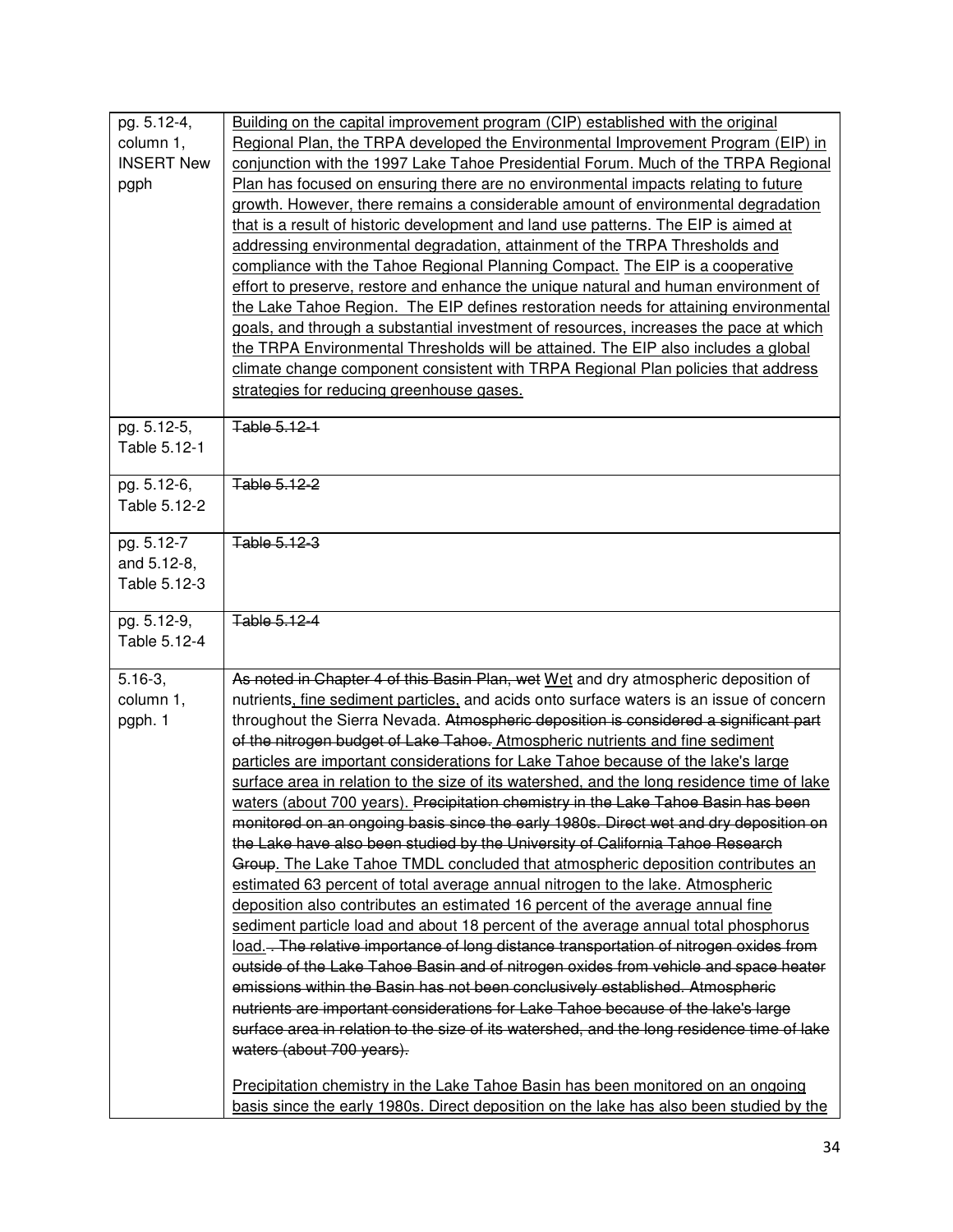|                                     | University of California Tahoe Environmental Research Center and by the California<br>Air Resources Board's (CARB) Lake Tahoe Atmospheric Deposition Study (LTADS).<br>Studies by these groups, as reported in the Lake Tahoe TMDL Technical Report,<br>indicate that about 69 percent of nitrogen deposition on Lake Tahoe originates locally,<br>with the remaining 31 percent coming from regional sources. Combined, these sources<br>contribute an estimated 218 metric tons of total nitrogen to Lake Tahoe, most of it in<br>the form of $NO_x$ and $NH_3$ (ammonia). Similarly, an estimated 71 percent of the annual<br>total phosphorus deposition of around 6 metric tons is from local sources. Road dust is<br>the primary contributor.<br>Atmospheric deposition is also a key source of fine sediment particle deposition to the<br>lake. The Lake Tahoe TMDL Technical Report establishes that about 16 percent of<br>Lake Tahoe's total fine sediment particle load is from atmospheric sources. Over 70<br>percent of this particulate deposition is from in-basin sources. The primary in-basin<br>sources of fine sediment particles are dust from paved and unpaved roadways, dust<br>from construction sites and other unpaved surfaces, and organic soot from residential<br>wood burning.                                                                                                                                                                                                                                                                                                                                                                                                                                                                                                                                                                                                                              |
|-------------------------------------|------------------------------------------------------------------------------------------------------------------------------------------------------------------------------------------------------------------------------------------------------------------------------------------------------------------------------------------------------------------------------------------------------------------------------------------------------------------------------------------------------------------------------------------------------------------------------------------------------------------------------------------------------------------------------------------------------------------------------------------------------------------------------------------------------------------------------------------------------------------------------------------------------------------------------------------------------------------------------------------------------------------------------------------------------------------------------------------------------------------------------------------------------------------------------------------------------------------------------------------------------------------------------------------------------------------------------------------------------------------------------------------------------------------------------------------------------------------------------------------------------------------------------------------------------------------------------------------------------------------------------------------------------------------------------------------------------------------------------------------------------------------------------------------------------------------------------------------------------------------------------------------------------------------------------------------------|
| pg. 5.17-1,<br>column 1,<br>pgph. 1 | Monitoring of Lake Tahoe, its tributary surface and ground waters, and pollutant<br>sources such as atmospheric deposition and stormwater is a very important part of the<br>implementation program. Long-term monitoring of an "Index Station" in Lake Tahoe by<br>the University of California at Davis Tahoe Environmental Research Center Research<br>Group has documented the trends in clarity deep water transparency and primary<br>productivity measurements shown in Figures 5-1 and 5-2. Further long-term monitoring<br>is essential to document progress toward attainment of the water quality standards for<br>these parameters, which are based on 1968-71 figures.                                                                                                                                                                                                                                                                                                                                                                                                                                                                                                                                                                                                                                                                                                                                                                                                                                                                                                                                                                                                                                                                                                                                                                                                                                                            |
| pg. 5.17-1,<br>column 1,<br>pgph. 2 | Monitoring and special studies have been carried out in the Tahoe Basin by a variety<br>of agencies (including the U.S. Forest Service's Lake Tahoe Basin Management Unit,<br>the California Department of Water Resources, the University of Nevada at Reno, and<br>the U.S. Geological Survey), but long-term records are available only for Lake Tahoe<br>and a few tributary streams. For example, the U.S. Forest Service's Lake Tahoe Basin<br>Management Unit monitors a variety of land use activities on National Forest lands.<br>In response to the recommendations of the 1980 Lake Tahoe Basin Water Quality<br>Plan, special studies were carried out on sewer exfiltration into ground water,<br>nearshore phytoplankton and periphyton productivity in Lake Tahoe, and atmospheric<br>deposition. The Water Quality Management Plan for the Lake Tahoe Region ("208<br>Plan," Volume I) contains a summary of the results of water quality monitoring and<br>special studies through 1988. The State Board organized the Lake Tahoe Interagency<br>Monitoring Program (LTIMP) in 1979; annual reports of this program have been<br>published by the University of California at Davis Tahoe Environmental Research<br>Center. The U.S. Forest Service's Lake Tahoe Basin Management Unit monitors a<br>variety of land use activities on National Forest lands. The Tahoe Research Group is<br>using data from the Interagency Monitoring Program to construct a model of the<br>nutrient budget of Lake Tahoe. Monitoring data from the LTIMP program was used to<br>develop and calibrate the Watershed Model and Lake Clarity Model for the Lake Tahoe<br><b>TMDL.</b> The Lake Clarity Model bundles five models: a particle fate model, an optical<br>model, an ecological model, a thermodynamic model, and a hydrodynamic model.<br>These two models, coupled with targeted pollutant source analysis studies, provided |